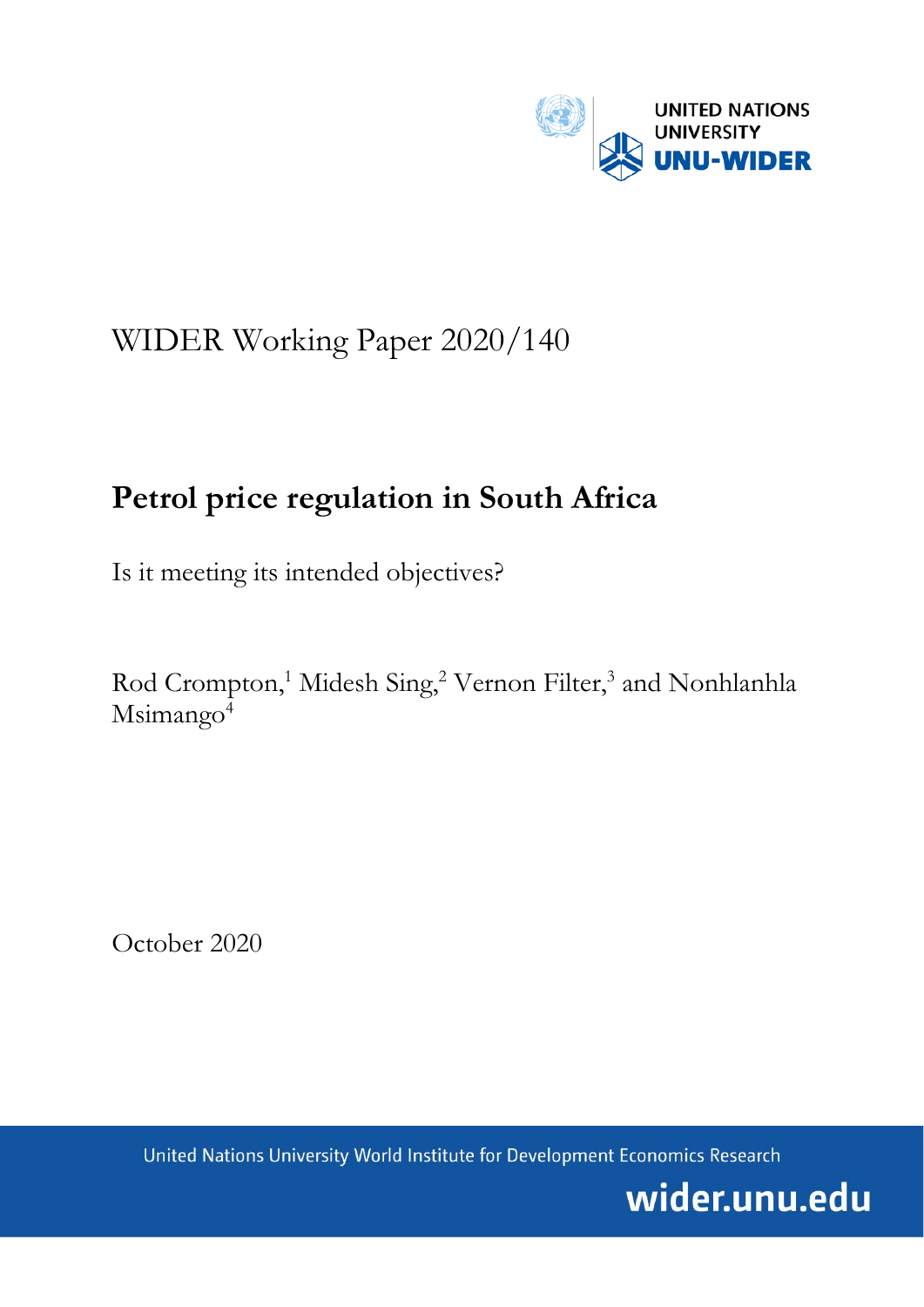**Abstract:** The South African liquid fuels industry is a significant part of the economy. Historically, government policy focused on import substitution industrialization to support industry margins. This approach is called into question by the 2006 shift from net exports to imports and by inflated downstream regulated margins. This study focuses on the regulated petrol price. Import parity pricing regulation has not kept pace with market changes. A policy shift in 1998 towards marketrelated pricing has not materialized. Instead, regulated margins have increased over the last 20 years in real terms, partly attributable to methodological errors in the regulatory accounting system. The long-term excess of service stations persists despite declining petrol and diesel volumes between 2005 and 2019. Estimates suggest that the petrol price could be lower by 0.70–0.80 rands/litre. Price deregulation is inhibited by political regulation and social policies entangled in regulation.

**Key words:** petrol price, South Africa, deregulation, regulatory accounting system

**JEL classification:** K23, L59, D04, D40

**Acknowledgements:** The authors would like to extend their appreciation to Viv Corinaldi for useful advice and insights. Special thanks are due to Aalia Cassim of the National Treasury for persistent efforts over a long period of time to bring this project about and for helpful comments on the text. We would also like to thank Laurence Harris for his helpful comments. While every attempt has been made to ensure that the information published in this paper is accurate, no responsibility is accepted for any loss or damage to any person or entity relying on any of the information contained herein. Some information and data required to complete this paper are not made available by the government of South Africa thus we, the authors, had to rely on informal resources. The authors had a tight deadline for publication thus there may be some inaccuracies, which the authors apologise in advance for, due to time constraints.

**Acronyms:** at the end of the paper

Copyright © UNU-WIDER 2020

Information and requests: publications@wider.unu.edu

ISSN 1798-7237 ISBN 978-92-9256-897-9

<https://doi.org/10.35188/UNU-WIDER/2020/897-9>

Typescript prepared by Luke Finley.

The Institute is funded through income from an endowment fund with additional contributions to its work programme from Finland, Sweden, and the United Kingdom as well as earmarked contributions for specific projects from a variety of donors.

Katajanokanlaituri 6 B, 00160 Helsinki, Finland

The views expressed in this paper are those of the author(s), and do not necessarily reflect the views of the Institute or the United Nations University, nor the programme/project donors.

<sup>1</sup> African Energy Leadership Centre, Wits Business School, Johannesburg, South Africa; corresponding author: [roderick.crompton@wits.ac.za;](mailto:roderick.crompton@wits.ac.za) <sup>2</sup> Wits Business School, Johannesburg, South Africa; <sup>3</sup> Chartered Accountant, Pretoria, South Africa; 4 National Treasury, Pretoria, South Africa

This study has been prepared within the UNU-WIDER project [Southern Africa—Towards Inclusive Economic Development](https://www.wider.unu.edu/node/151233)  [\(SA-TIED\)](https://www.wider.unu.edu/node/151233).

United Nations University World Institute for Development Economics Research provides economic analysis and policy advice with the aim of promoting sustainable and equitable development. The Institute began operations in 1985 in Helsinki, Finland, as the first research and training centre of the United Nations University. Today it is a unique blend of think tank, research institute, and UN agency—providing a range of services from policy advice to governments as well as freely available original research.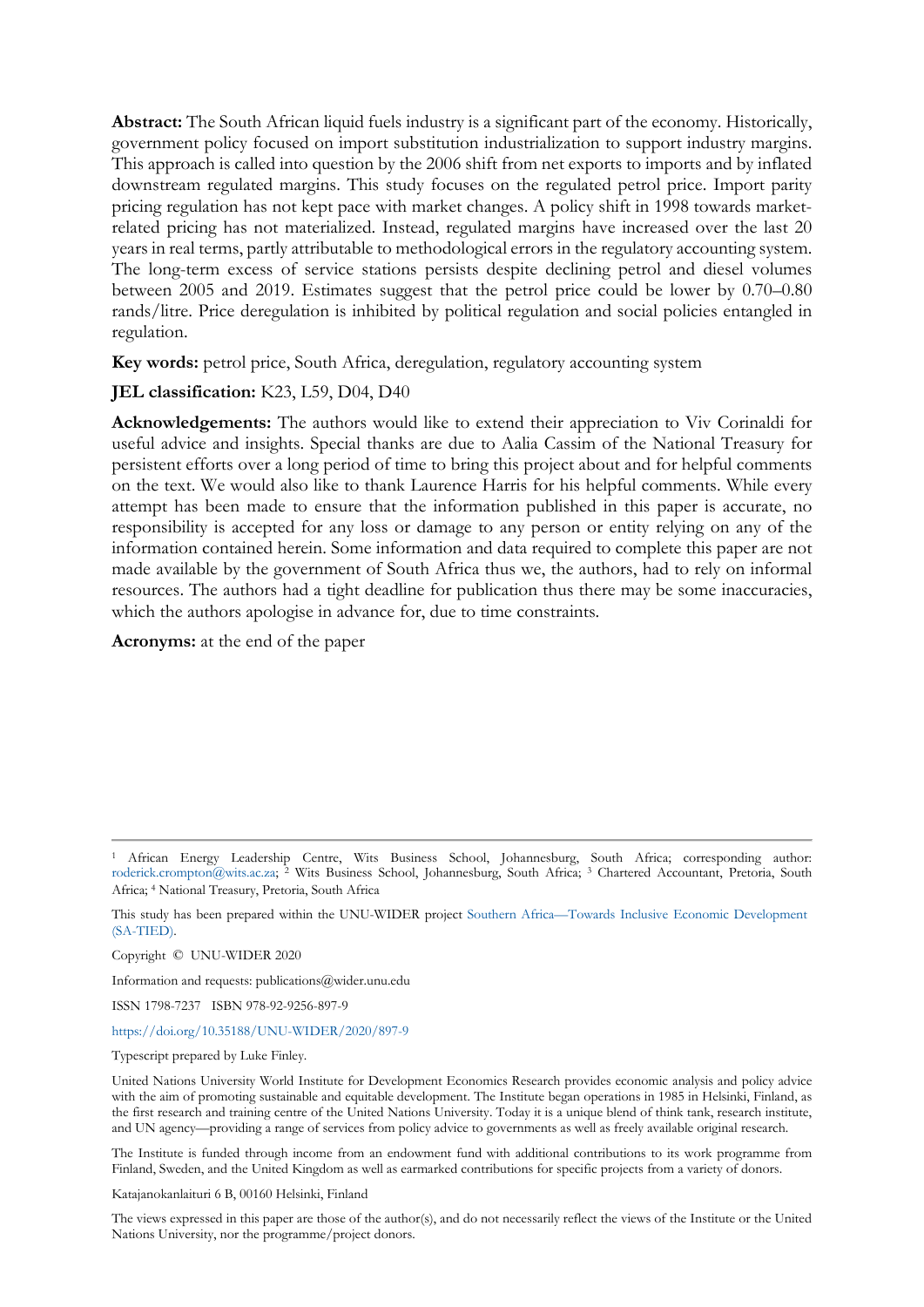#### **1 Introduction**

In South Africa, government has intervened in and/or regulated markets involved in the manufacture, distribution, and retailing of liquid fuels in various ways since the 1930s without providing formal reasons for doing so. By 1998, the White Paper on Energy Policy referred to 'a labyrinthine set of regulatory controls' (RSA 1998: 5). While the instruments used have changed over time, the evidence suggests that the primary reason for market interventions has been to support investors in various parts of the value chain. This has been achieved by limiting competition. To a lesser extent, there has been a wish to protect motorists from excessive pricing. In addition, over time social policy objectives have become entangled in petrol price regulation. These relate to the promotion of small businesses and job creation. More recently, Black economic empowerment has been added to the list. This mixture of reasons has made it difficult for government to implement its policy of deregulation.

Petrol was the most important liquid fuel in South Africa for many years. Interventions in the petrol market have had knock-on implications for the prices of diesel, illuminating paraffin, and liquefied petroleum gas (LPG) and their control or regulation.

Petrol price control or regulation has been intimately bound up with the structure of the industry and in particular the proliferation of retail outlets, or what are colloquially known as 'service stations' despite the fact that they ceased to be places where motor vehicles were serviced many years ago. The number of service stations and their size have implications for employment in the sector, a sensitive topic in South Africa due the enduring high levels of unemployment.

In the South African downstream petroleum sector, there are elements of the value chain that have natural monopoly characteristics, such as import terminals and pipelines that warrant economic regulation, while there are others that do not, such as refineries, some storage facilities, wholesaling, and retail outlets. This mixture of characteristics contributes to the often robust debate about price deregulation in South Africa. The implications for any reform include at least the need to educate key stakeholders about the different parts of the value chain and which elements warrant regulation and which do not. This paper aspires to play a small part in that regard, although its primary focus is on petrol pricing and how regulation has inflated this.

The paper sets out to answer the question: 'Is petrol price regulation in 2020 meeting its intended policy objective/s given the changes in market structure and demand?' It does this by providing a theoretical overview of economic regulation and an outline of the industry, and briefly exploring the origins and history of petrol price control and regulation in an endeavour to discover what ills it was intended to remedy. The remainder of the paper analyses two of the key regulatory pillars: the import parity pricing (IPP) methodology called the basic fuel price (BFP) and the regulatory accounting system (RAS) methodology which regulates wholesale and retail margins.

#### **2 Economic regulation**

There are two primary schools of thought in the economic literature on regulation: the positive and the normative (Jamison et al. 2004). The positive school of thought is concerned with why regulation occurs and includes theories of natural monopoly and market power, stakeholder interest group theories, and theories on the limitation of government power in the interests of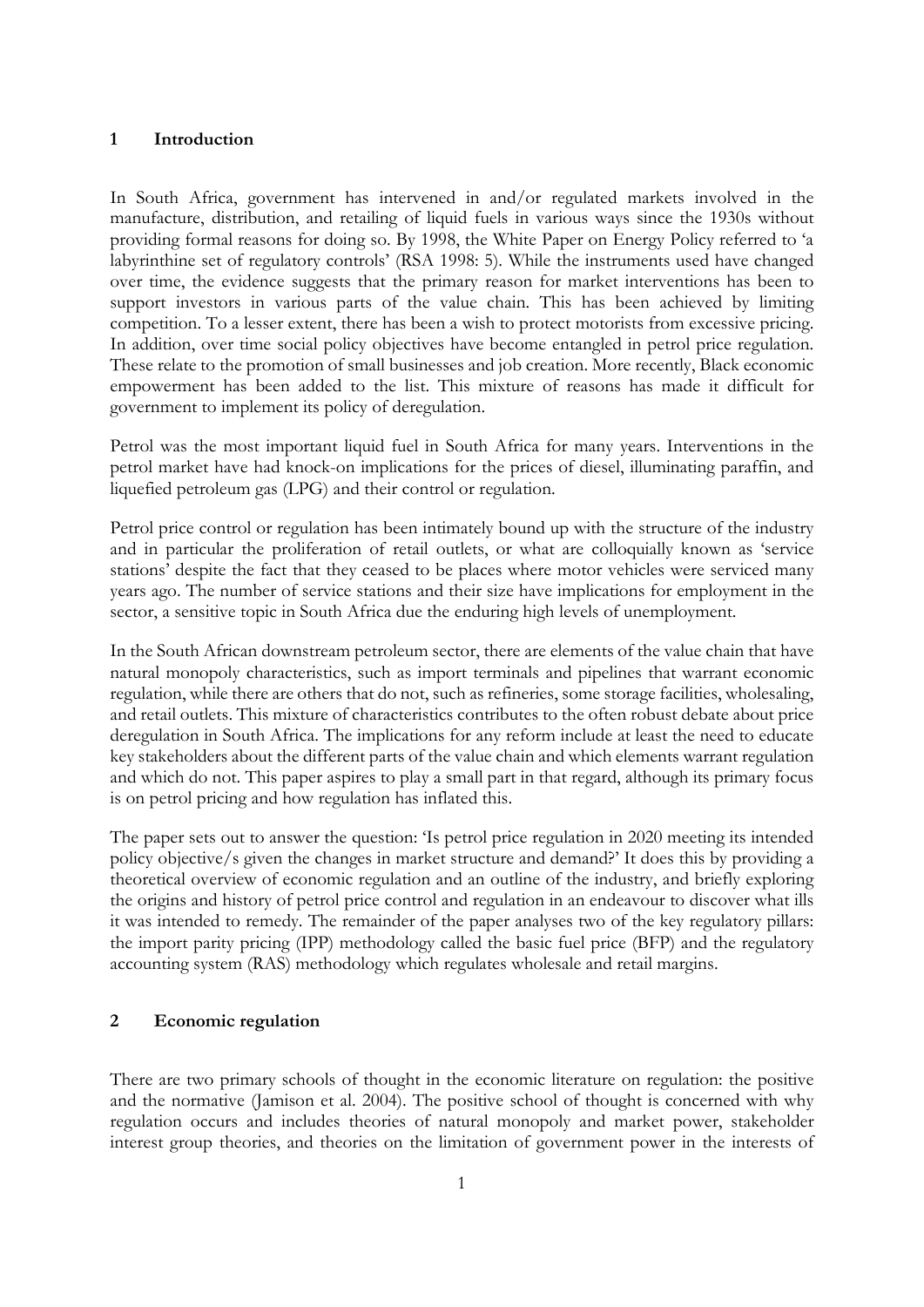efficient service delivery. These theories conclude that regulation occurs for one or more of the following reasons: to align the objectives of the regulated entities more closely to the government's objectives, to protect customers from market power, to protect regulated entities from competitors, and to protect regulated entities from undue government interference. It is recognized that the introduction of regulation occurs in a political context which influences the type of regulation introduced, continued, amended, or removed.

The normative school of thought is concerned with how regulation is performed. Its conclusions concern which type of regulation is most efficient, how to promote competition, how to incentivize regulated entities to perform better, how to improve economic efficiency, how regulators should be governed, and how they should engage with stakeholders.

Historically, regulation was introduced to deal with natural monopolies, which it was argued led to market failures that in turn required government intervention, in order to correct the market failures and to protect the public from monopoly pricing and rent-seeking (Biggar 2011). A natural monopoly exists when a single supplier can meet the entire market demand at a lower cost than two or more suppliers. This phenomenon is typically associated with network infrastructure that has high upfront capital costs and low connection costs for an additional connection. There is a distinction between a natural monopoly and a monopoly in what could be a competitive market. We do not deal with the latter, as the petroleum products value chain in South Africa has never been dominated by a monopolistic supplier.

Two solutions to natural monopolies are commonly used: public ownership, usually in order to capture the rents, or economic regulation (Bhattacharyya 2019). In this discussion we only consider economic regulation because the only remaining state-owned entity in the petroleum products manufacturing market is PetroSA, a small producer that will run out of natural gas in 2020 (Engineering News 2018).

In the neoclassical view, regulation should seek to constrain monopoly pricing—that is, attempt to set prices at the level at which an efficient market would have set them and that will thus maximize social welfare. Subsequently, the objective of economic regulation has become efficient production and efficient pricing (Biggar 2011). Albouy (1999: 1) casts the net wider and argues that the objective of regulation is three-fold:

- (i) to protect the environment;
- (ii) to protect consumers, workers, and the public at large; and
- (iii) to foster investment, competition, and innovation while constraining the abuse of market power.

When governments introduce regulation of one form or another, it is usually with some policy objective/s in mind. It may be to protect customers or producers, to benefit one group over another, to protect certain producers from competition, or a combination of objectives. Often, regulatory interventions in markets are intended to improve welfare, which may be defined as 'the aggregate benefit that utility services provide, including benefits to consumers, benefits to operators, and externalities' (Jamison et al. 2004: 12). But it is also possible that politicians introduce regulations for less honourable purposes, such as to garner short-term electoral support at the expense of long-term optimization of the sector (Jamison et al. 2004). Regulation of a value chain allows a regulator to shift rent from one link of the chain to another or to favour some links in the chain over others. This appears to have happened in South Africa based on our comparison of margins along the value chain below.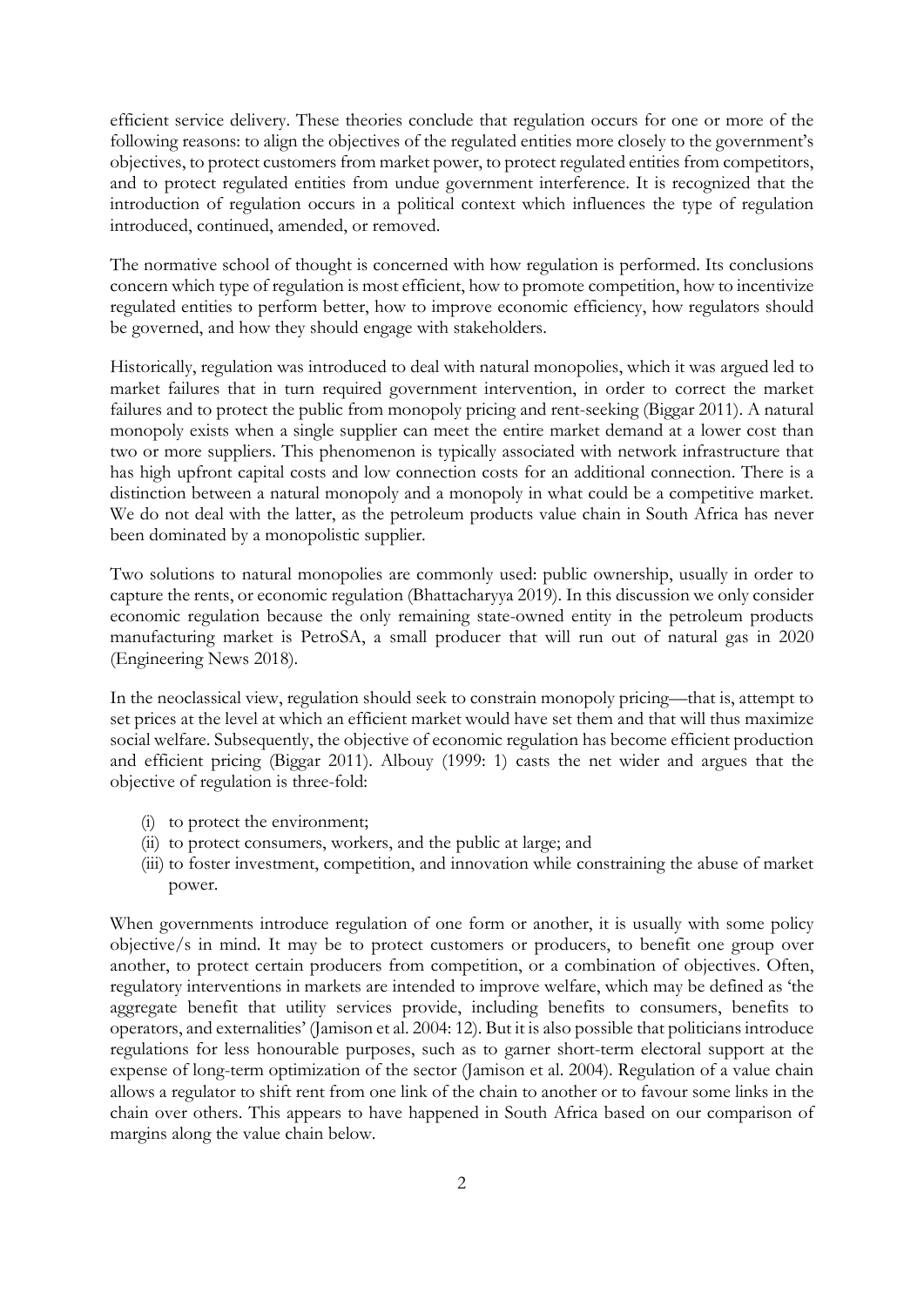The notion that economic regulation is the correct remedy for market failures was challenged by the Chicago School in a number of papers from the 1950s through to the 1970s. Stigler (1971) questioned why governments intervene in some sectors and not others. He argued that economic regulation was intended to support the interests of the regulated industries, through subsidies, controls on entry to the market, or direct controls on prices, rather than the public good. Biggar (2011) argues that Stigler drew policy-makers' attention to the fact that what they thought were interventions in the public interest were in fact not so. While there may be merit to Stigler's contention in a broad sense, it does not seem to apply to natural monopolies, which presumably would prefer not to be regulated but in many instances remain regulated to this day.

Priest (1993) argues that Stigler's paper was directly responsible for the deregulation movement that began in the 1980s. The movement sought to introduce more competition into regulated markets. Competition, it was argued, causes service providers seeking to maximize their profits to improve the quality and price of their service, on the assumption that informed consumers will seek to maximize their combination of quality and price (Jamison et al. 2004). Competition in the market enhances innovation and curbs the ability of a service provider to raise prices. It also makes it more difficult for politicians to influence markets for dishonourable purposes.

In promoting competition in the market, regulators often require unbundling or restrictions on vertical integration. In South Africa, the Petroleum Products Act has a limited restriction on vertical integration in that manufacturers and wholesalers may own, but not operate, service stations (with some exceptions, such as those used for training purposes). Some oil companies try to mitigate this restriction through the terms of their franchise agreements with independent operators. This may have contributed to the emergence of vociferous and combative service station associations (Fuel Retailers Association, South African Petroleum Retailers' Association).

In 1968, Demsetz introduced the notion of contestable markets or competition *for* the market where competition *in* the market is not possible. For example in natural monopoly markets, the deregulation movement proposes competition for the market through auctions or bidding for a concession to operate the natural monopoly in the market for a certain period. South Africa has introduced bidding rounds for renewable power generation. This approach has not yet found its way into the petroleum sector, which still uses licensing as the means to control access to the market, albeit not very effectively (discussed further below).

Incentive regulation seeks to improve the performance of the regulated entity towards the regulator's objectives. The most basic form of incentive regulation is rate-of-return regulation or cost-of-service regulation. Parts of the petrol value chain have been regulated by a rate-of-returntype methodology for many years. One of the concerns with rate-of-return regulation is the socalled Averch–Johnson effect—the favouring of capital over other inputs rather than an optimal mix of inputs. This has led to concerns about South Africa's 'gold-plated' service stations. The RAS methodology deals with this question by utilizing a form of benchmarking regulation which incorporates a rate-of-return methodology. The capital allowed into the regulatory asset base is that of a 'Benchmark Service Station' (BSS), at a value provided by an expert and adjusted annually for inflation. Legitimate questions can be raised about the quantum of capital allowed and also about the appropriateness of one estimate for a large and geographically diverse country like South Africa. A similar approach is used for operating costs and the same critique applies. Gearing also affects the cost of capital; this is discussed in detail below. Petrol price regulation has attracted capital to the service station market because, as we argue below, of the generous retail margin.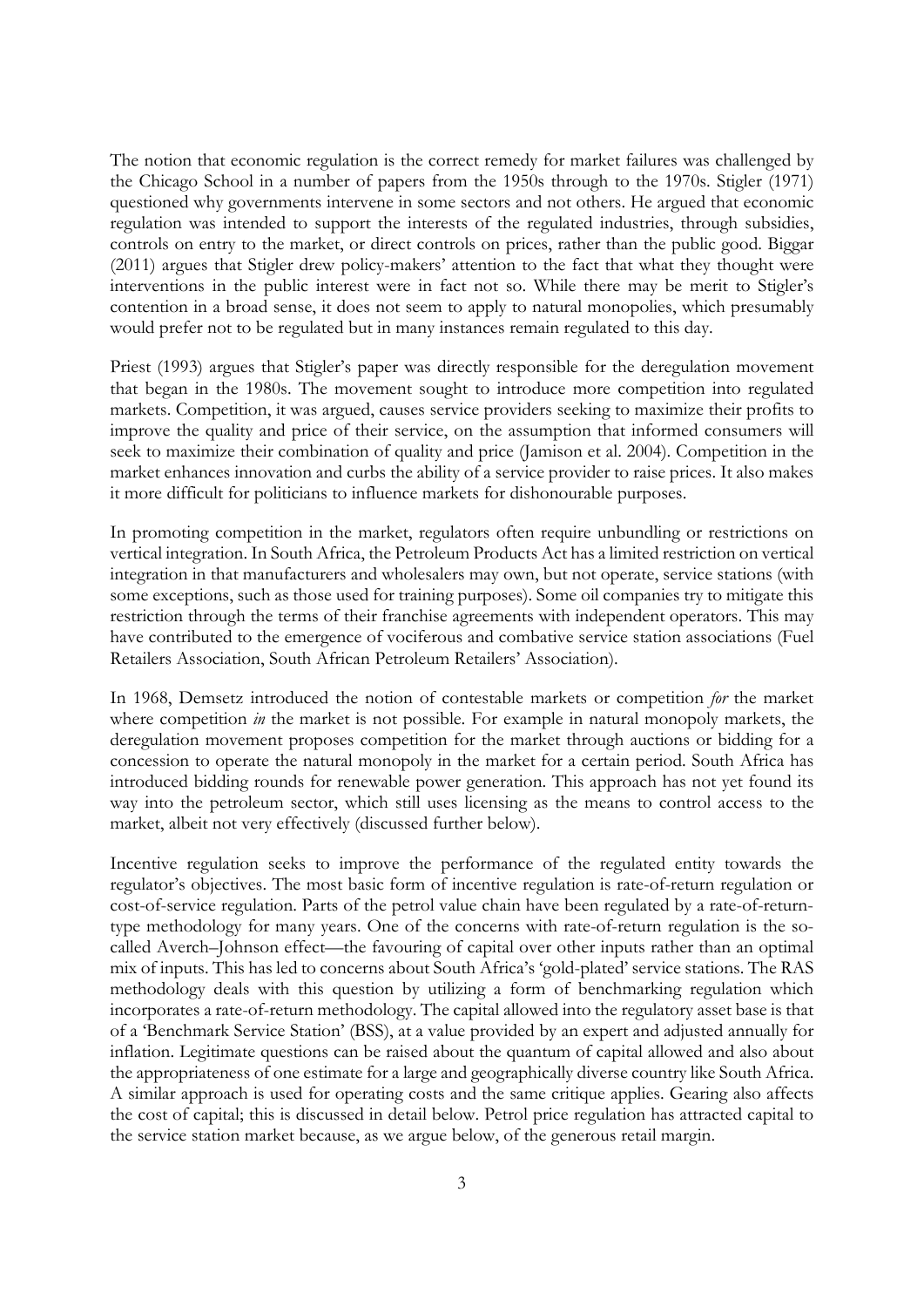Another concern with rate-of-return regulation is its tendency to reward overspending on all inputs—so-called 'X-inefficiency'. Although there are grounds for this concern in the RAS methodology (as we demonstrate below), there are a number of elements in the RAS methodology that are valued on expert estimates of the costs involved. For example, we identify below the difference between the labour costs used in RAS and the applicable collective bargaining agreement rates. In both the BFP and the RAS methodologies, there are no explicit measures designed to increase efficiencies other than to do better than the BSS benchmark.

The notion of an inflation adjustment was introduced into regulatory economics by Baumol (1982). He argued that it should be accompanied by a 'productivity offset', which became known in South Africa as 'CPI minus X' regulation and globally as a form of incentive regulation. In the BSS benchmark case, rather than price-cap regulation, it is more of a cost-cap-type regulation in which the benefits of increased productivity are not welfare-enhancing and accrue only to the operator. Whether or not a single BSS is an appropriate methodology for a high-volume, low-margin type of business is questionable in such a diverse sector. At least it does incentivize service stations to increase volumes above the BSS level and in this way possibly deals with the long-running problem of proliferating service stations (considered further below). The BFP methodology suffers similar drawbacks in that efficiency gains do not increase welfare: they accrue only to the manufacturer.

A further regulatory problem is the variation in demand when fixed infrastructure has a limited capacity. Peak-load tariffs in the electricity and other network industries have been one response to this challenge, as there is widespread acceptance that prices should vary by time-of-use (Biggar 2011). The liquid fuels value chain is not a classic network industry, as there are parts of it that are not physically connected, such as transportation by water, road, and rail. South Africa's regulated petrol pricing system with its fixed retail price, deals with the peak demand problem (and security of supply) by obliging oil companies to keep 25 days' supply in coastal storage. Of course, this has been difficult to monitor and the regulator has acknowledged that none of the refiners do this (RSA 2018).

#### **2.1 Regulatory process and institutional design**

The National Treasury is concerned about high liquid fuel prices and called for 'a review of regulation in its entirety' (RSA 2019a: 33). The National Treasury may be alluding to some of the regulatory failures such as the long intervals between reviews of petrol pricing methodologies and other flaws (dealt with below); they may also be referring to the institutional design in its entirety.

The institutional arrangement within which regulation takes place affects its credibility, and the ability of stakeholders and the political system to influence regulatory outcomes. For example, if the regulator is subject to daily political pressures this may cause regulation to focus on short-term political goals rather than long-term industry development. For these types of reasons, together with the risk of regulatory capture, many countries have mitigated such risks by separating the policy-making and regulatory functions into separate institutions (Jamison et al. 2004; OECD 2016). South Africa partly achieved this with the establishment of the National Energy Regulator of South Africa (NERSA) in 2005. However petrol pricing regulation remains the responsibility of the minister of energy, who is both the policy-maker and the regulator. The principal–agent relationship between the government and the regulator is absent, as they are one and the same.

Modern infrastructure regulators typically have an independent commission or board or committee of experts as their decision-making authority. NERSA is designed on this basis. This type of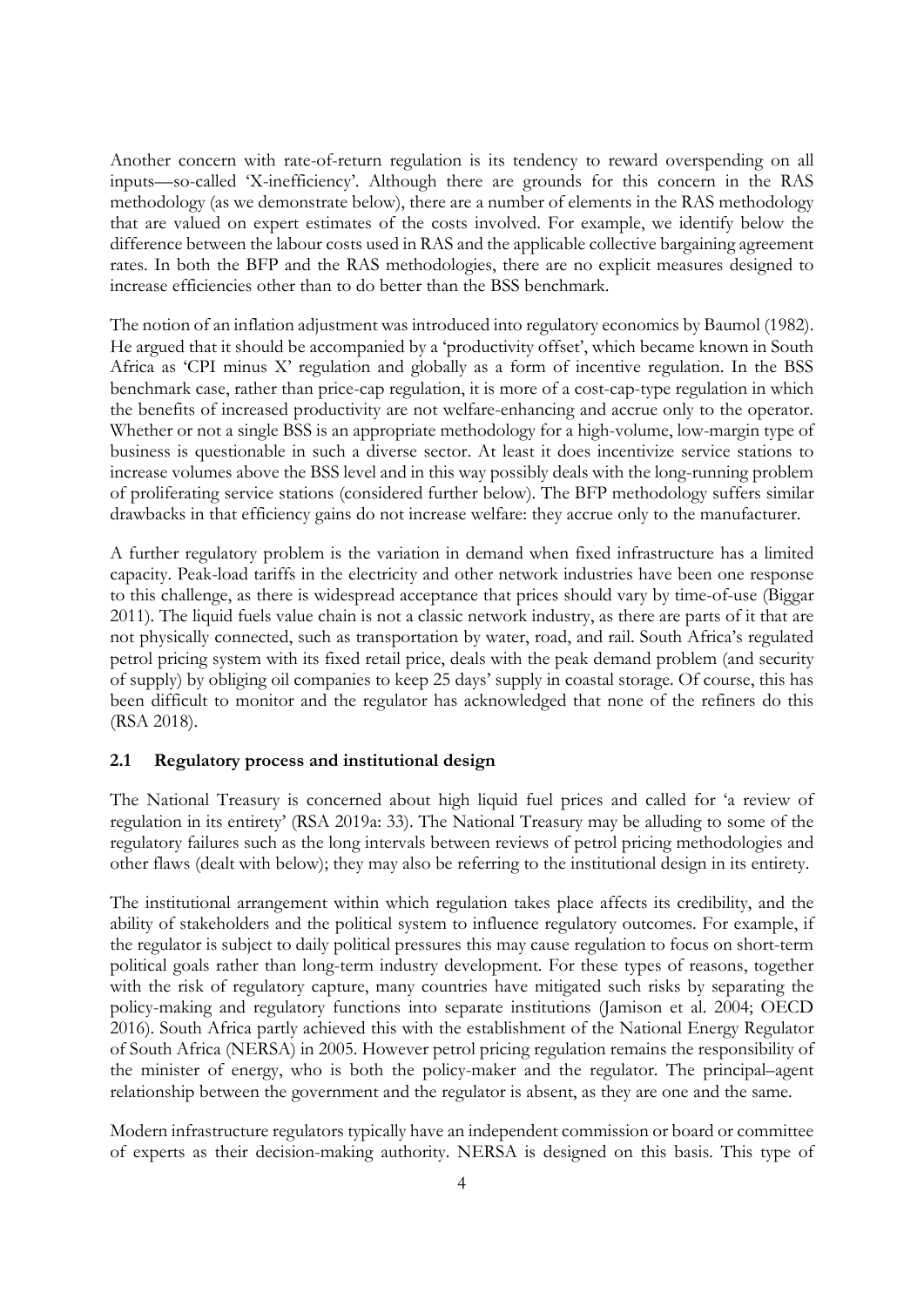structure protects politicians from having to make the difficult economic trade-off decisions that regulators face. Such a design is intended to give investors comfort that there will be less political interference and more focus on sound economic principles in regulatory decisions. A separate institution also makes it easier for the regulator to comply with what the World Bank refers to as the 'ten key principles for the independent regulator model of regulatory governance' (Brown et al. 2006). These include, independence, transparency and public participation, predictability, ethical conduct controls, and the right of review and/or appeal to a judicial authority. The Petroleum Products Act only establishes a right of appeal to the minister him/herself. The lack of these features politicizes regulation.

It may be that the institutional design leads to a structural inability of the ministry of energy to distance him/herself from hard regulatory decisions such as deregulation and that this contributes to poor policy implementation and regulatory performance.

# **2.2 Why does regulation continue?**

Why do South African energy ministers continue to regulate petrol prices? The responsible officials believe that petrol price regulation was introduced in the past when petrol was used almost exclusively by private motorists (diesel use was mainly for industrial and commercial purposes), to protect motorists from high prices. [1](#page-6-0) While there may be truth in that view, we show in this paper how regulation is not achieving that policy objective. In addition we question some of the explicit and implicit policy objectives underpinning ongoing petrol price regulation given the changed circumstances and market structure since the historic decision to regulate was taken. We also question the use of petrol price regulation as the appropriate instrument to achieve certain of the policy objectives.

The available evidence suggests that investment in refining capacity has been a long-running preoccupation among South African policy-makers, as we argue below. There has been a fascination with refining capacity, expressed in market interventions that have sought to advance and protect refining investments. There are obvious benefits to refining investments in terms of value added, investment, tax generated, and the development of the service industries that refineries require. But they are capital-intensive. Policy-makers' unquestioning assumption that promoting refining is welfare-enhancing is not supported by any cost-benefit analysis that we are aware of. The only cost-benefit analysis conducted in recent years was conducted for the Presidency in 2007 in regard to Sasol's proposal to build another coal-to-liquids synthetic fuels plant (project Mafuta), and it concluded that continued imports would be the better option. Just over a decade later, the National Planning Commission came to a similar conclusion: 'Importation of liquid fuels in the short- to medium term would likely prove more cost-effective than investing in a new large refinery, which may only be required in the medium- to long term' (RSA 2019b: xii). This was in the context of calls for a new oil refinery by successive energy ministers.

Regulation may be perceived to hinder foreign direct investment. The history (see below) suggests the opposite—that regulation has been intended to support foreign direct investment, or at least to retain it, in the belief that deregulation might lead to disinvestment. The next section explores this possibility.

If regulation is yielding prices above market prices, there is the possibility that deregulation may lead to capital flight from the sector and pose a threat to security of supply. The multinational oil

<span id="page-6-0"></span><sup>&</sup>lt;sup>1</sup> Personal communication with DoE officials, 26 February 2020.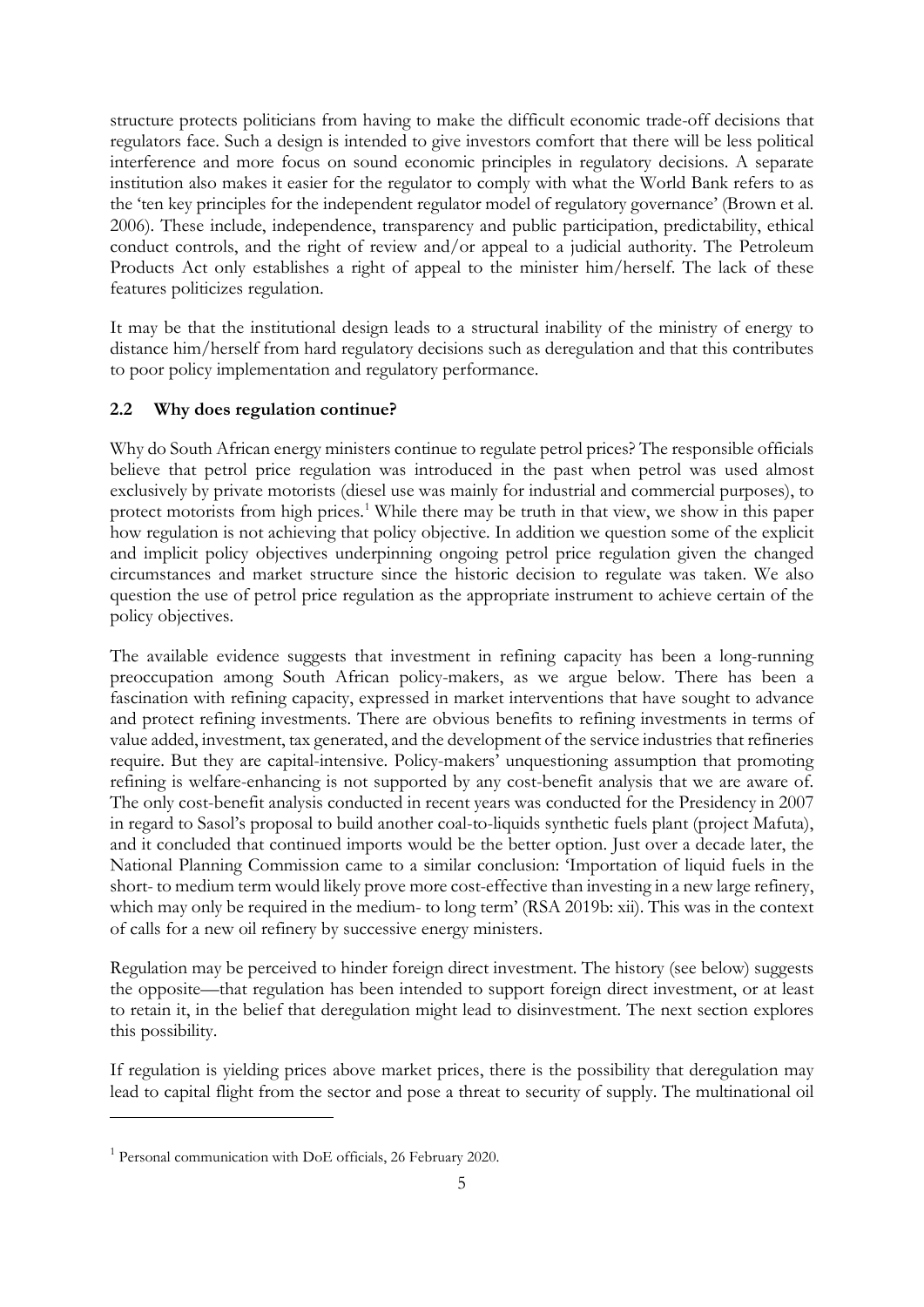companies operating in South Africa also operate in many deregulated markets across the world and would probably adapt to deregulation in South Africa. If they did decide to exit the market, it is unlikely that they will simply abandon their assets. The large environmental rehabilitation costs associated with refinery closure would make closure a less attractive option. The more anxious an oil company is to disinvest, the lower the selling price should be and the more likely it is that another investor will acquire the assets. When Mobil disinvested during apartheid, local interests acquired its assets.

It is more likely that oil companies will want to sell their assets. If they are offered at or below market prices, other investors may be attracted. The Department of Mineral Resources and Energy has been investigating and making announcements about possible new refining capacity for over 20 years without result thus far. Given the advent of and attractiveness for South Africa of electric vehicles (see below) and other new propulsion technologies, in the context of the COVID pandemic economic setback in 2020, it is uncertain that South Africa will ever need additional refining capacity. In the short term, the National Planning Commission has recommended continued imports of refined products, presumably because there is ample global refining capacity. Security-of-supply concerns can be addressed at much lower cost, and more usefully, by additional strategic stocks and port terminals than by refinery investment. These ideas are supported by the National Planning Commission (RSA 2019b).

Our assessment is that government's current interventions in the petrol market are in pursuit of the following combination of policy objectives:

- import substitution industrialization;
- security of supply;
- 'affordable prices' (RSA 1998);
- promotion of small businesses;
- Black economic empowerment;
- employment opportunities.

Market interventions in pursuit of each of these policy objectives have generated beneficiaries that have formed lobby groups intent on protecting and advancing their interests. The oil companies have historically been the most powerful of these forces, but in recent times they appear to have lost some of their power to the retailing and Black economic empowerment lobbies. In addition, there are government officials regulating liquid fuels who may see deregulation as a threat to their job security.

All of these concerns and interest groups have formed an ecosystem-like political economy in which they all have an interest in perpetuating the regulatory status quo. While there is jostling among the players for larger shares of the rent available, none of them want to see the system fundamentally reformed. The South African Petroleum Industry Association (SAPIA), the most outspoken advocate of deregulation between 1994 and 1998, has gone silent on the matter, as has the DoE. Albouy (1999: 5) notes that politicians tend to 'stress fiscal objectives and protection of the social equilibrium', and this may be why successive ministers of energy have not implemented deregulation as envisaged by the White Paper on Energy Policy.

Rodrik (2016) argues that cutting red tape and reducing regulation will not necessarily lead to increased private economic activity if other facets of the economy are constrained. While that may be true, curtailing the price of intermediate inputs such as fuel prices, or 'administered prices', has been a long-standing objective of the South African government. Despite South Africa's other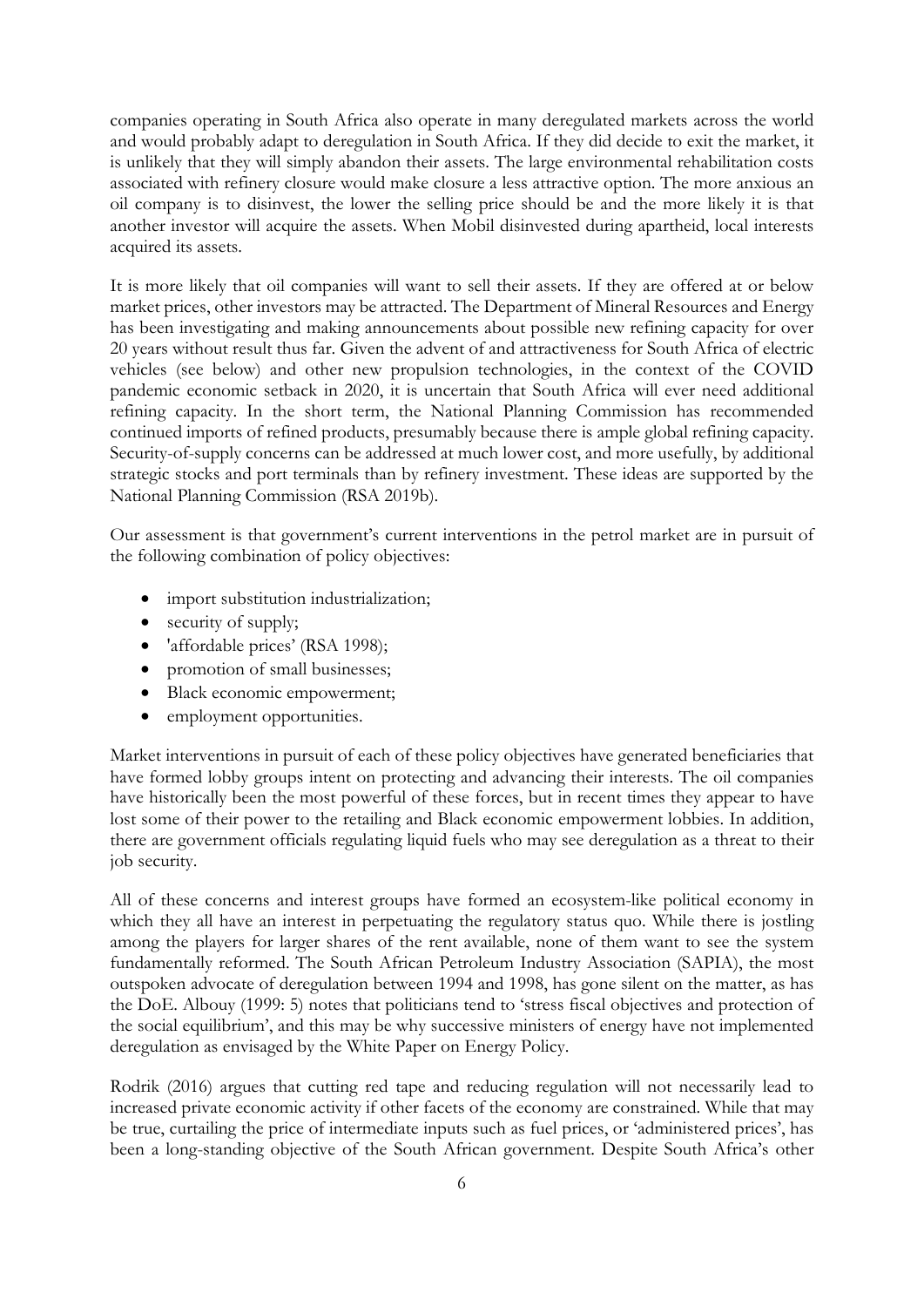economic challenges, there has been no shortage of private sector investment in the South African petroleum sector. Foreign investors have continued to invest in recent years. Glencore has acquired Chevron's assets, Puma Energy has entered the retail sector, and other large international firms such as Vittol and Oiltanking have entered the storage and terminals market.

For these reasons, together with the pressing need for lower-cost intermediate inputs such as liquid fuels in the aftermath of the COVID pandemic, deregulation has never been more propitious in the last 30 years than it is in 2020.

# **3 Industry outline**

In this section we provide a brief outline of this large and complex industry known as the liquid fuels industry. The upstream industry dealing with finding and mining oil and gas has no real presence in South Africa and is not considered in this paper. Only the downstream industry from imports to retailing is considered.

Oil accounts for 22 per cent of South Africa's energy consumption (Dudley 2017) but is its single largest import by value. Coal remains the highest contributor at 70 per cent, with natural gas (4 per cent), nuclear (3 per cent), and renewables making up the remainder (Dudley 2017).

The petrol value chain in South Africa is heavily regulated, with no less than five different regulatory bodies involved in administering elements of the value chain—see [Table 1.](#page-9-0)

Refining is the most capital-intensive element in the value chain. The currently operating refineries or liquid fuels manufacturing facilities are described in [Table 2.](#page-9-1)

Manufacturing capacity has shown only incremental capacity creep, from 708,000 barrels per day (bpd) in 2007 to 718,000 bpd in 2018 (SAPIA 2019). No new refineries have been built since the PetroSA facility in 1992. Refining economies of scale have increased since these refineries were built and they are now considered small refineries, which means that they may struggle to compete with the large refineries in India and the Middle East—for example, the Reliance Jamnagar complex in India has a capacity of over a million barrels per day.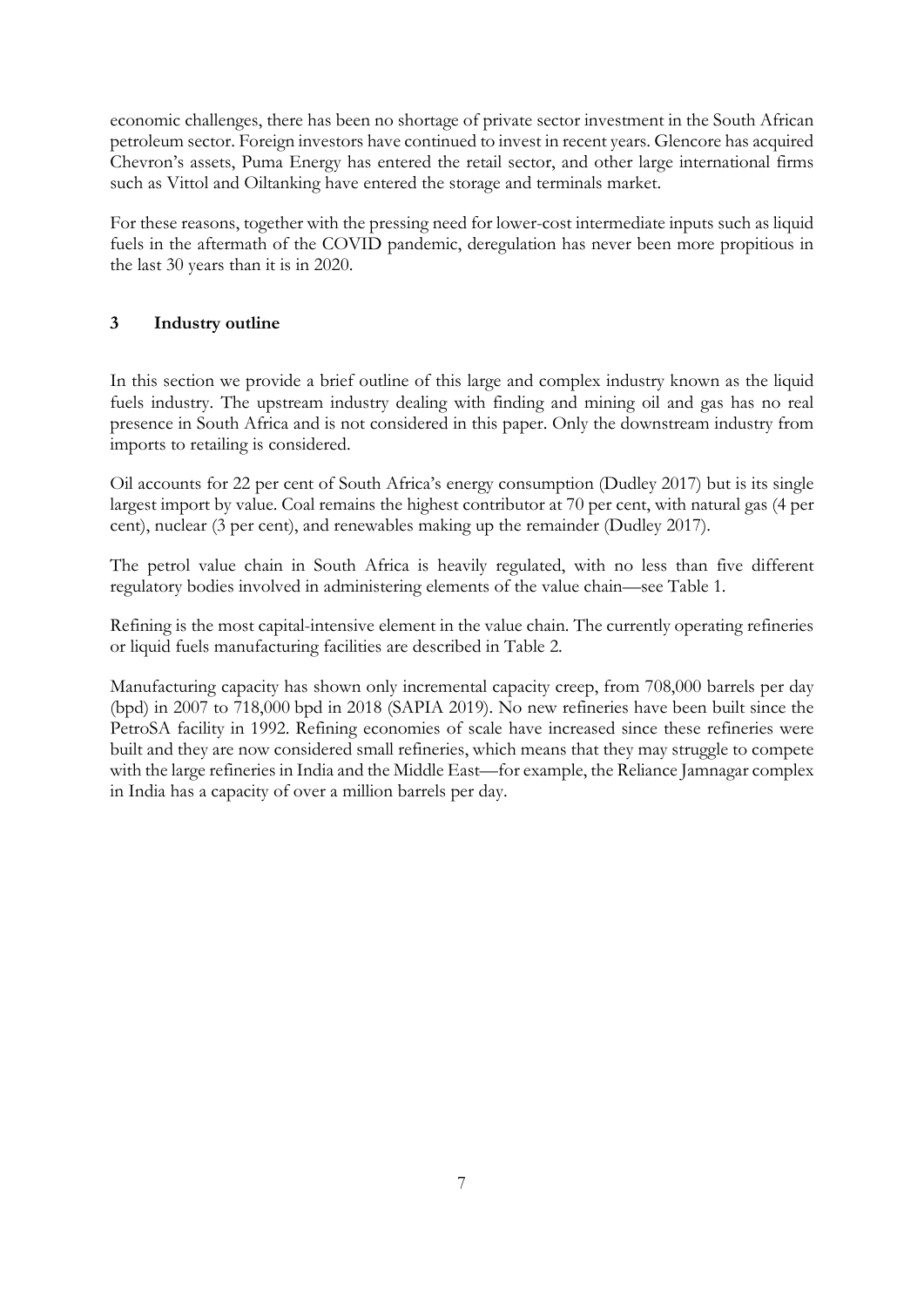<span id="page-9-0"></span>Table 1: Value chain and petrol regulation

| Value chain element                                                     | <b>Market character</b>                                                  | <b>Economic</b><br>regulation                                             | Regulator                                                        | <b>Regulatory</b><br>methodology                          |
|-------------------------------------------------------------------------|--------------------------------------------------------------------------|---------------------------------------------------------------------------|------------------------------------------------------------------|-----------------------------------------------------------|
| Shipping oil and refined<br>products                                    | Deep sea and coastal<br>routes competitive                               | None                                                                      | n/a                                                              | n/a                                                       |
| Import parcels                                                          | Natural monopoly                                                         | <b>Competition Act</b><br>exemption required                              | Competition<br>Commission                                        | n/a                                                       |
| Port Access                                                             | Natural monopoly                                                         | Right to construct<br>facilities and to cross<br><b>Admiralty Reserve</b> | Ports Regulator +<br><b>Transnet National</b><br>Port Authority  | Port user tariffs<br>$ROA +$<br>negotiated<br>concessions |
| Import terminals                                                        | Crude oil natural<br>monopoly<br>Refined products limited<br>competition | Entry-licence<br>required<br>Price cap                                    | <b>NERSA</b>                                                     | <b>ROA</b>                                                |
| Import tariffs                                                          | Competitive                                                              | No import tariff                                                          | International<br>Trade<br>Administration<br>Commission<br>(ITAC) | n/a                                                       |
| Import control<br>(quantitative)                                        | Competitive                                                              | Approval required<br>for all imports and<br>exports                       | <b>ITAC and DoE</b><br>jointly                                   | n/a                                                       |
| Refining                                                                | Competitive with regional<br>monopolies                                  | Entry-light-touch<br>licensing<br>Price-price cap<br>refinery gate        | <b>DoE</b>                                                       | Import parity<br>pricing (BFP)                            |
| Wholesaling (includes<br>some retail assets)                            | Somewhat competitive-<br>access to key<br>infrastructure limited         | Entry-light-touch<br>licensing<br>Price-price cap                         | <b>DoE</b><br><b>DoE</b>                                         | ROA (RAS)                                                 |
| Storage (coastal and<br>secondary)                                      | Limited competition                                                      | Entry-licence<br>required<br>Tariff cap                                   | <b>NERSA</b>                                                     | <b>ROA</b>                                                |
| Inland transport<br>(interprovincial pipelines)                         | State monopoly -<br>common carrier access                                | Entry-Licence<br>required<br>Tariff cap                                   | <b>NERSA</b><br><b>NERSA</b>                                     | <b>ROA</b>                                                |
| Inland transport to<br>secondary storage and<br>service stations (road) | Competitive                                                              | None                                                                      | n/a                                                              | n/a                                                       |
| Inland transport (rail)                                                 | State monopoly-<br>negotiated carriage                                   | None                                                                      | n/a                                                              | n/a                                                       |
| Inland transport<br>secondary storage to<br>service stations (road)     | Competitive                                                              | Entry-none<br>Price-price cap                                             | DoE                                                              | Cost recovery                                             |
| Retail margin                                                           | Competitive                                                              | Entry-onerous<br>licence required<br>Price-price cap<br>(petrol only)     | DoE<br>DoE                                                       | Cost recovery                                             |

<span id="page-9-1"></span>Source: authors' construction.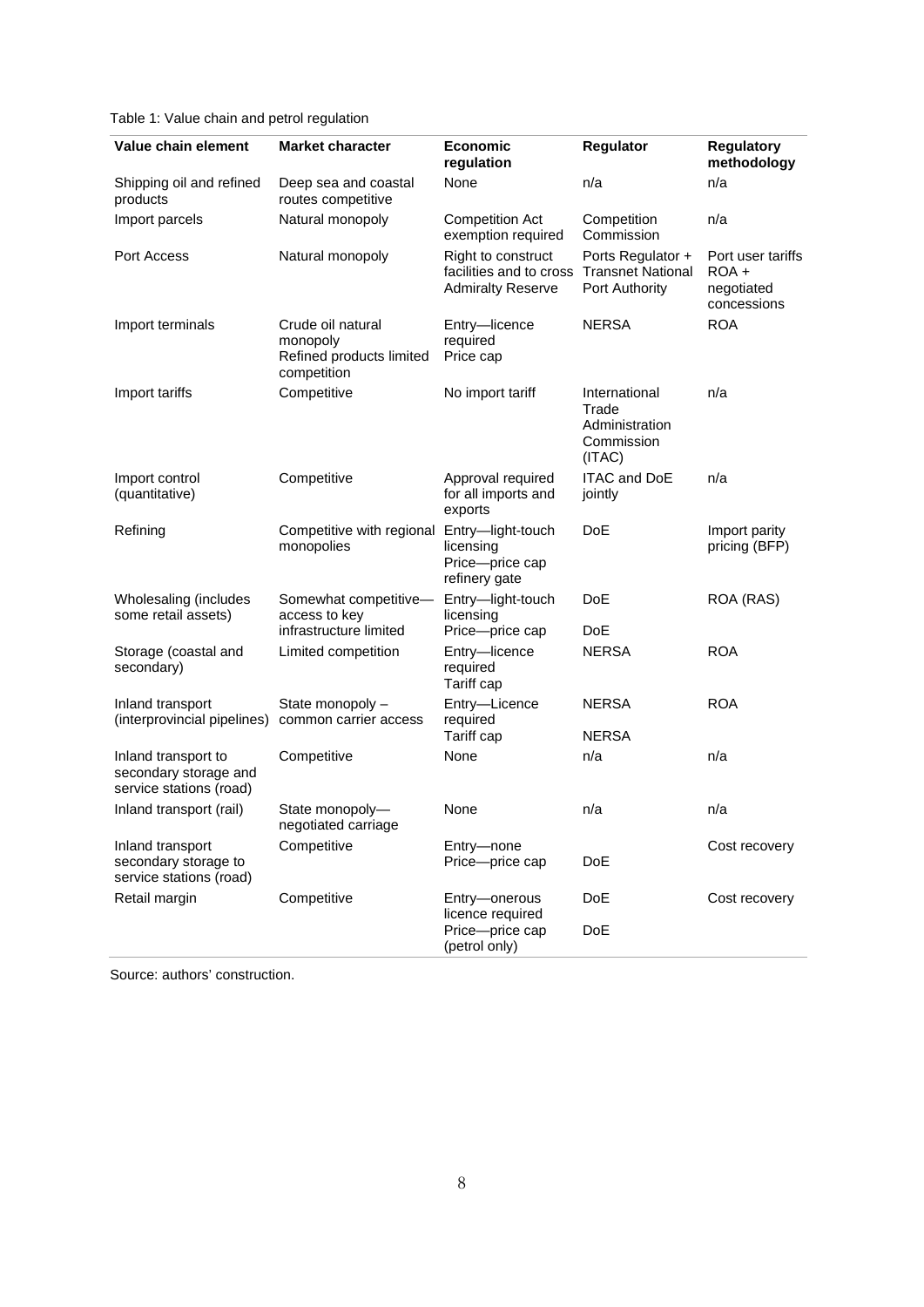Table 2: Liquid fuels manufacturing facilities

| <b>Name</b> | Capacity '000 barrels per day<br>(crude oil equivalent) | Ownership             | Location   |
|-------------|---------------------------------------------------------|-----------------------|------------|
| Chevref     | 100                                                     | <b>Astron Energy</b>  | Cape Town  |
| Enref       | 135                                                     | Engen Petroleum       | Durban     |
| Natref      | 108                                                     | Sasol/Total (64%/36%) | Sasolbrug  |
| PetroSA     | 45                                                      | PetroSA               | Mossel Bay |
| Sapref      | 180                                                     | Shell/BP (50%/50%)    | Durban     |
| Secunda     | 150                                                     | Sasol                 | Sasol      |
| Total       | 718                                                     |                       |            |

Source: authors' construction based on capacity data from SAPIA (2019).

#### **3.1 Volumes**

The domestic industry produces various types of petrols, diesels, bunker fuel, fuel oil, illuminating paraffin, jet fuel, aviation gasoline, LPG, and bitumen. A limited amount of base oils meeting group one specifications are produced locally for the production of lubricants. Refined lubricating oils are also imported and packaged. The largest products by volume and value are diesel and petrol. In recent years, as increasing numbers of vehicles with diesel engines have entered the vehicle parc, diesel has overtaken petrol as the largest-volume product and is on an increasing trend while the opposite is true of petrol—see [Figure 1.](#page-10-0) The current demand for petrol equates to approximately 48 per cent of the total demand of petroleum products in South Africa (SAPIA 2019).



<span id="page-10-0"></span>Figure 1: Consumption of petroleum products in South Africa (million litres)

Source: authors' calculations based on data fro[m http://www.energy.gov.za/files/media/media](http://www.energy.gov.za/files/media/media_SAVolumes.html) SAVolumes.html (accessed 25 February 2020).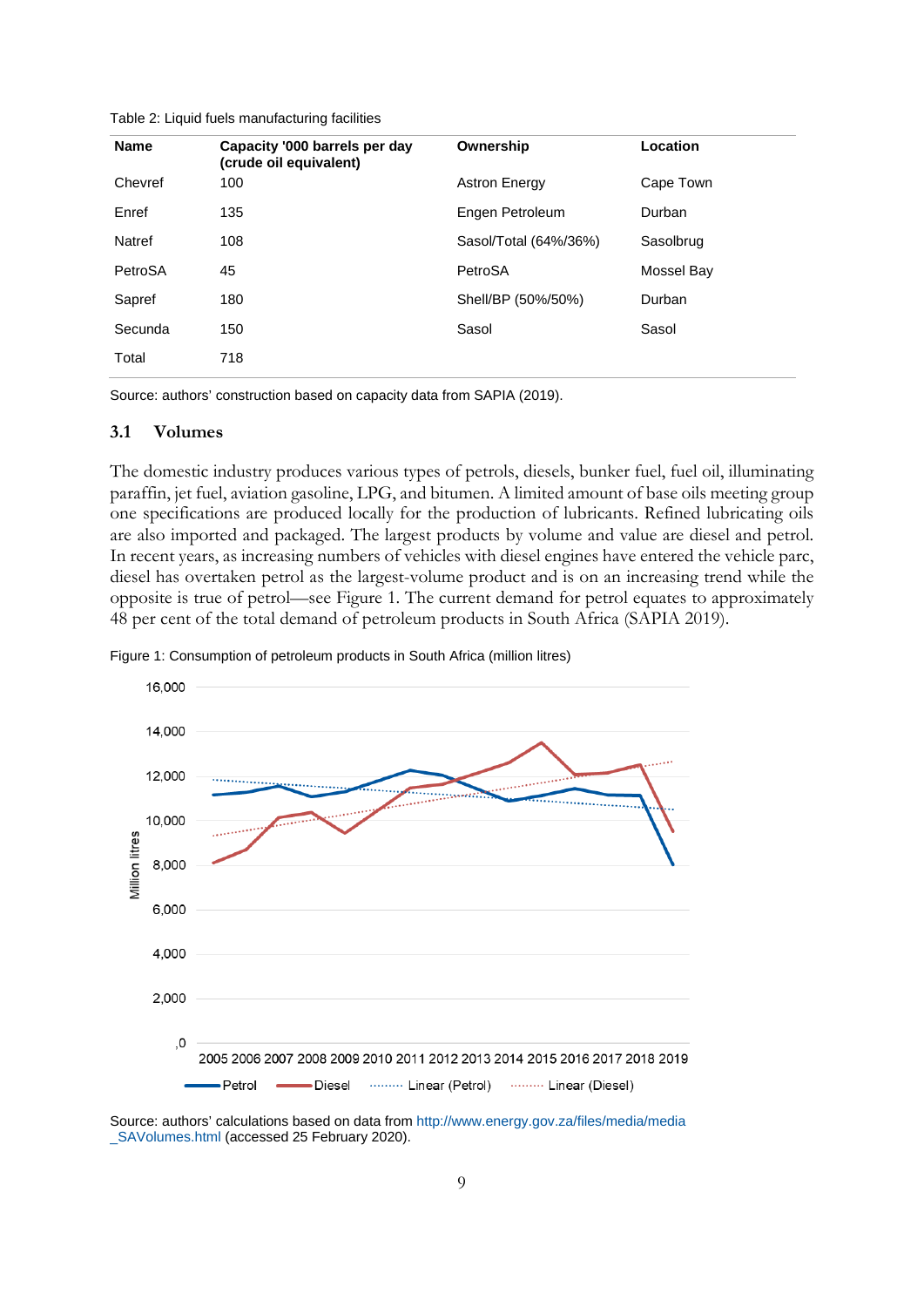There are no official data in the public domain on the volumes of petrol and diesel sold through service stations. According to Esterhuizen (2011), approximately 37 per cent of diesel and approximately 95 per cent of petrol is sold through service stations. [2](#page-11-2)

The market penetration by electric vehicles in South Africa is just over 1,000, a tiny fraction of the 12 million registered vehicles (Tyilo 2019). Consequently, it is expected that South Africa will continue to utilize petroleum-based fuels in the short to medium term.

#### **3.2 Trade in petroleum products**

After many years as a net exporter of petroleum products, South Africa became a net importer in 2006 (RSA 2018). Import volumes have more than doubled in the last ten years—see [Figure 2.](#page-11-0)



<span id="page-11-0"></span>Figure 2: Trade in petroleum products (petrol, diesel, jet fuel, and LPG)

Source: authors' calculations based on data from SAPIA (2019: 35).

Approximately 20–25 per cent of South Africa's petroleum product requirements are being met by imports, with the preponderance being diesel rather than petrol—see [Figure 3.](#page-11-1)

Is this level of petrol imports sufficient to influence deregulated prices towards a real market price? In considering this question, consideration must be given to the nature of the companies active in the market. All of the refining companies have international trading capabilities, although most would seek to protect their local refining assets. The exception is Astron Energy (previously Caltex), which has Glencore, a large global commodities trader, as a 70 per cent shareholder. Another recent development is Puma Energy's entry into the wholesale and retailing market. Its main shareholder is another large international trading company, Trafigura.

<span id="page-11-2"></span><span id="page-11-1"></span><sup>&</sup>lt;sup>2</sup> These estimates are supported by a senior Astron Energy official, although he believes service stations account for 30% of diesel sales (personal communication, 17 February 2020).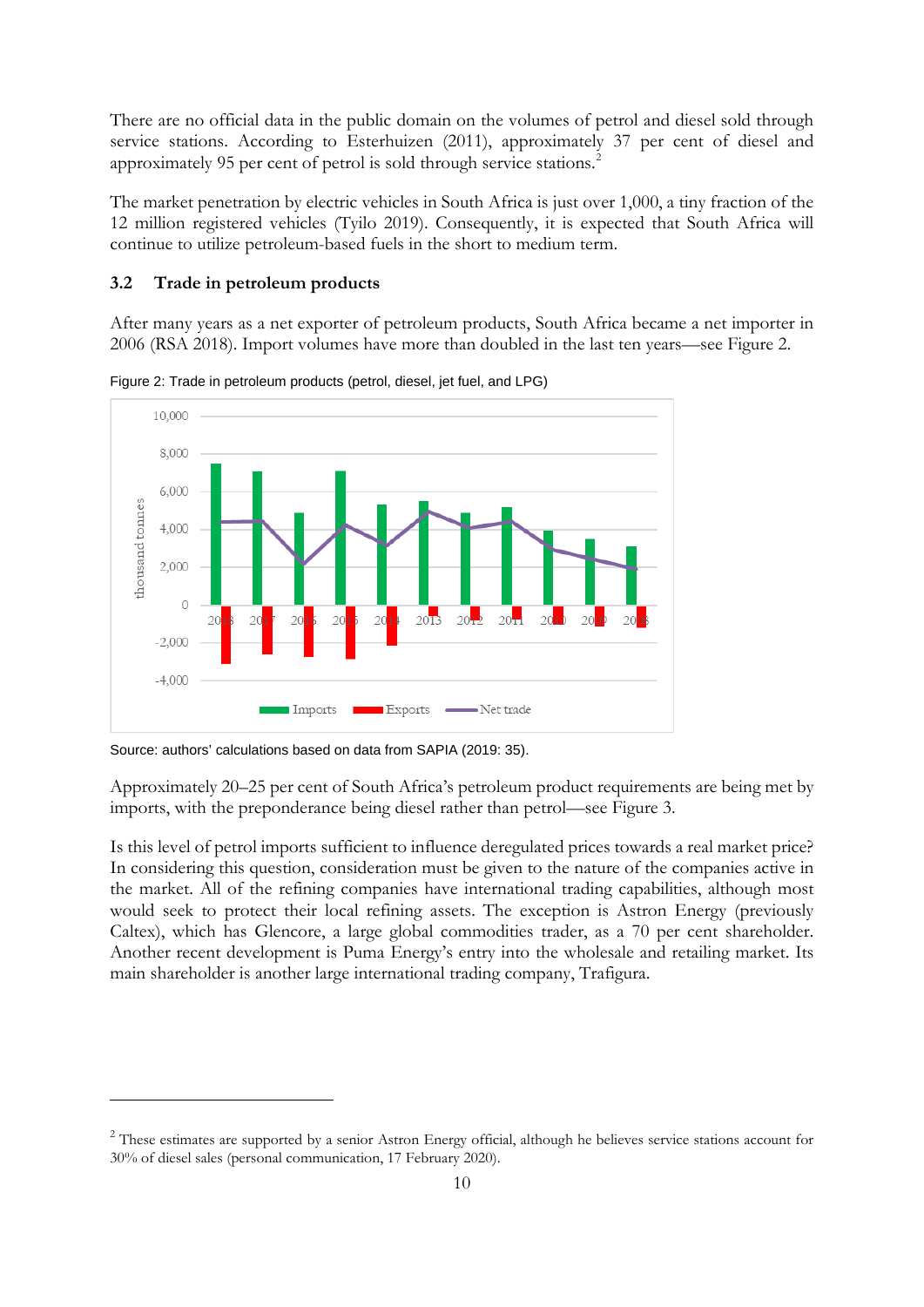



Source: authors' calculations based on data from SAPIA (2019: 35).

Does the physical infrastructure exist for petrol imports to discipline domestic prices? Two potential bottlenecks require consideration: firstly, the capacity of the port/s to handle the required number of vessels; and secondly, the capacity of the loading facilities and associated storage tanks (terminals) to enable the vessels to discharge their cargoes. Durban is the main port of entry for petroleum product imports. The Transnet National Ports Authority, responsible for ports, has long-term plans for port capacity. It recently delayed its plan to expand Durban port by adding a dig-out port on the site of the old Durban airport. Ports are regulated by the Ports Regulator, which must, *inter alia*, 'regulate the provision of adequate, affordable and efficient port services and facilities' (National Ports Act 2005: section 30(2)(f)).

The petroleum product terminals are owned by the oil majors and private storage companies, both of which have added capacity in recent years. The terminals are regulated by NERSA. The Petroleum Pipelines Act requires the owners to make spare capacity available through common carrier and third party access obligations.

Both of the regulators involved have the necessary powers to regulate so as to minimize any potential bottlenecks. Also, the government appears to be well aware of the economic and strategic importance of liquid fuels and therefore it is likely that, one way or another, sufficient port and terminal capacity will be allowed to develop.

This study did not have the resources to fully answer the question posed concerning potential bottlenecks, but it can point to examples of recent investments by large international trading companies, such as Burgan Cape Terminals, which is 70 per cent owned by VTTI, in turn owned by Buckeye and Vitol, two well-known global traders. Oiltanking Grindrod Calulo (OTGC) commenced construction in 2019 of a 200,000  $m<sup>3</sup>$  bulk storage facility that will have a final total capacity of  $790,000 \text{ m}^3$  (Bulbulia 2019). The largest shareholder is Oiltanking, a global storage operator.

It does appear that there is sufficient international interest in South Africa's liquid fuels market that may only be expected to grow if it were to become deregulated. This would be a positive development, as South Africa has been struggling to attract foreign investment in recent years.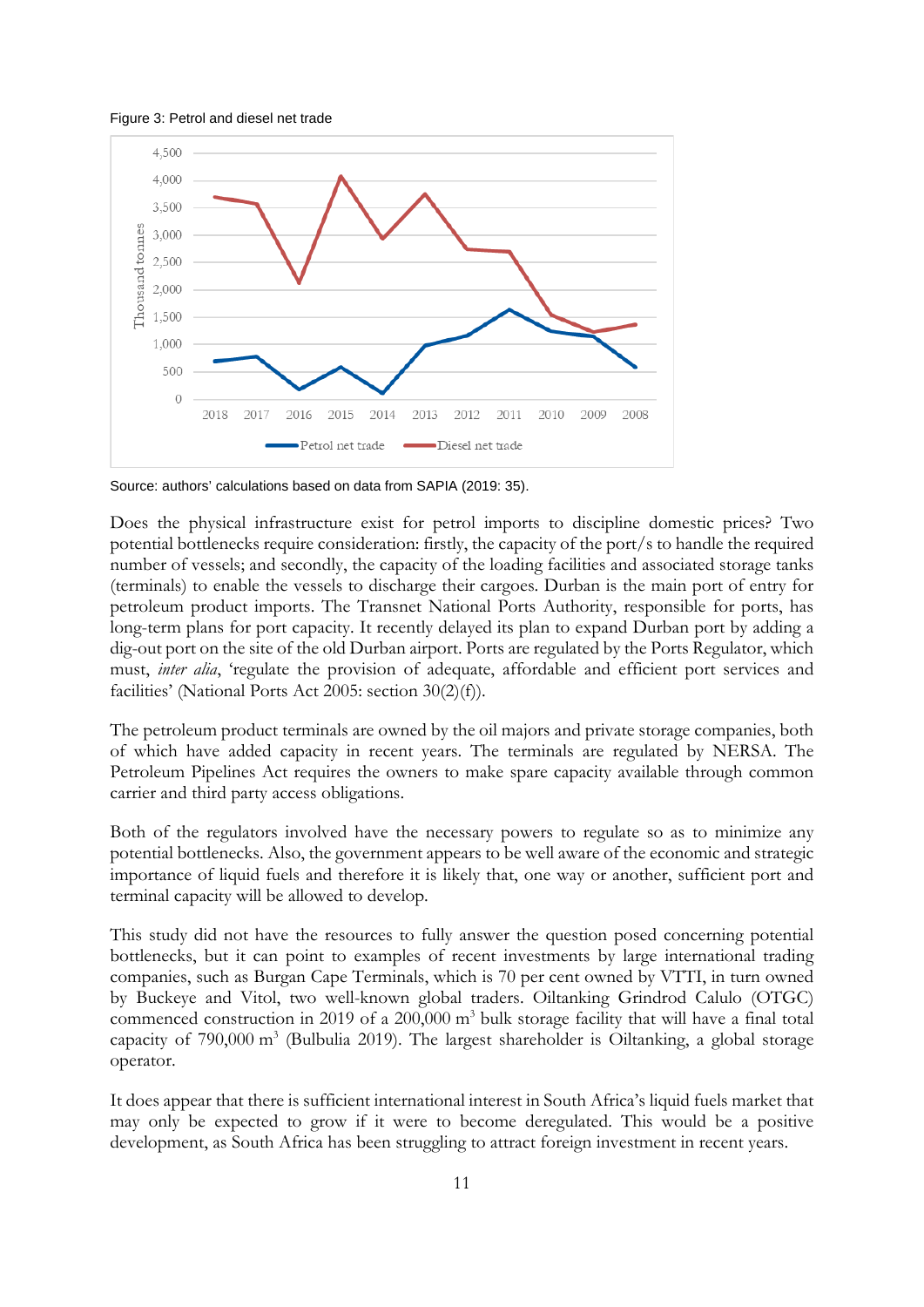In weighing the protection of domestic refining capacity by regulatory mechanisms, South Africa needs to consider that there has been very limited expansion in refining capacity and sustained and growing net imports. This raises questions about the cost to the economy of protecting the domestic manufacturing facilities by regulation, and about whether South Africa would not be better off allowing imports at global market prices to discipline local prices.

#### **4 Contribution to GDP and employment**

The economic impact of the liquid fuels sector is difficult to determine, as it is not separately identified in official statistics. SAPIA does provide some information, although not consistently see [Table 3.](#page-13-0)

| Year of<br>report<br>publication | <b>Share of GDP</b> | Employment<br>formal, direct<br>and indirect<br>$(\%)$ | <b>Employment, direct and Notes</b><br>indirect (number) |                                                      |
|----------------------------------|---------------------|--------------------------------------------------------|----------------------------------------------------------|------------------------------------------------------|
| 2009                             | 2%                  |                                                        | >100 000                                                 |                                                      |
| 2010                             |                     |                                                        | >100000                                                  |                                                      |
| 2012                             | 6.48%               |                                                        | >100000                                                  |                                                      |
| 2014                             | ٠                   | -                                                      | 750,300                                                  |                                                      |
| 2016                             |                     | 4.9%                                                   |                                                          |                                                      |
| 2017                             | 2%                  | 5%                                                     |                                                          | >700 000 *GDP contribution:<br>ZAR300 billion to GDP |
| 2018                             | 8.50%               | 4.9%                                                   | 750 000                                                  |                                                      |

<span id="page-13-0"></span>Table 3: Liquid fuels share of GDP and employment

Source: authors' construction based on SAPIA annual reports, various years.

There are no reliable data on employment in the liquid fuels industry. SAPIA members employ just under 10,000 people directly (SAPIA 2019) and the Fuel Retailers Association (FRA) estimates that service stations employ about 70,000 people (BusinessTech 2018). Using the BSS assumed volumes and margins and the Motor Industry Bargaining Council prescribed wage rates, and assuming 4,600 fully fledged service stations (SAPIA 2020) and 7,000 retail outlets (Corinaldi 2019), we estimate that there should be between 96,600 and 147,000 forecourt staff, (see Appendix Table A1). Both estimates are considerably higher than the FRA's 70,000. This suggests that the BSS staff-related costs might be approximately 40–100 per cent higher than they need to be, i.e. 20 to 30 cents per litre (cpl) more than they need to be. We stress that these are estimates made in the absence of reliable data.

According to their websites, the major oil companies have between 4,115 and 4,317 service stations. [3](#page-13-1) Assuming that they have 85–90 per cent of the total number of service stations, 100 per cent would be between 4,732 and 4,749, which is broadly aligned with the SAPIA number of 4,600 that we have used. Assuming ten forecourt attendants per service station, there would be between

<span id="page-13-1"></span><sup>3</sup> BP, Calex, Engen, Sasol, Shell, Total and Puma Energy websites, accessed 28 April 2020. The websites for two companies give two different numbers.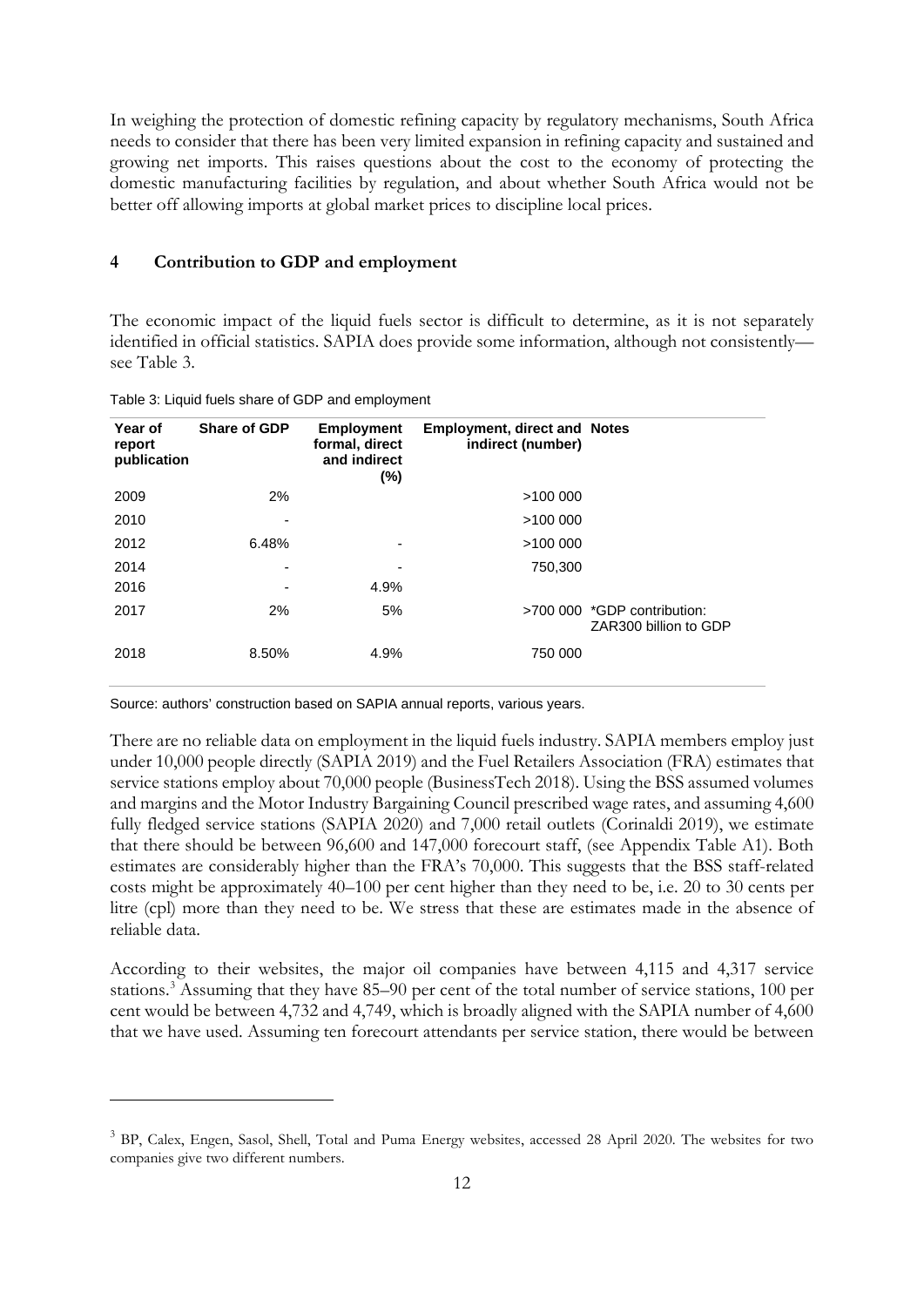47,323 and 47,487, roughly half the number provided for in the official BSS numbers—unless they earn twice the prescribed minimum wages, which seems unlikely.

Sartorius et al. (2007) estimate the number or service stations at 4,500 to 5,000 and cite Thomas (2005) stating the number of pump attendants at approximately 58,000. Heistein (2013) estimates that there are 50,000 petrol attendants in South Africa. Although somewhat dated, these estimates point towards lower numbers than those we have extrapolated from the BSS.

#### **4.1 Prices**

In February 2020 the petrol price consisted of approximately 40 per cent BFP, 20 per cent RAS, and 40 per cent taxes and levies. The BFP is driven primarily by crude oil prices and the ZAR/USD exchange rate.

Regulated petrol prices are adjusted on the first Wednesday of each month. Real prices have been on an upward trend—see [Figure 4.](#page-14-0) A part of this is attributable to the decline in the ZAR/USD exchange rate but a part of it is attributable to regulated margins, taxes, and levies—see [Table 4.](#page-14-1)

<span id="page-14-1"></span>Table 4: Petrol margins, taxes, and levies (2000 cpl)

|                             | 2000  | 2019  | Increase $(\%)$ | CAGR (%) |
|-----------------------------|-------|-------|-----------------|----------|
| Total taxes and levies cpl  | 110.1 | 196.8 | 179             | 3.10     |
| Total regulated margins cpl | 42.8  | 89.3  | 209             | 3.95     |

<span id="page-14-0"></span>Source: authors' calculations based on data fro[m http://www.energy.gov.za/files/esources/petroleum/](http://www.energy.gov.za/files/esources/petroleum/petroleum_arch.html) [petroleum\\_arch.html](http://www.energy.gov.za/files/esources/petroleum/petroleum_arch.html) (25 February 2020).



Figure 4: Annual average retail price of 93 unleaded petrol, Gauteng (cpl)

Source: authors' calculations based on data fro[m http://www.energy.gov.za/files/esources/petroleum/](http://www.energy.gov.za/files/esources/petroleum/petroleum_arch.html) [petroleum\\_arch.html](http://www.energy.gov.za/files/esources/petroleum/petroleum_arch.html) (25 February 2020).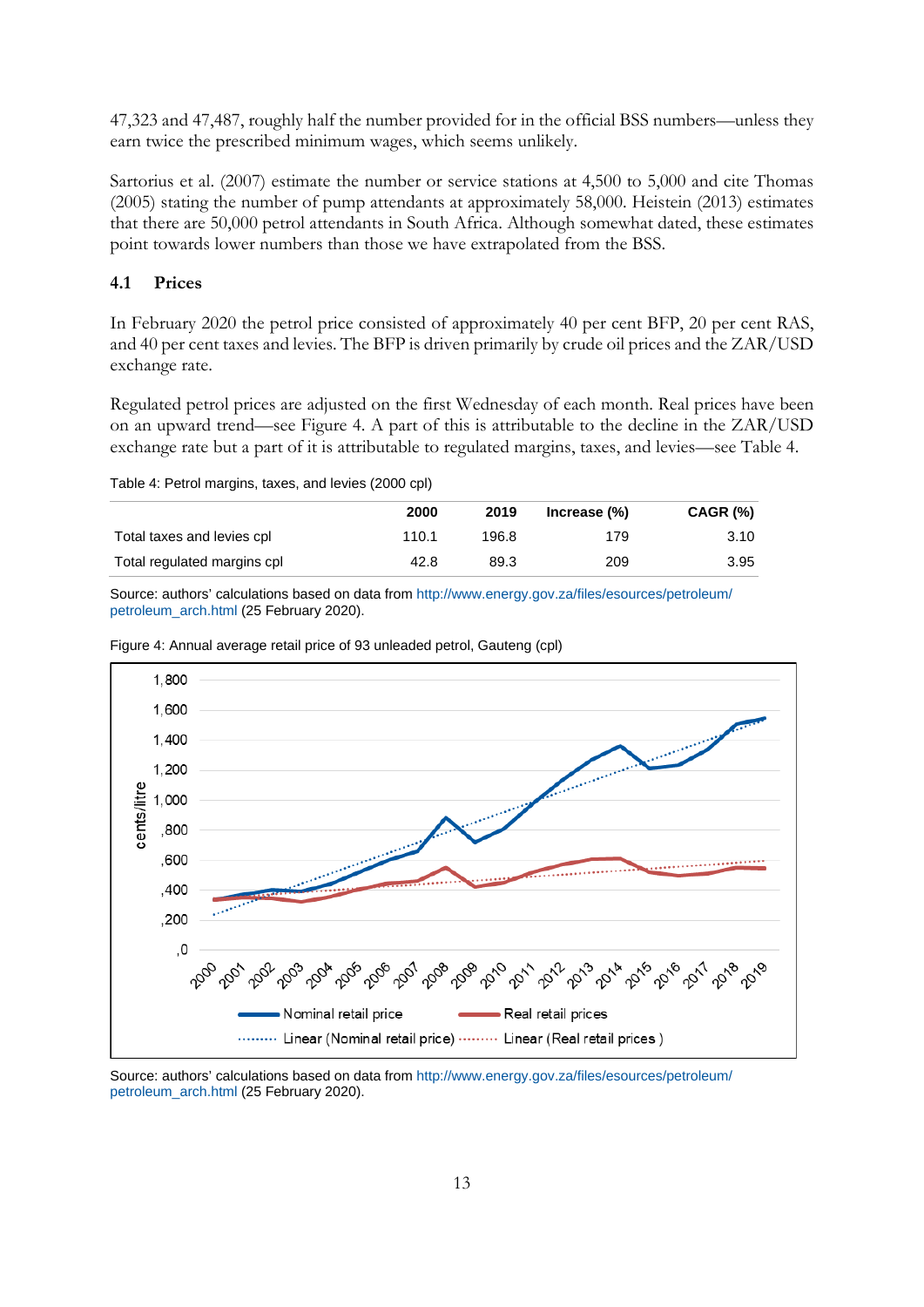In South Africa, there is often a misconception that main fuel (petrol and diesel) prices are regulated (Droppa 2018). Diesel prices are not regulated, although the Department of Energy (DoE) does publish a wholesale 'list price' which many assume is a regulation. It is not.

# **4.2 Petrol price regulation**

The Department of Mineral Resources and Energy (DoE) regulates petrol prices on an import parity basis, beginning with an IPP (BFP) to which various margins (wholesale, retail, secondary storage, or RAS margins) are added, together with inland transport costs and various taxes and levies—see Appendix Table A2.

# **4.3 Conclusions**

The liquid fuels industry is a significant sector in the South African economy. It is complex and regulated by several different regulators. Petrol prices (in real terms) are steadily increasing. The market is shrinking while diesel demand is on an upward trajectory. Large increases in regulated margins and (regressive) taxes and levies are contributing to price increases of an important intermediate input into the economy.

# **5 The origins of petrol price control and regulation**

The origins and nature of petrol price control and regulation in South Africa are complex and in many instances opaque. This led the International Energy Association (IEA) to observe in its 1996 review of energy policy that:

from exploration through to retailing, [it] was enveloped in a complicated web of interdependent policies, informal arrangements, market sharing agreements, trade restrictions and pricing controls (only some of which were/are subject to 'regulation' in the strict sense of the term). (IEA 1996: 171, quoted in Marquard 2006: 247)

Much of the industry was enveloped in a shroud of secrecy from the 1940s until the end of apartheid in 1994. [4](#page-15-0) This included the period when the anti-apartheid oil sanctions led to massive government investment in coal-to-liquids refineries owned by Sasol and gas-to-liquids (GTL) owned by Mossgas, now PetroSA, as well as crude oil storage—often referred to as 'strategic stocks'. In the 1970s and 1980s, government effectively took control of crude oil procurement—a period when anti-apartheid oil sanctions were in place. This period of secrecy was accompanied by many informal agreements between government and the oil companies and between the oil companies themselves.

Although the Liquid Fuels Industry Task Force (1993–95) did much to shed light on previously secret aspects of the industry and much is today in the public domain, the heritage of secrecy lives on in the manner in which the petrol price is currently regulated. For example, the composition of the RAS is still not in the public domain. The 'accommodation agreements' between oil companies that share storage depots are also not in the public domain, although the Petroleum Pipelines Act, 2003 (Act No. 60 of 2003) requires third party access to such facilities. In addition, the public

<span id="page-15-0"></span><sup>4</sup> See Liquid Fuel and Oil Act 49 of 1947, section 11.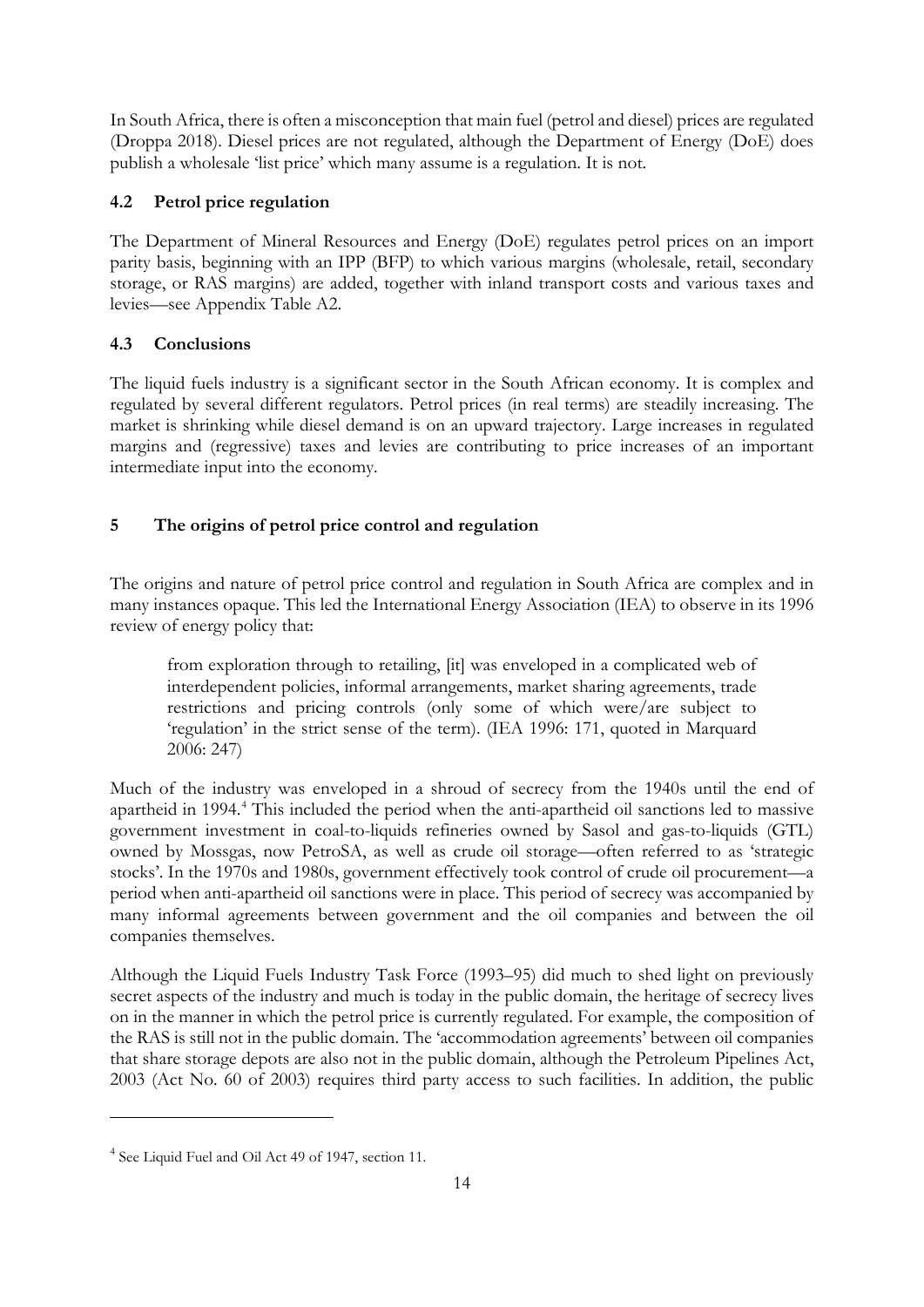record is sparse, and the literature on the history of the liquid fuels industry in South Africa is particularly thin. We concur with Marquard (2006) that a thorough history of the liquid fuels industry in South Africa remains to be written.

South Africa has never been a significant producer of crude oil or natural gas and has relied on imports of crude oil and refined products. [5](#page-16-0) South Africa's minor contributions to crude oil supply came from the Oribi, Oryx, and Sable oil fields, which produced approximately 3 per cent of South Africa's requirements between 1995 and 2003 (SAPIA 2004, quoted in Marquard 2006). Natural gas production has been limited to offshore fields that have supplied PetroSA's small gas-to-liquids manufacturing facility (nameplate capacity: 45,000 bpd) in Mossel Bay since 1992. These fields are expected to run out of gas in 2020 (Engineering News 2018).

Liquid fuels were first imported into South Africa in 1884 (Marquard 2006). Between 1884 and 1954 prices were fixed between oil companies and retail associations with the aim of limiting competition between service station sites and brands (Marquard 2006). If this is correct, then the origins of market interventions in the industry were essentially anti-competitive. It was only in 1937 that government finally began to give formal support to this anti-competitive practice with the objective of curbing the proliferation of retail outlets and improving their profits (Marquard 2006). These two government policy objectives remain to this day, although in practice proliferation is allowed to continue. The pursuit of these policy objectives has curbed the impact that the various types of competition authorities over the decades might have had in influencing the nature and extent of competition and pricing in this market.

SATMAR commenced the production of oil from shale in the 1930s, and this led to a third market intervention in the form of import tariff protection (Rustomjee et al. 2006). This instrument was subsequently replaced by IPP instruments of various types. The current version is termed the BFP; this is discussed below in some detail. Import tariffs should not be confused with subsidies provided to the synthetic fuels manufacturers between 1954 and 1999, often referred to as 'tariff protection' in the oil industry (Rustomjee et al. 2006). Normally, import tariffs are introduced in order to protect domestic producers. The objective of imposing tariff protection for SATMAR is unknown, and so it is assumed that the objective was the usual limiting of competition from imports. South Africa has had a long history of import substitution industrialization, particularly in the period from the Second World War to the end of apartheid in 1994. Freund (2019) provides an excellent study of South Africa's developmental history.

Quantitative import controls were introduced during the Second World War and have remained in place since then. They were published for the first time in 2006 in the form of Gazetted Guidelines (RSA 2006). The preamble to the guidelines states that 'the control of imports and exports of petroleum products is an integral part of the regulatory dispensation of the South African liquid fuels sector'. The guidelines state that no person may import or export crude oil, petroleum products, or blending components without a permit issued by ITAC, [6](#page-16-1) which in turn requires a recommendation by the DoE.

<span id="page-16-0"></span><sup>&</sup>lt;sup>5</sup> As local refineries were built from the 1950s to the 1980s, South Africa substituted refined product imports with crude oil that was refined locally. After the wave of refinery investments and strategic synthetic fuels investments, South Africa had excess refining capacity and had to export the surplus until 2006, when local demand overtook local refining capacity and refined product imports commenced again to make up the shortfall.

<span id="page-16-1"></span><sup>6</sup> The International Trade Administration Commission established under section 7 of the International Trade Administration Act 2002 (Act 71 of 2002).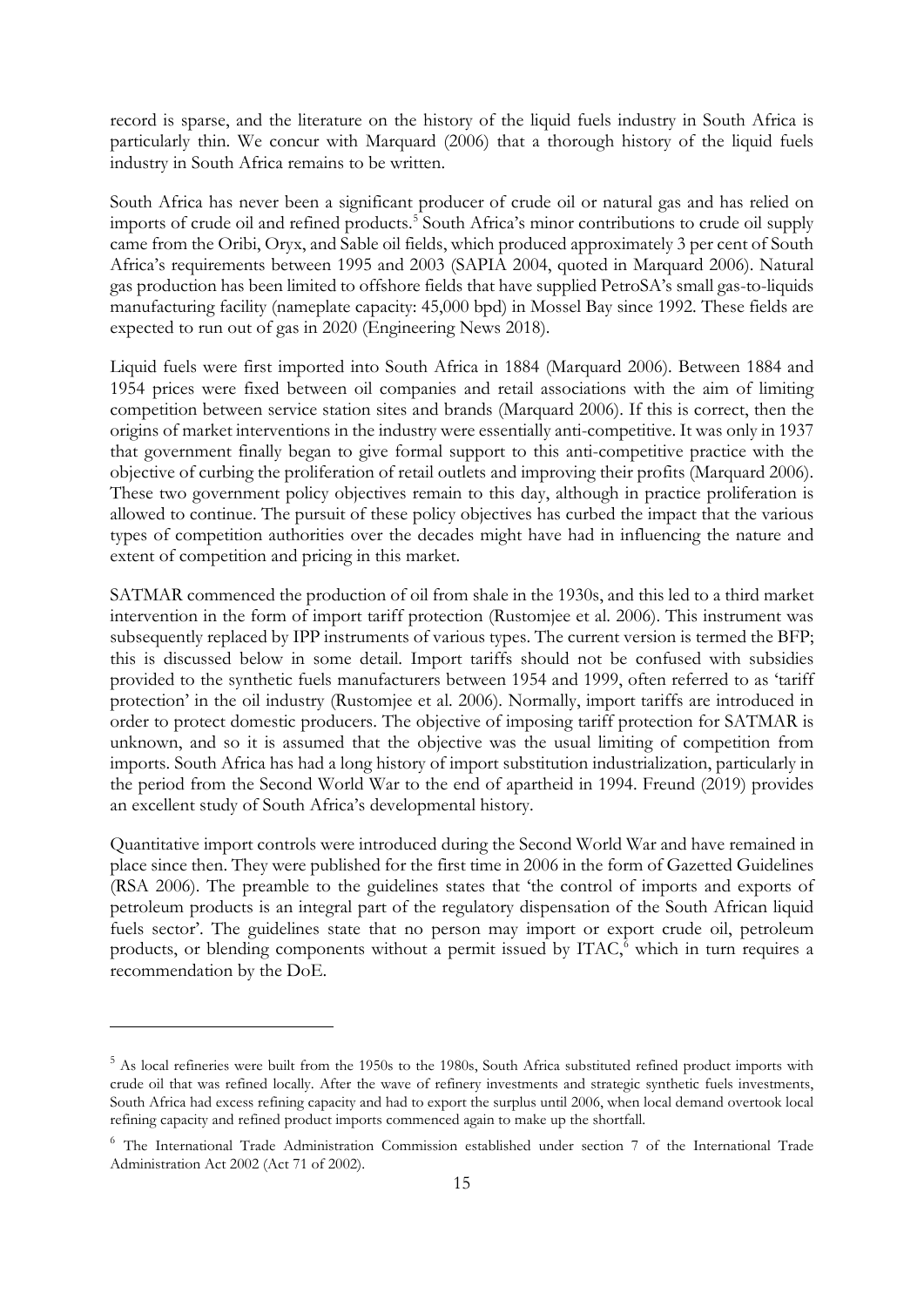The primary intent of the guidelines appears to be the protection of local petroleum product manufacturers from import competition. The control of exports appears to flow from a concern about security of supply.

In the 1950s, government regulation morphed into a more formal mode (Marquard 2006). [7](#page-17-0) This, in Maquard's view, is to be associated with the construction of the first crude oil refinery by Mobil in 1954 and the construction of the Sasol 1 (coal-to-liquids) plant in 1955. The latter was also the year in which an IPP formula (the Steyn formula) was introduced for domestic oil refining (Marquard 2006).

In 1960, government managed to wrest a measure of control of the retail sector from the industry through the introduction of a Retail Rationalization Plan (RATPLAN), which nevertheless remained a form of 'gentleman's agreement' between government and the oil industry (Marquard 2006).

In summary, from the 1930s to the present, government has intervened, using one instrument or another, in the liquid fuels markets in three ways: firstly, by protecting domestic fuel manufactures from import competition, under the general ambit of import substitution industrialization; secondly, by limiting the proliferation of liquid fuel retail outlets or restraining competition in the retail sector; and thirdly, by regulating retail prices. The policy objectives being pursued by these three types of market interventions are not documented (or remain to be discovered) for the early period and even in the democratic era are poorly documented, or are not in the public domain.

In considering these three interventions, it appears that the first and the second were intended to limit competition in an endeavour to improve or protect profit margins in the liquid fuels manufacturing sector and in retailing. This accords with the overarching policy stance of import substitution industrialization. What, then, is the purpose of regulating retail petrol prices? Has it historically been seen as an end in itself or as a means to protect consumers from price gouging, or is its purpose merely to act as an instrument designed to give effect to the policy of limiting competition in liquid fuels manufacturing and retailing? It appears to be the latter, for the reasons which follow.

Let us first consider the protection of local manufacture of liquid fuels. From its origins with SATMAR in the 1930s, the state could have used and did use import duties as the instrument of protection. However, in the mid-1950s, coinciding with liquid fuel manufacturing investments, the state changed the instrument to an IPP instrument, firstly the Steyn formula and later the In Bond Landed Cost (IBLC)—the precursor to the current BFP (Competition Tribunal 2006). Marquard (2006) claims that government's intention was to encourage import substitution and industrialization, and to provide oil companies with a form of guaranteed return on investment. Today, the BFP together with quantitative import controls make the liquid fuels industry one of the most protected industries in South Africa along with the sugar industry, which also has its own legislation.

Secondly, let us consider the limitation of competition in the retail sector. Before the construction of domestic oil refineries (excluding SATMAR), a price-fixing arrangement between the oil companies and the retailers associations prevailed 'with the aim of limiting competition between

<span id="page-17-0"></span> $7$  The Liquid Fuel and Oil Act 49 of 1947 introduced licensing and profit caps for manufacturers as well as refinery gate price caps.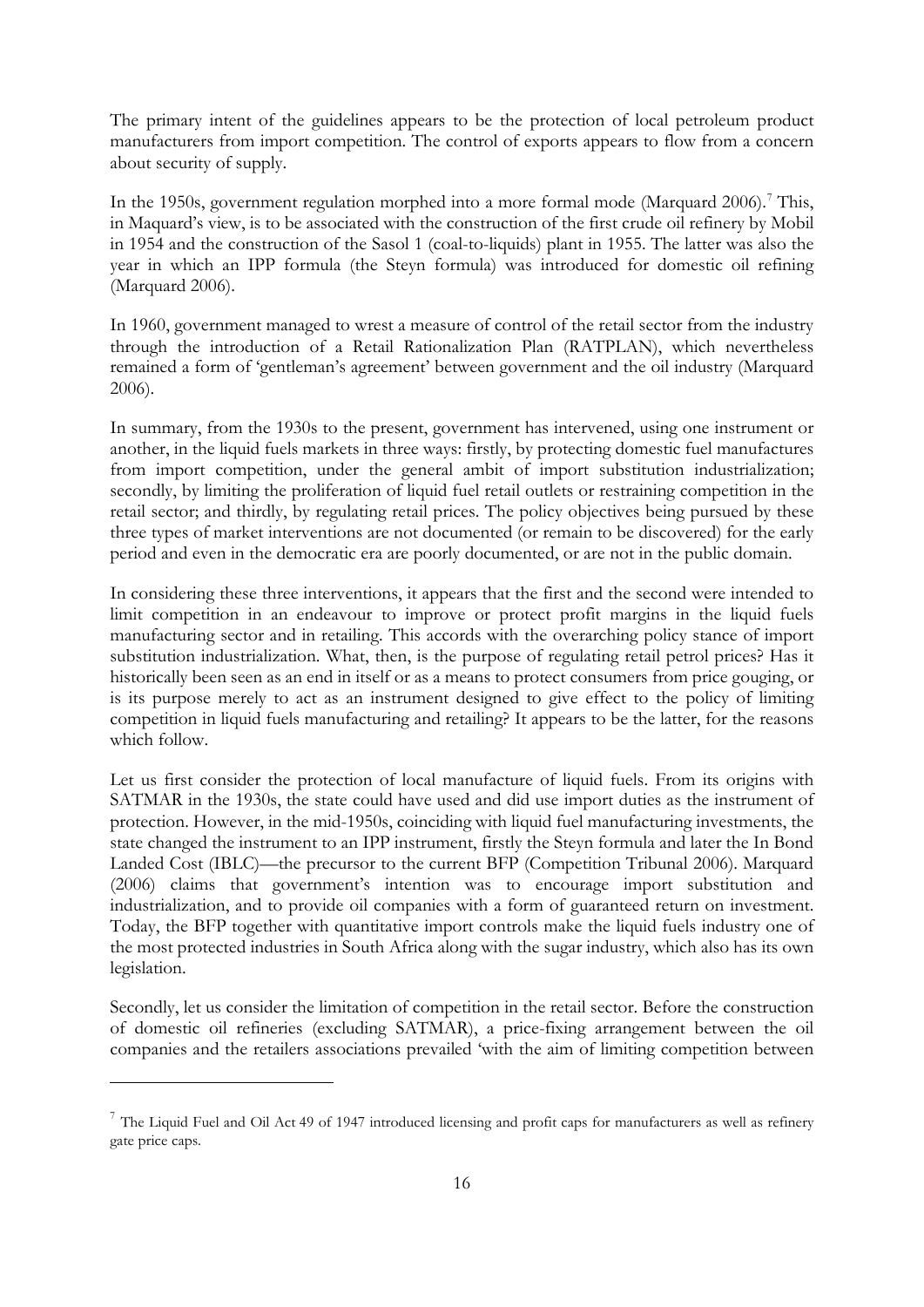service station sites and brands' (Marquard 2006: 262). The state gave official recognition to the practice in 1937 to 'improve profitability of individual service stations' (Marquard 2006: 262). It could be argued that the current petrol price regulation is a continuation of that price-fixing arrangement.

It appears, then, that in regard to domestic manufacturing and the retail sector, the predominant imperative over a long period of time has been to support manufacturing and retailing margins.

However, the picture changes when we examine the wholesale margin. In the aftermath of the Second World War, the War Measures Act 1946 (Act No. 49 of 1946) introduced a regulated wholesale margin 'to control excess profits by the oil companies' (Marquard 2006: 271). This is the first evidence of market failure resulting in a regulatory intervention in the liquid fuels industry. It was replaced shortly thereafter by a 'gentlemen's agreement' between government and the oil industry until 1964, when the Price Control Act 1964 (Act No. 25 of 1964) formalized it (Marquard 2006). This was later replaced by the Petroleum Activities Return (PAR) mechanism, until it too was replaced by the Marketing Petroleum Activities Return (MPAR) in 1984, which integrated the IBLC. Both instruments aimed to provide the oil industry with an average 15 per cent return on assets. The MPAR prevailed until it was replaced by the RAS system on 4 December 2013. The RAS system has a similar objective.

Marquard's claim, referred to above, that wholesale margin regulation was introduced 'to control excess profits by the oil companies' is not referenced, and it is not clear why he formed that opinion. This requires further research. If his claim is correct then government's response appears to have been rational, as a market intervention such as price regulation is typically introduced when a market fails to allocate resources efficiently, or, more succinctly, to address a market failure.

According to the Oxford Dictionary of Economics:

The main sources of market failure are asymmetric information, externalities, imperfect competition, missing markets, and public goods. The various sources of market failure provide a prima facie case for considering government intervention in the economy. (Black et al. 2009)

The introduction of wholesale margin regulation cited above falls into the imperfect competition category as 'excess profits' flow from excessive pricing. The Competition Act 1998 (Act No. 89 of 1998) states that:

(ix) 'excessive price' means a price for a good or service which –

(aa) bears no reasonable relation to the economic value of that good or service; and

(bb) is higher than the value referred to in subparagraph (a).

In reviewing the history of state interventions in the liquid fuels market, this is the only claimed instance of market failure leading to state intervention.

#### **5.1 Conclusion**

State interventions in the petrol market over a long period of time have been more concerned with industrial policy considerations, such as import substitution industrialization and limiting competition to improve returns to investors, than with protecting consumers from price gouging.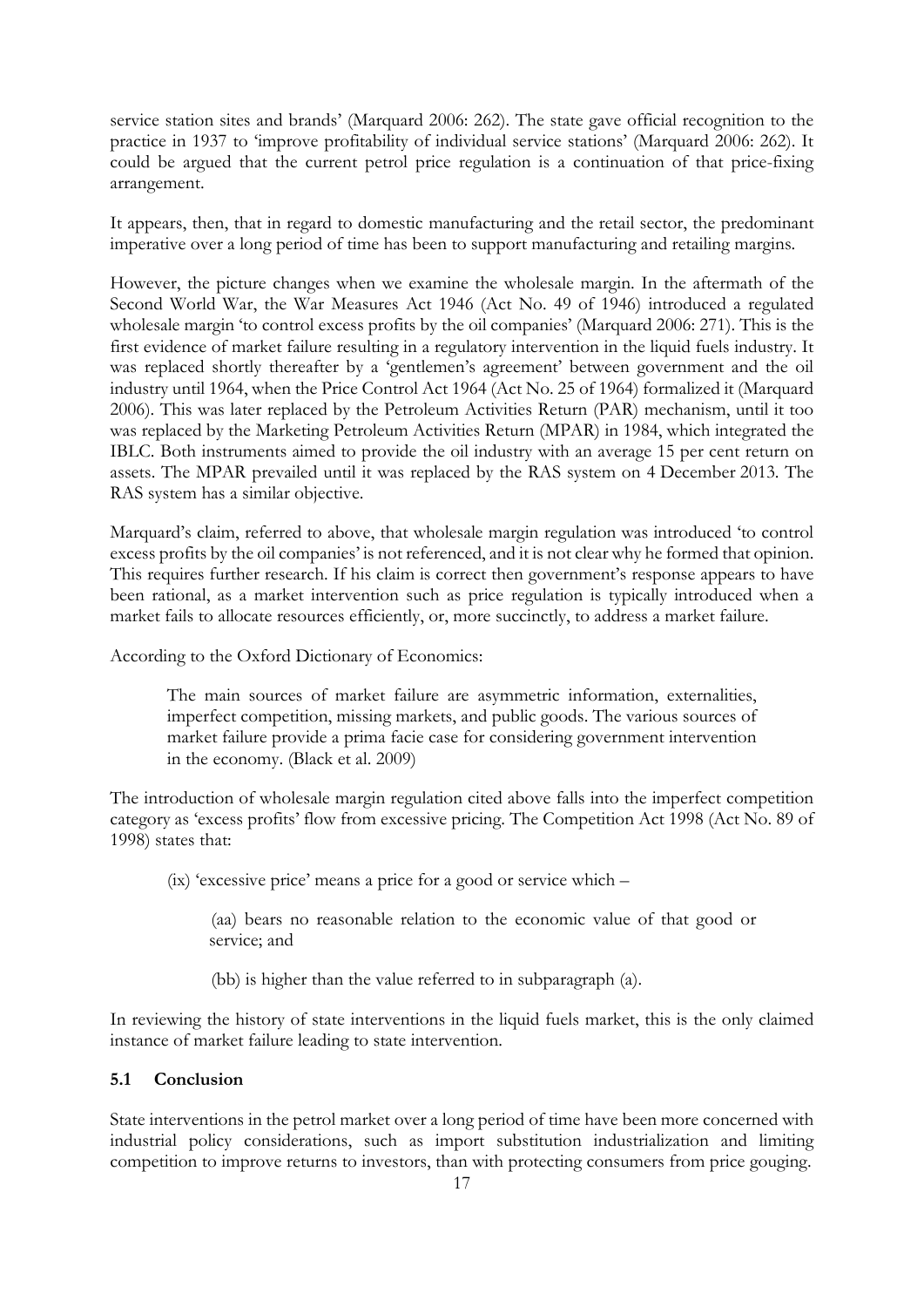# **6 Government policy**

# **6.1 Industrial policy**

Freund (2019) has argued that South Africa in the twentieth century can be viewed as a developmental state. Indeed, President Mbeki's announcement of the democratic developmental state extends this strand of policy thinking into the democratic era as well (Freund 2019: 13). As we have seen in the foregoing, the underpinning industrial policy from the 1930s onwards was import substitution industrialization, and this remains an unacknowledged underpinning element in current energy policy by virtue of the continuation of similar regulation. This approach is also evident in other energy policy areas, for example government efforts to attract investment in local manufacturing to supply renewable power generation and government's local content directives to state-owned companies.

# **6.2 Social policy: indigenization and employment**

Perhaps because the major oil companies operating in South Africa since the 1880s have been of European and North American origin, there has been a continuing effort to indigenize the industry along with import substitution.

South Africa has experienced two episodes of indigenization. The first, which may be called 'Afrikaner affirmative action', occurred during the apartheid years and is best represented by Mobil's divestment and the acquisition of its assets by Afrikaner interests.

The second has proceeded under many labels, such as 'affirmative action', 'Black economic empowerment', and more recently 'transformation'. This is discussed further in Subsection 6.4 below.

A third strand of social policy that is inextricably interwoven into liquid fuels policy is employment, and in particular that of service station forecourt attendants. At some stage along the regulatory trajectory, but certainly well before the advent of democracy, 'full service' became a requirement, and in 2003 the Petroleum Products Amendment Act (Act No. 58 of 2003, section 2A(5)(b)), made it a legal requirement—the only job category in South Africa enjoying such protection. 'Full service' means that motorists are not allowed to fill their own vehicles with fuel. It must be done by a forecourt attendant.

This is nothing less than a job creation programme, as the value added is very limited. Many countries survive easily without it. The costs of this job creation programme can be identified in the RAS margin but are not well known by the public at large. Advocates of continued regulation are quick to suggest that deregulation will lead to the loss of these jobs. How this would happen when it is a legal requirement is not explained.

In the context of the high levels of unemployment in South Africa, regulatory reform initiatives in the liquid fuels sector may encounter challenges regarding 'full service', notwithstanding its legally protected status.

# **6.3 Energy policy**

In the pre-democratic era, energy policy in regard to the liquid fuels industry was unwritten and in many cases secret.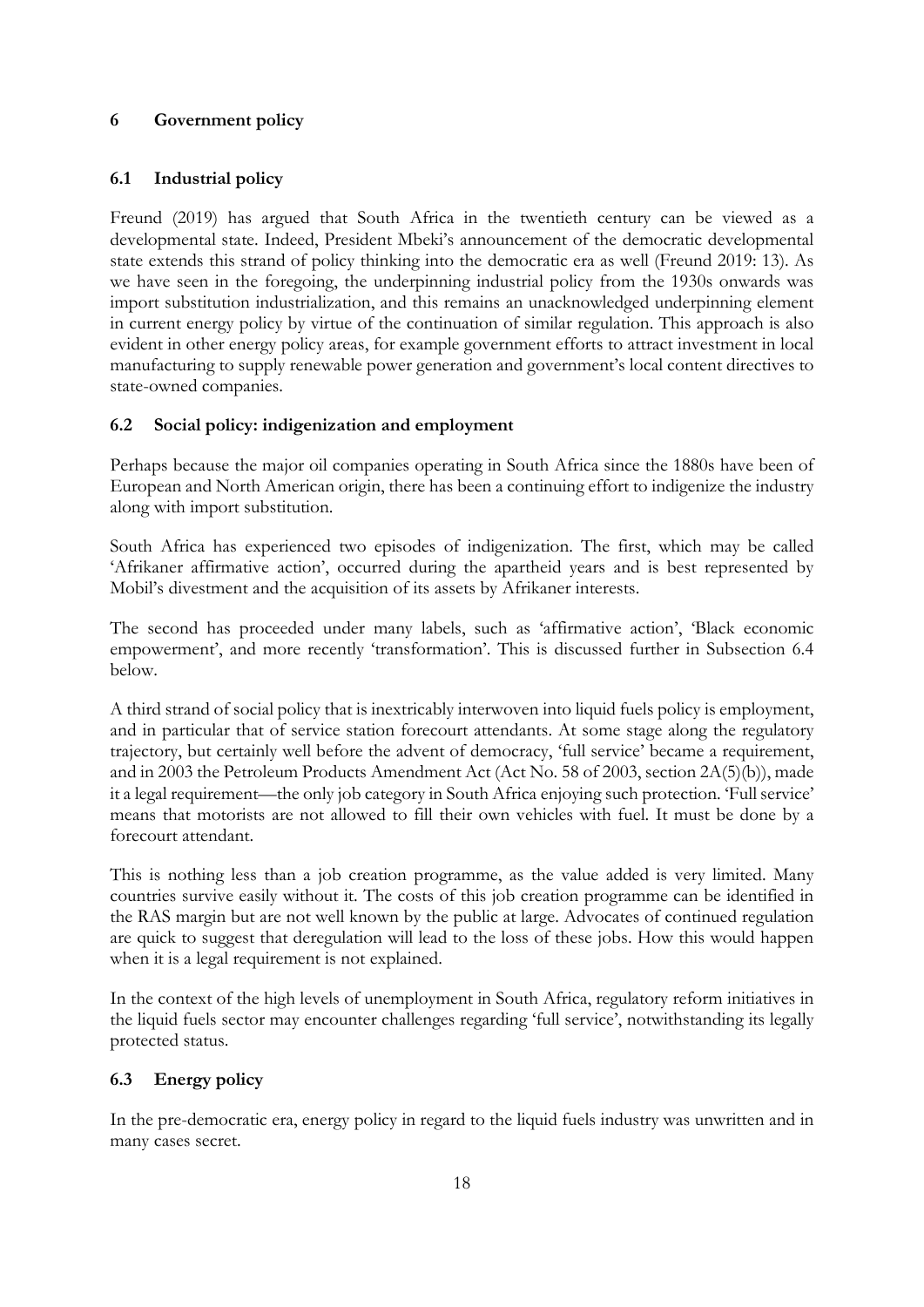The White Paper on Energy Policy of 1998 remains the prevailing energy policy 22 years on, despite announcements by at least one minister of energy that it was to be reviewed. This White Paper concluded, following consultations with a wide range of stakeholders, that there was some consensus on the need to change the existing regulatory model to reflect 'current realities' (RSA 1998).

It states that:

The cornerstones of the future policy framework will thus be:-

- Deregulation;
- The stable and continued availability of quality product throughout the country at internationally competitive and fair prices;
- The preservation and promotion of formal sector employment;
- The desire for commercially based retail pricing in which the industry does not engage in inter-fuel or rural-urban cross subsidies;
- The preservation of retailing activities for small and medium businesses;
- Black economic empowerment reflected in the composition of the industry at all levels and significant domestic Black ownership or control in all facets of the industry;
- The maintenance and enforcement of adequate health, safety and environmental standards;
- The promotion of a coastal refining and petrochemicals hub for future investments;
- Adequate provision for national strategic considerations relating to security of supply; and
- Tariff protection for vulnerable sectors where justified by cost-benefit analysis;
- A low cost pipeline and storage infrastructure suitably regulated to encourage optimum investment, to prevent the abuse of these natural monopolies and to prevent the exclusion of new entrants. (RSA 1998: 56)

This is a mixed bag of South African policy objectives with something to appease all stakeholders. The key language regarding the petrol price is 'deregulation', the 'desire for commercially based retail pricing', and this is made clear in the policy statement on price control:

The government believes that competitive market forces should determine prices.

and

At the end of the transition phases the liquid fuels industry should be characterised by unrestricted market entry, allowed to develop in response to competitive forces, and subject to generally applicable legislation. (RSA 1998: 58)

The White Paper goes on to state:

Government will introduce a deregulated oil industry as predetermined milestones are achieved.

At the appropriate time, after the milestones have been achieved, Government will simultaneously remove retail price control, import and export control and its commitment to the Service Station Rationalisation Plan. (RSA 1998: 60)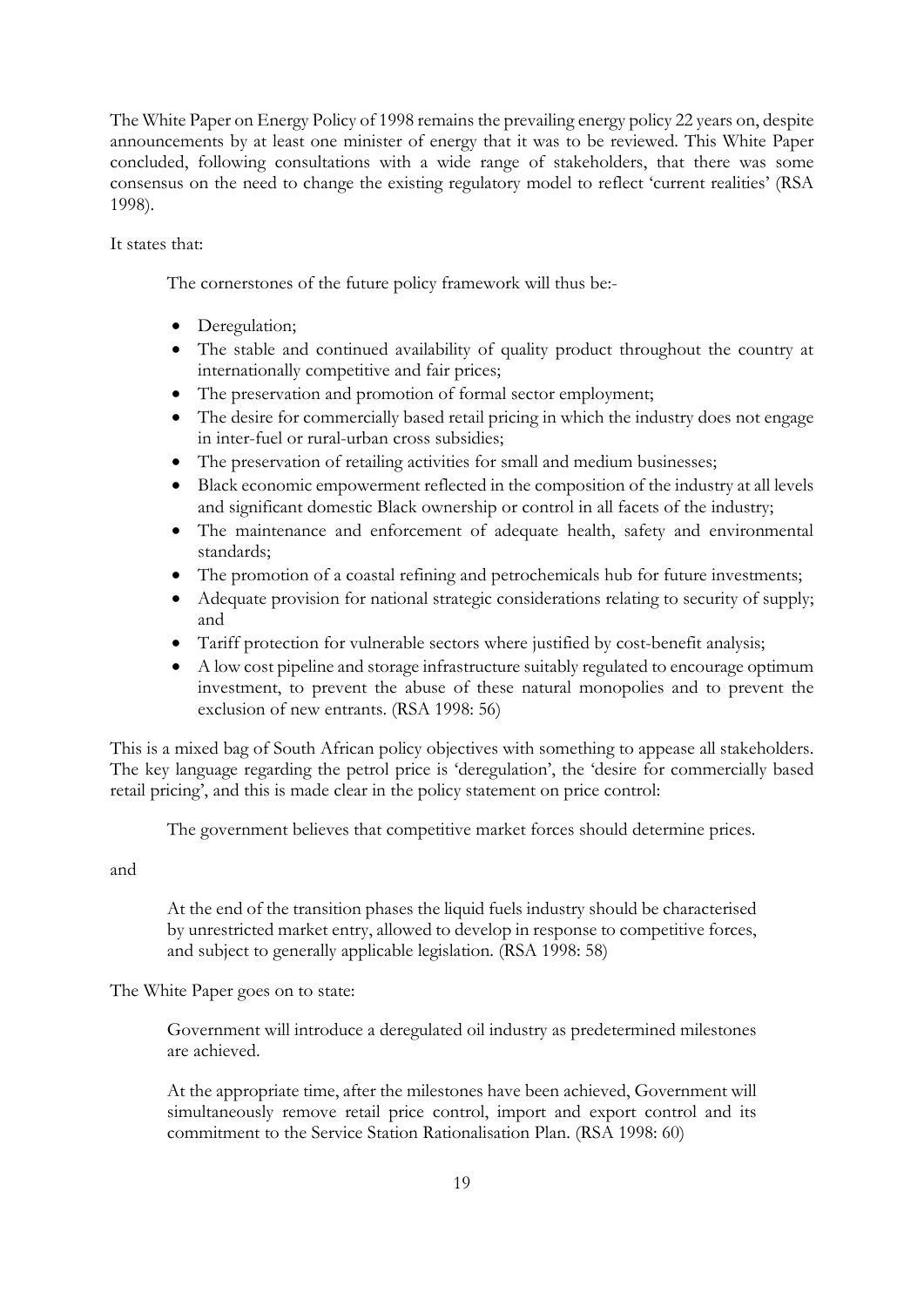The White Paper's key pronouncements on petrol price regulation relate to its deregulation and to 'milestones' that are to be achieved before deregulation can take place:

The key milestones to be achieved in the first phase will be:-

- The sustainable presence, ownership or control by historically disadvantaged South Africans of approximately a quarter of all facets of the liquid fuels industry or plans to achieve this.
- Mutually acceptable arrangements between synfuels producers and the marketers of crude oil based fuels on the upliftment and marketing of synfuels.
- The introduction of necessary legislation to give effect to the cornerstones of government policy including the protection of 'full service' and the equitable participation of small businesses in the industry.
- The introduction of suitable transitional arrangements within the Service Station Rationalisation Plan.
- The introduction of any necessary institutional and regulatory capacity required to enable Government to adequately monitor possible post deregulation distortions and to enable it to act against such distortions.
- Suitable arrangements to address any labour related consequences of deregulation.
- The introduction of suitable institutional capacity and measures to license and/or regulate oil and liquid fuel pipelines and possibly also storage facilities if this is found necessary. (RSA 1998: 61)

#### **6.4 Black economic empowerment**

All of the milestones referred to above are regarded as having been achieved except the first regarding Black economic empowerment. This milestone was given impetus by the first ever Black economic empowerment charter, the Charter for the South African Petroleum and Liquid Fuels Industry on Empowering Historically Disadvantaged South Africans in the Petroleum and Liquid Fuels Industry ('the Charter') signed voluntarily by industry participants in November 2000.

Interpretation of the policy is contested. Some interpret the phrase 'or plans to achieve this' to mean that achieving 25 per cent is not necessary so long as there is a plan to achieve it. Others interpret the phrase to mean that 25 per cent is an absolute that must be achieved before further reform can take place. There is similar contestation over the phrase 'all facets of the liquid fuels industry'. How, for example, are the state-owned parts of the value chain to be regarded?

All of the major oil companies have subsequently incorporated Black shareholders in one form or another. However, the element in the value chain that has the lowest barriers to entry, the retail or service station sector, has been more controversial and apparently difficult to reform, as many retail outlets and stations are owned by a single person or small business, making transformation difficult. Nevertheless, there has been progress in what is currently termed 'transformation'. In the Charter, the DoE committed itself to conducting annual surveys of the industry to evaluate progress in achieving the objectives of the White Paper on Energy Policy of 1998. Unfortunately the DoE has not honoured that commitment and has only done this intermittently, and so the true extent of progress is not known.

As will be seen in the analysis of margins below, the retail margin has grown faster than the others. This could be attributed to the growing power of the Black economic empowerment lobby in the retail sector. Further evidence in support of this view is the DoE's only attempt since 1998 to move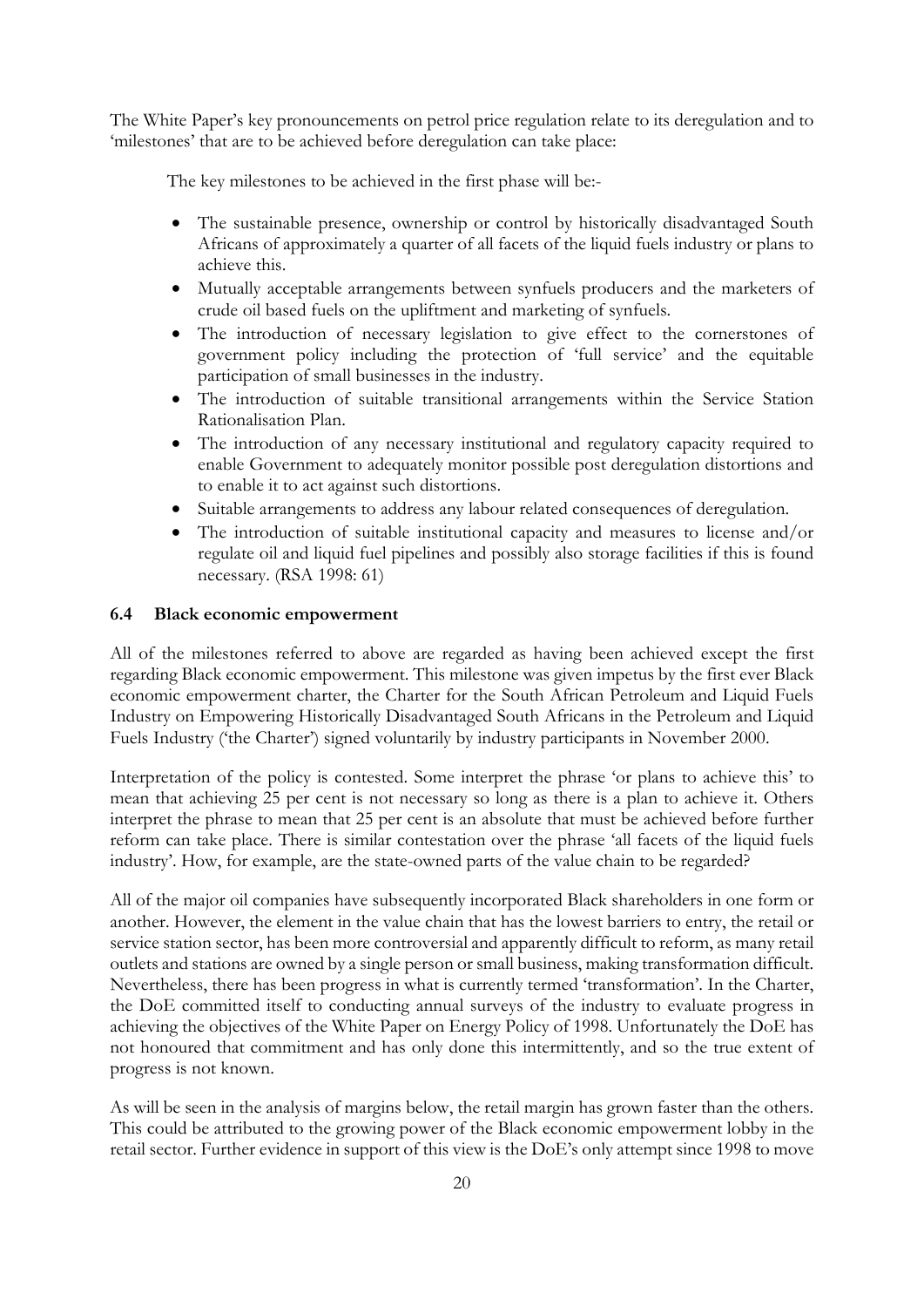towards the policy objective of deregulation, and this with respect to a petrol that enjoyed a market share of less than 20 per cent. In October 2018, the DoE wrote confidentially to various industry associations to consult them about the prospect of replacing retail price regulation for 93 octane petrol with a price cap, thus allowing price discounting for that fuel. This initiative was attacked by the retailer-type associations in the media (Steyn 2018) and presumably behind closed doors as well. The reform has not materialized.

The Charter was not intended to be law and was written in non-legal language, but in 2003 it was appended to the Petroleum Products Act by the 2003 amendment. The DoE recognized this challenge and recognized that empowerment charters for other sectors established under the Broad Based Black Economic Empowerment Act (Act No. 53 of 2003) are more advanced. Consequently, it set in motion a process of consultation intended to replace the Charter with a new one under the Broad Based Black Economic Empowerment Act. Discussions have been underway for several years.

This paper does not seek to address the question of whether or not the milestones in the White Paper have been achieved. Instead, it seeks to flag that social policy, as opposed to economic policy, in the form of Black economic empowerment is a contested policy arena in the liquid fuels industry and that any efforts to reform the regulatory dispensation will need to address it.

#### **6.5 Failed orderly transition**

The milestone approach adopted in the White Paper of gradual or orderly transition to deregulation was intended to avoid a sudden dislocation with possible unintended consequences. The extensive public consultation between 1994 and 1998 over the contents of the proposed White Paper identified that one of the key challenges in the industry was the proliferation of service stations. It appears that this was a consequence of both the relatively low barriers to entry and the regulatory support given to service station margins. The RATPLAN was designed to limit the proliferation of service stations but fell away—largely due to Sasol's endeavour to gain a market share commensurate with its fuel manufacturing capacity but also due to the advent of more stringent competition law. The competitive tensions between Sasol and the other oil companies is adequately covered elsewhere—see Competition Tribunal (2006) and Rustomjee et al. (2006).

In order to give legislative teeth to the White Paper's gradualist approach to deregulation, the DoE had the Petroleum Products Amendment Act 2003 (Act No. 58 of 2003) enacted. The intent was to use the licensing of service stations as a means to control access to the market and to gradually slow their proliferation to a number that a competitive market would have. Deregulating at that point would avoid a sudden reduction in the number of service stations and in the accompanying employment. Central to this idea was a strong and independent regulator. At the time, legislation was being drafted to create what is today the National Energy Regulator of South Africa (NERSA). Since the commencement of the Liquid Fuel and Oil Act of 1947 and with greater clarity since the Petroleum Products Act in 1977, the minister of energy has been and remains the *de jure* head of energy policy and the regulator of petroleum products. It was envisaged that the minister's responsibility for petroleum product regulation would shift to NERSA in 2006. However, that did not happen.

This meant that the person responsible for gradually reducing the flow of service station licences was a politician hoping for re-election and subject to political lobbying by many, but in particular by aspirant petroleum sector entrepreneurs. The more the retail margin increased, the stronger the lobby was for it to increase further, and so the vicious cycle has perpetuated itself since 2003.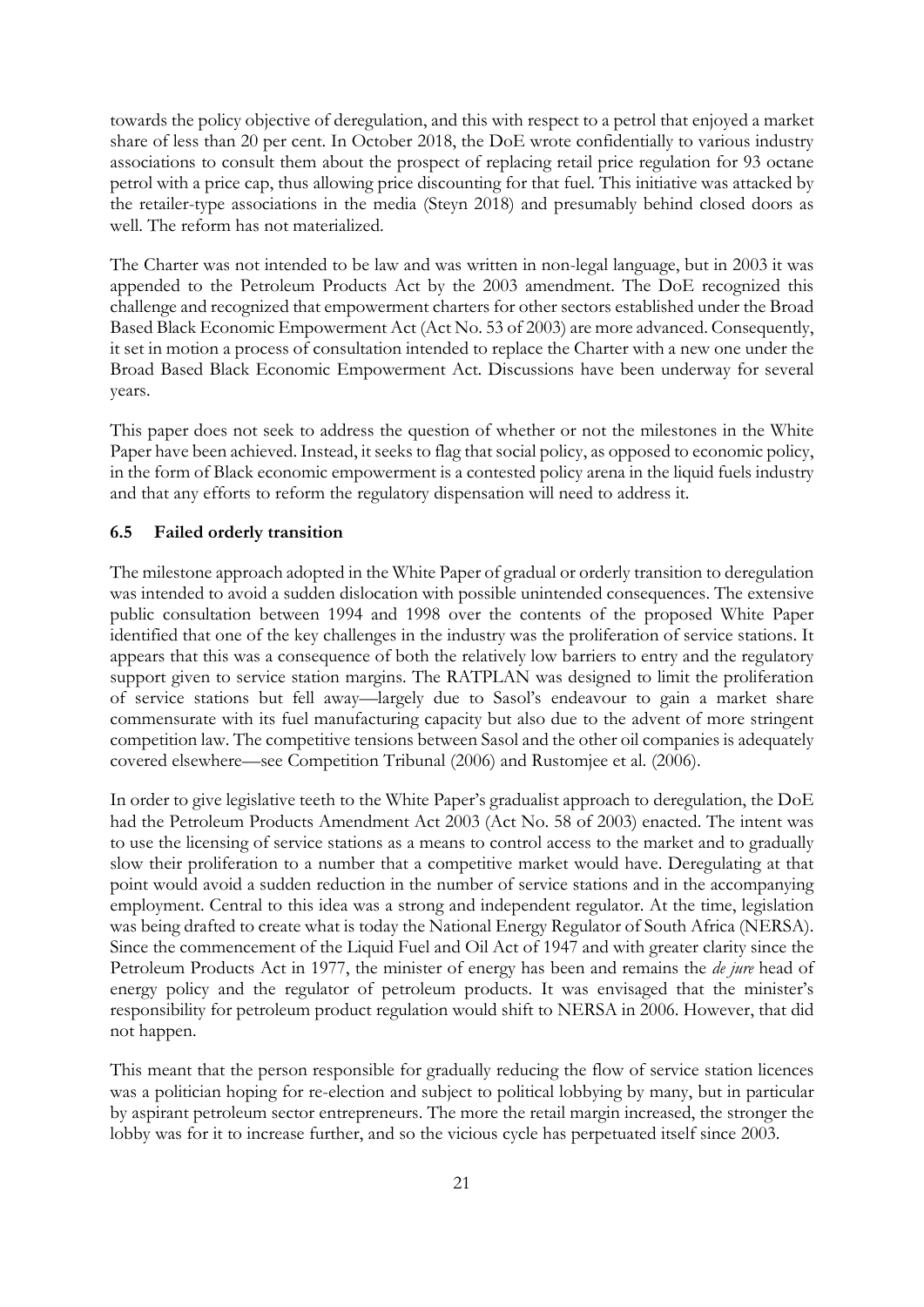The prospect of a politician gradually reducing the flow of service station licences in South Africa was doomed from the outset. The flow of new service station licences continues almost unabated. SAPIA annual reports cover a wide range of useful data. However, the one item SAPIA does not report is how many service stations are branded by each oil company. The DoE reports that approximately 166 new applications for service stations were received per year from mid-2016 to January 2020 (calculated from RSA 2020a). Corinaldi (2019) estimates that there were approximately 7,000 service stations in 2019, representing a CAGR of about 2.3 per cent per year (2016–19) if all applications were granted. [8](#page-23-0) In the same period, petrol volumes decreased at a CAGR of −9.3 per cent. Petrol and diesel volumes shrank at a CAGR of −0.7 per cent between 2005 and 2019.

After the White Paper on Energy Policy of 1998, there were no major policy pronouncements on liquid fuels until the *National Development Plan 2030*, published in 2012, which is very weak in regard to the petroleum sector and is preoccupied with security of supply (RSA 2012: 56, 123, 164) and the next tranche of refining capacity. Its key concern is to delay a decision on investment in further refining capacity (RSA 2012: 173). However, it does make very brief mention of the need for better regulation of petroleum product prices (RSA 2012: 164). The only public response by the DoE thus far has been to commence a public consultation on possible changes to the BFP methodology in 2018. There have been no further developments.

The next significant pronouncement was a wide-ranging reform proposal, not a policy, by the National Treasury. Its concern with high transport costs led it to state that 'fuel price regulation should be reviewed in its entirety' (RSA 2019a: 33).

#### **6.6 Policy consistency**

In contrast to the regulated petrol price, the diesel price has never been regulated as far as we can ascertain, and certainly not since 1994. It is sold on service station forecourts from the same bowsers as regulated petrol. In this time, diesel volumes have outpaced petrol volumes (see below) and the proportion of diesel vehicles in the vehicle parc has increased. The question then arises: what market failure exists in the petrol market that does not exist in the diesel market? The policymakers and regulators have been unable to provide a coherent response.

#### **6.7 Price discounting**

For as long as there has been clamour in the market for deregulation of the petrol price, there have been attempts by various parties to circumvent the prohibition on discounting the regulated price. These efforts include 'loyalty' or 'rewards' schemes. As the regulatory capacity of the DoE has declined in recent years and the regulatory structure has become more complex and less stable, so the desire to expand market share in preparation for the possible collapse of the regulatory system has led to various innovative schemes being introduced. De Villiers (2019) claimed that such schemes offered discounts ranging from 10 cpl to 50 per cent of the petrol price. In addition, there is common acceptance in the industry that licensed wholesalers are illicitly retailing petrol at discounted margins to private customers. It is apparent that the market sees opportunity in discounting and that the DoE does not have the capacity to police its own regulations. The

<span id="page-23-0"></span><sup>&</sup>lt;sup>8</sup> Unfortunately, the DoE does not publish the number of licence applications granted.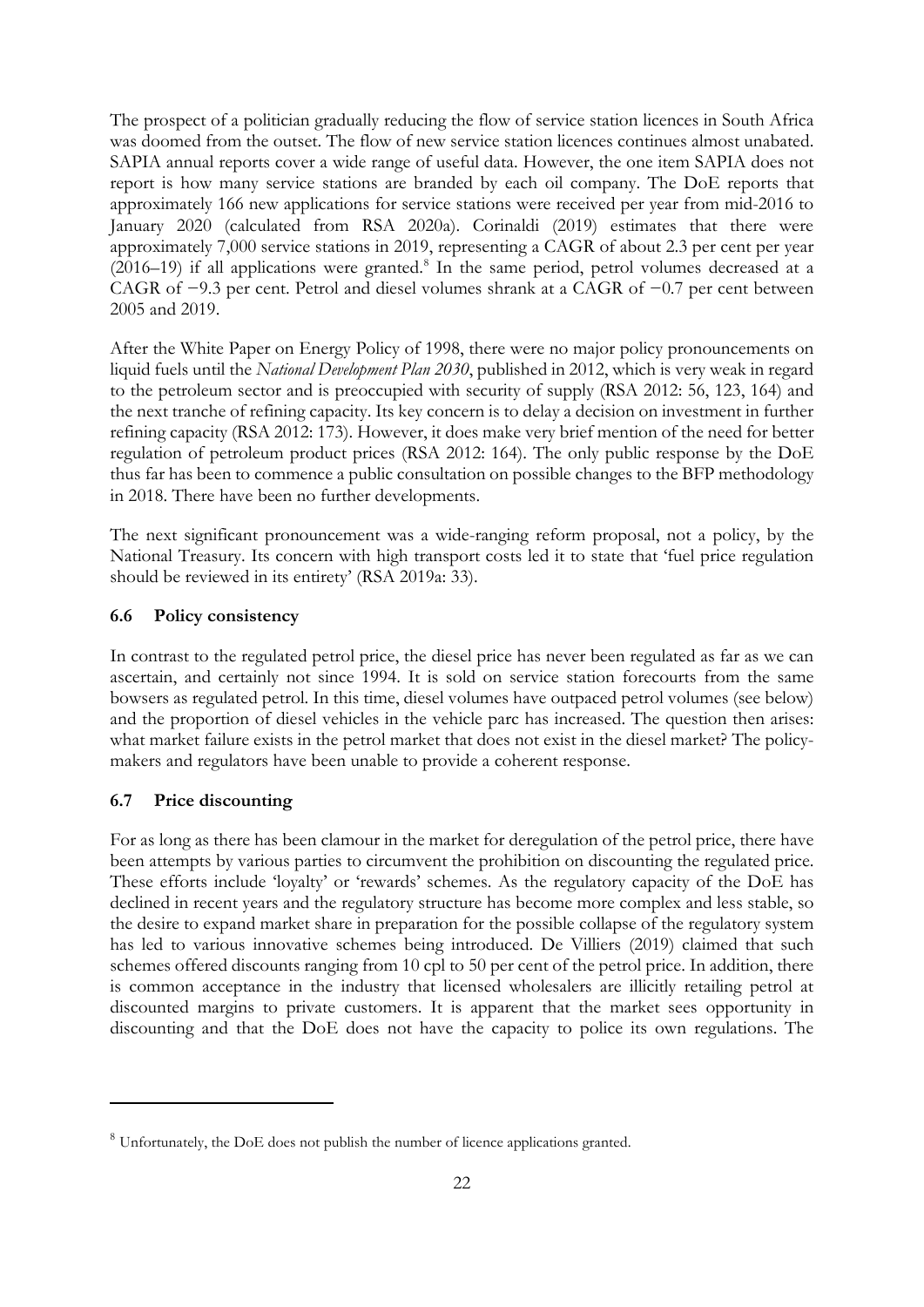imperatives to deregulate are growing. The policy objective was an orderly transition to deregulation. Currently, the trend appears to be more towards a disorderly transition.

#### **6.8 Political economy**

The liquid fuels industry does not exist in a political economy vacuum. Real forces are active in this industry. One example will have to suffice to demonstrate this. The DoE sought to introduce and regulate cleaner fuels specifications from 2010 and did so in 2012, but these were later postponed. This was the so-called 'Cleaner Fuels 2 Programme'. The refiners have ignored the regulations. Instead they have insisted that the government provide them with a grant of funds to invest in their refineries—in order to improve the specifications of the fuels produced—and that they be allowed to make a return on this gift of capital. They also insist that should government make this investment, unlike ordinary investors, it would not be entitled to a corresponding share of the equity. The audacity of this stance starkly reveals the balance of power between the oil companies and the government. SAPIA hides these demands behind the phrase 'policy certainty'. The matter remains unresolved, with no prospect of resolution in the offing. What is *de facto* regulation by consent calls into question the advisability of regulation by a politician.

#### **6.9 Technological change**

Although the focus of this paper is petrol price regulation, it would be an omission if some contextual reference were not made, albeit briefly, to technological changes impacting the petrol market. Petrol's chief use is in vehicle propulsion, and in this area a number of competing technologies are beginning to enter the market, some of which flow from concerns about vehicle emissions and global warming.

Foremost among these, in 2020, is the advent of electric vehicles (EVs). They have entered the local market as either hybrid or full EVs. Some local vehicle manufacturers of petrol-powered vehicles have even called upon government to relax import tariffs on electric vehicles for fear that the South African market will be left behind global changes (Bowker 2019). This change is driven partly by recent declines in battery costs and partly by a more general concern the automobile manufacturers have with the volatility in oil prices. When automobile manufacturers shifted to mass production, epitomized by the Model T Ford of 1908, they sought a fuel that would have medium- to long-term price stability. They chose oil. However, oil price volatility since the oil price shock of 1973 is prompting a rethink, and electric vehicles are again a consideration.

The narrowing gap between the costs of petrol-powered vehicles and those of EVs, and the continuing decline of the ZAR/USD exchange rate resulting in rising liquid fuel prices, may prompt industrial policy reconsiderations. If South Africa switched from oil-based propulsion to EVs it would, in effect, switch primary energy from imported oil to local coal and renewable power, reflecting South Africa's comparative advantages, and with considerable benefit to the balance of payments. Support for such a proposition could come from the mining lobby, as many of the raw materials necessary for battery manufacture are mined in South Africa. The emerging battery manufacturing sector would presumably also support such a policy, as would the proponents of renewable power generation. Perhaps ironically, this confluence of factors presents a new opportunity for import substitution industrialization, this time based on domestic resources and capabilities. This prospect also increases the risk of refinery investments becoming stranded assets.

Hydrogen-powered vehicles, using different propulsion technologies, are also entering the South Africa vehicle market. For example, Anglo American is converting giant mining trucks to hydrogen power (Bloomberg 2020).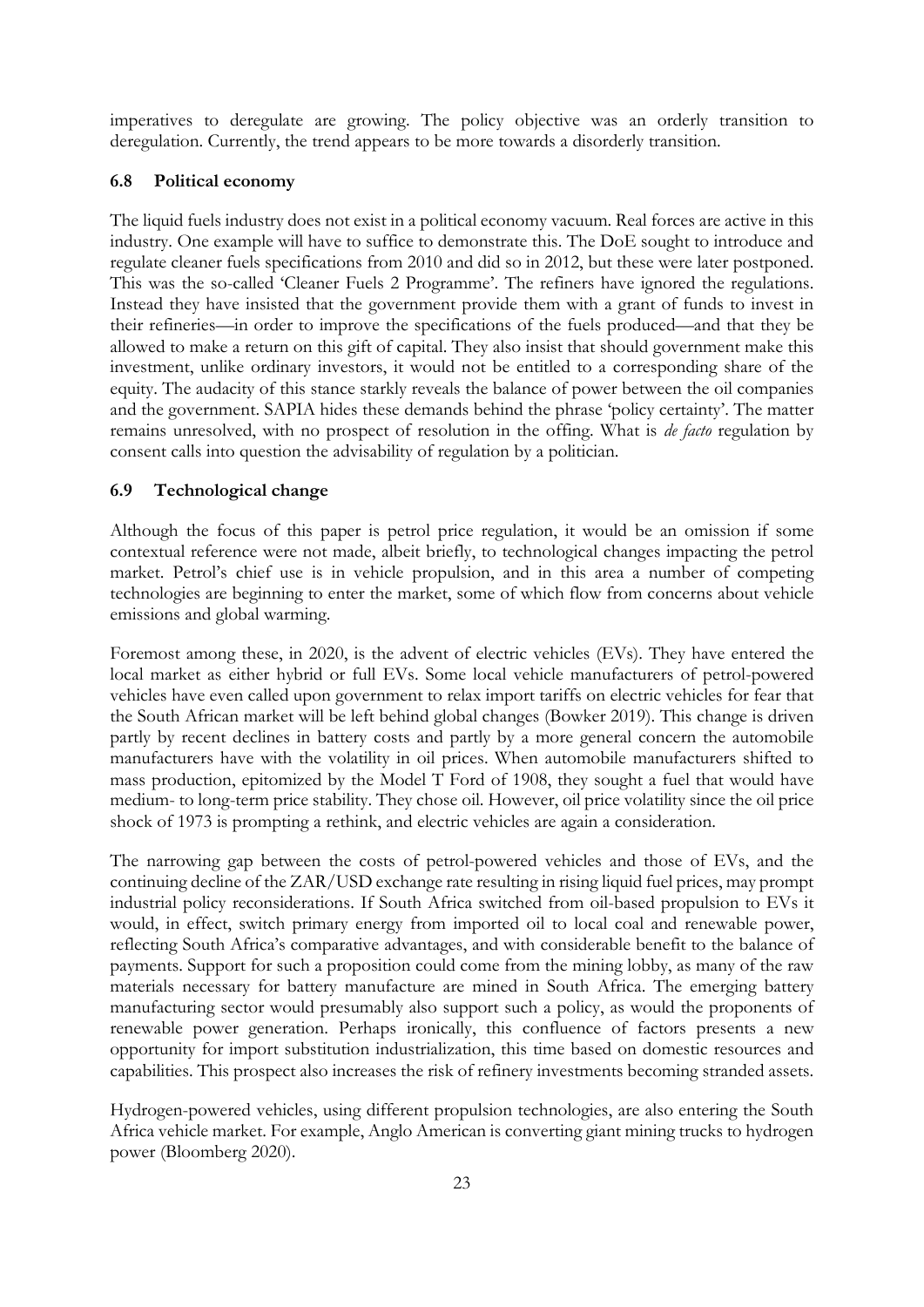The penetration of diesel engines into the petrol market is discussed elsewhere in this paper.

The technological innovations briefly referred to here suggest that the *National Development Plan 2030* was prescient in seeking to delay a decision on the next tranche of oil-refining capacity. Is regulation retarding or promoting these innovations in propulsion? Artificially high petrol prices, as we demonstrate below, are likely to induce competition from other energy carriers.

# **7 The basic fuel price**

This section examines the IPP methodology used by the DoE to determine the BFP. The BFP was introduced in 1999 and has been reviewed once, in 2004, since that time (RSA 2018). In November 2018, the DoE gazetted a discussion document on the review of the BFP for public comment but the BFP has not been altered (RSA 2018).

# **7.1 Import parity pricing**

IPP, in simple terms, as it is generally understood in the South African petroleum sector, is the pricing of a fuel in the domestic market (in ZAR) at a price that is the same as it would be if that fuel was imported. It includes all the cost items incurred in delivering that fuel—for example, shipping costs, insurance costs, demurrage costs, etc. This concept underpins the BFP, the foundation element in petrol price regulation. The BFP is used synonymously with the term 'refinery gate price', i.e. the price at which fuel leaves a coastal refinery gate. The refinery gate price for inland refineries includes the costs of shipment from the coast to the inland refinery.

Parr (2005) defines IPP as a measure used to determine the price of goods by suppliers of products produced locally. It assumes that the alternative price a consumer would pay would be an imported price. The local price is determined using appropriate alternative market prices converted into ZAR, plus transport costs to South Africa from source locations, plus import tariffs (if applicable), plus any additional costs the consumer would pay if importing.

Holden (2005) and Malikane et al. (2000) state that IPP is a purely theoretical construct used by suppliers to quantify the price for their goods or services.

IPP has been used in various countries, including Australia, New Zealand and India (Australian Competition, and Consumer Commission 2007; Delpachitra 2002; Gargett 2010; Misra et al. 2005). It can be used in a regulated or deregulated market. In Australia, the petrol price is not regulated; however, the competition commission uses IPP as a proxy to determine if prices being charged to consumers are fair and reasonable (Australian Competition and Consumer Commission 2007).

The IPP methodology has supporters and detractors. The detractors argue that the methodology harms all local manufacturing and that the benefits do not materialize, as they are secured in other parts of the value chain (Roberts and Zalk 2004).

Since the introduction of the BFP in 2006, no refineries have closed. Indeed, a global trading company, Glencore, has purchased 70 per cent of the Chevron business in South Africa, strengthening the view that IPP acts as a generalized protection for investors (Steyn 2019). By using IPP as a methodology, regulation can be effectively used to attract and reward investments (Marks 1981), as has been the case in South Africa for many years. IPP can also be used to limit the market power of local producers (Holden 2005).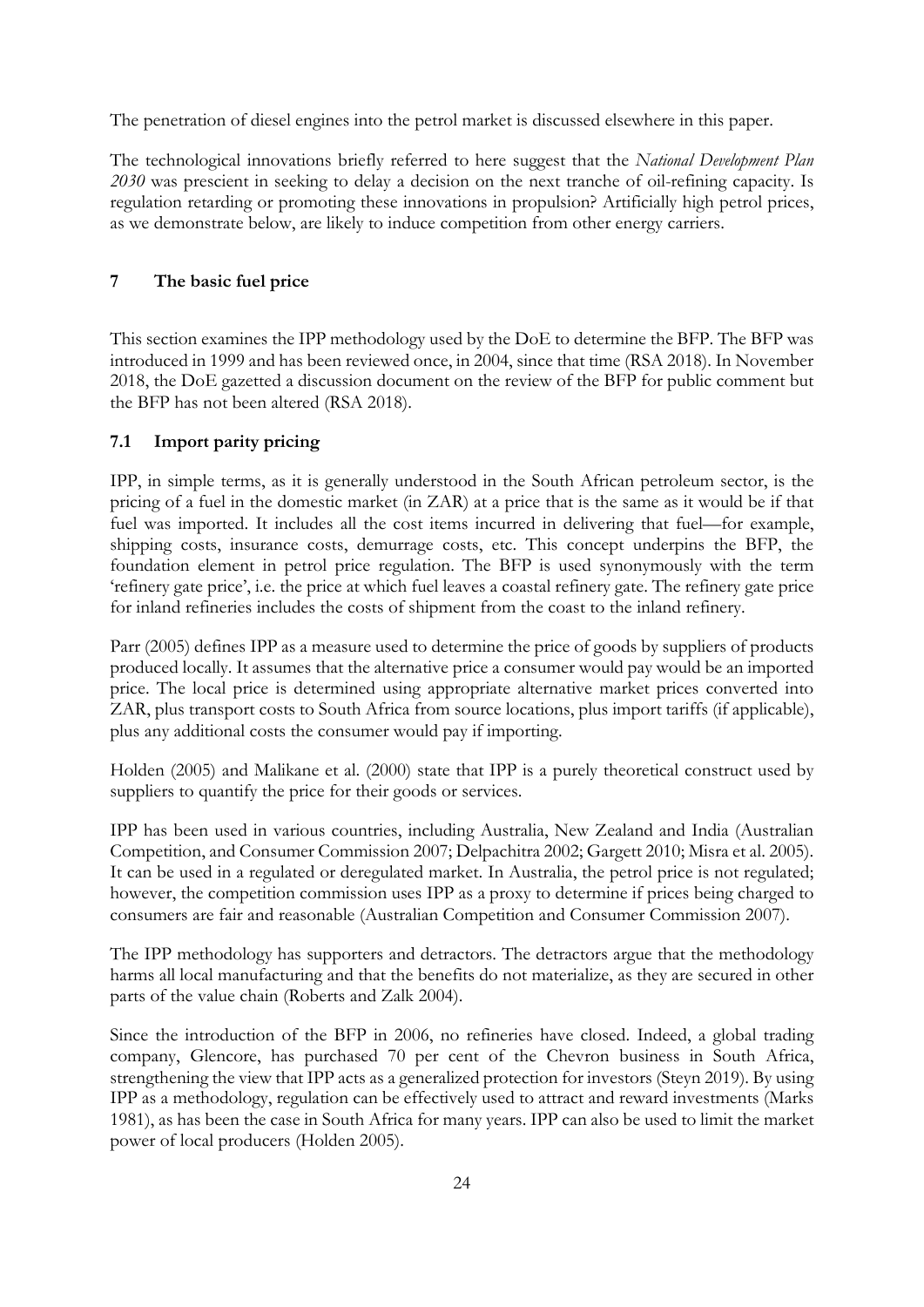# **7.2 International markets and price data**

Implementing an IPP methodology for petrol requires the DoE to select appropriate source markets. This involves two considerations. Firstly, from which markets is South Africa most likely to import petrol? And secondly, are there suitable price data available for that market? Factors that influence the selection of markets are the prospective security of supply for a substantial share of the anticipated import volumes and the suitability of the product specifications.

Petrol price data are available for certain markets from commercial data-reporting agencies, such as Platts and Argus Media, which report commodity prices for both physical and derivative (paper) markets. They have wide use and acceptability. The DoE uses the sum of Platts<sup>[9](#page-26-0)</sup> free on board (FOB) prices, 50 per cent Mediterranean, and 50 per cent Singapore markets. The details of the calculation are set out in Annexure A to RSA (2008).

As there are many different specifications for petrols across the globe and because they influence price, it is important that import parity prices should be precise about such matters.

# **7.3 Petrol specifications in South Africa**

The South African specifications for petrol are 93 and 95 research octane number (RON), 500 parts per million (ppm) sulphur according to SANS 1598 (Majaja 2017).

There are four grades of petrol available for sale in South Africa:

- Unleaded (ULP) 95 RON and unleaded 93 RON, 500 ppm sulphur;
- Lead replacement petrol (LRP) 95 RON and lead replacement petrol (LRP) 93RON, 500 ppm.

The South African specification has a higher sulphur share than the Mediterranean specification, which is only 10 ppm sulphur. The Mediterranean specification commands a better price than the higher sulphur specification of 500 ppm used by South Africa. Thus, by including a higher-graded and -priced fuel in the BFP for a lower-spec product, an indirect subsidy is given to local manufacturers. This is one of the reasons given by the DoE for proposing to change the source markets to 60 per cent FOB Singapore and 40 per cent FOB Mediterranean (RSA 2018). This has not been implemented.

# **7.4 Evaluation of the BFP for petrol**

When the BFP methodology replaced the IBLC, the intent was that the methodology should set prices to reflect 'realistic, market-related costs' (RSA 2008).

The BFP methodology relating petrol price to costs is:

$$
BFP = FOB + FC + I + D + OL + SF + CD + CS
$$

where  $FC$  = freight costs,  $I$  = insurance,  $D$  = demurrage,  $OL$  = product loss,  $SF$  = stock financing,  $CD = \text{cargo}$  dues, and  $CS = \text{coastal storage}$ . Each of the components is explained below.

<span id="page-26-0"></span><sup>&</sup>lt;sup>9</sup> Platts is a specialist data service division of the McGraw Hill Group.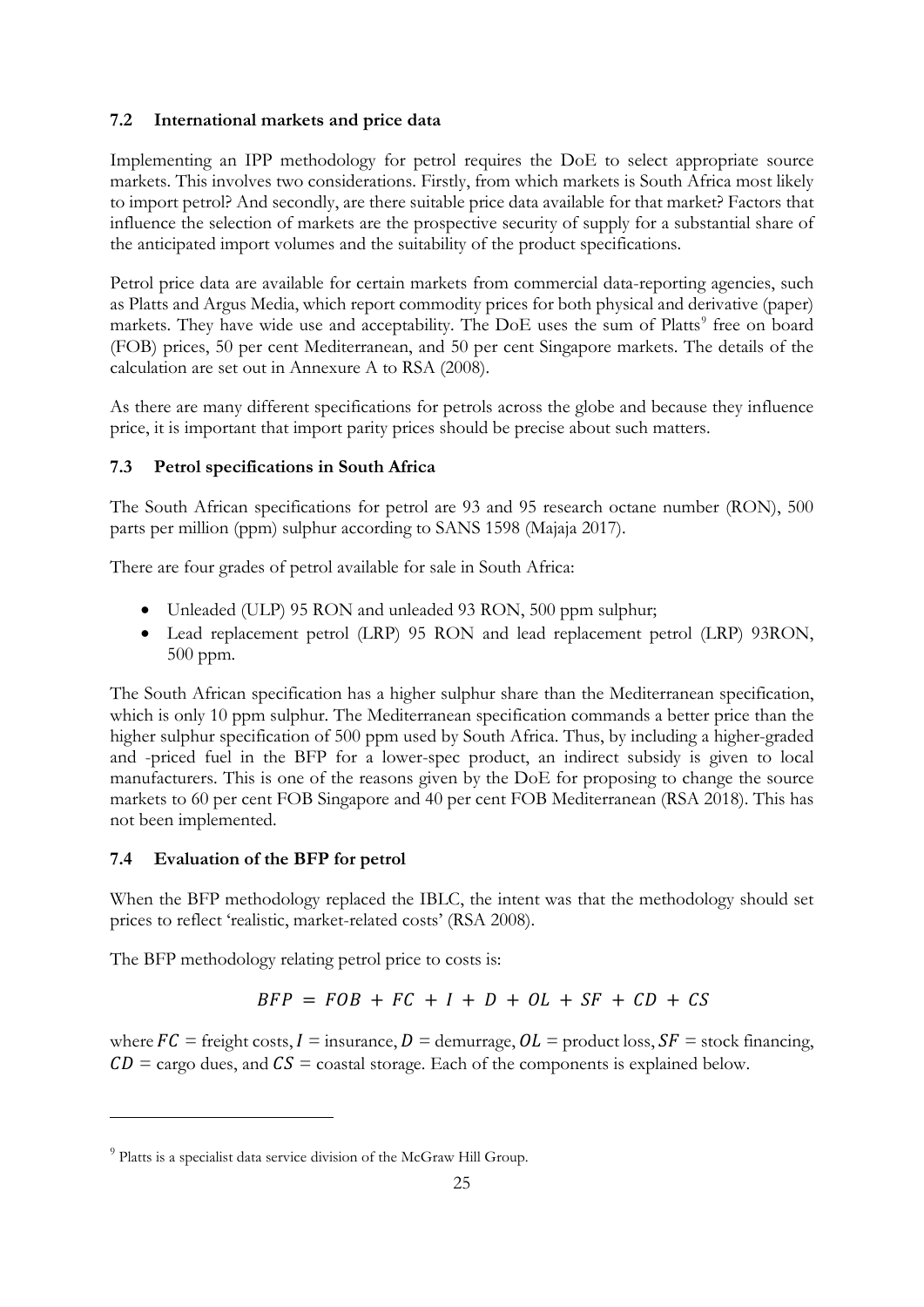FOB prices: FOB means the price of petrol delivered to the vessel at the port of lading. Platts publishes prices for three markets, namely Mediterranean (MED), Singapore, and Arab Gulf. For petrol, the BFP uses an average of 50 per cent Mediterranean and 50 per cent Singapore pricing. It also distinguishes between spot and contract prices. The BFP for petrol uses spot prices (RSA 2008).

*Freight costs (FC)*: The BFP uses a theoretical freight rate from port of lading to South African ports. The intent is to provide pseudo-voyages from the Mediterranean (Augusta Port) and Singapore port on a 50:50 basis to a four-port weighted average of Durban, East London, Mossel Bay, and Cape Town harbours.

The applicable rate has three elements:

- Worldscale Flat Rate;
- Average Freight Rate Assessment (AFRA); and
- An additional 15 per cent premium added to the AFRA rate. The DoE has found that this 15 per cent can no longer be justified (RSA 2018) but its removal has not been implemented.

*Insurance (I)*: Insurance is provided for at a rate of 0.15 per cent of FOB value plus freight.

*Demurrage (D)*: The BFP allows three days of demurrage at the World Freight Rate Association, 50 per cent MED plus 50 per cent Singapore. The DoE has recommended that this be reduced to two days (RSA 2018) but this has not been implemented.

*Ocean loss (OL)*: This caters for petrol evaporation while in transport. A rate of 0.3 per cent of the carriage insurance and freight (CIF) value is applied in the BFP. The DoE has recommended that this be reduced to 0.1 per cent (RSA 2018) but this has not been implemented.

Stock *f*inancing *(SF)*: The cost of financing the stock for a period of 25 days is accounted for in the basic fuel price.

*Cargo dues (CD)*: Cargo dues (also known as wharfage) covers port charges in South African ports.

*Coastal storage (CS)*: All product has to be stored somewhere when it is discharged from a vessel, and a storage fee is included in the BFP for the storage and handling cost of coastal facilities on the assumption of 25 days of storage (Maake 2014). The DoE has recommended that this be reduced to between 10 and 15 days (RSA 2018) but this has not been implemented.

# **7.5 Summary shipping costs**

Had the DoE's proposed changes to shipping costs been implemented between September 2017 and August 2019, the saving would have been 10 cpl with savings per element as follows:

- Freight equating to a decrease in price by 3 cpl;
- Demurrage equating to a decrease in price by 3 cpl;
- Ocean loss equating to a decrease in price by 1 cpl;
- Coastal storage equating to a decrease in price by 3 cpl.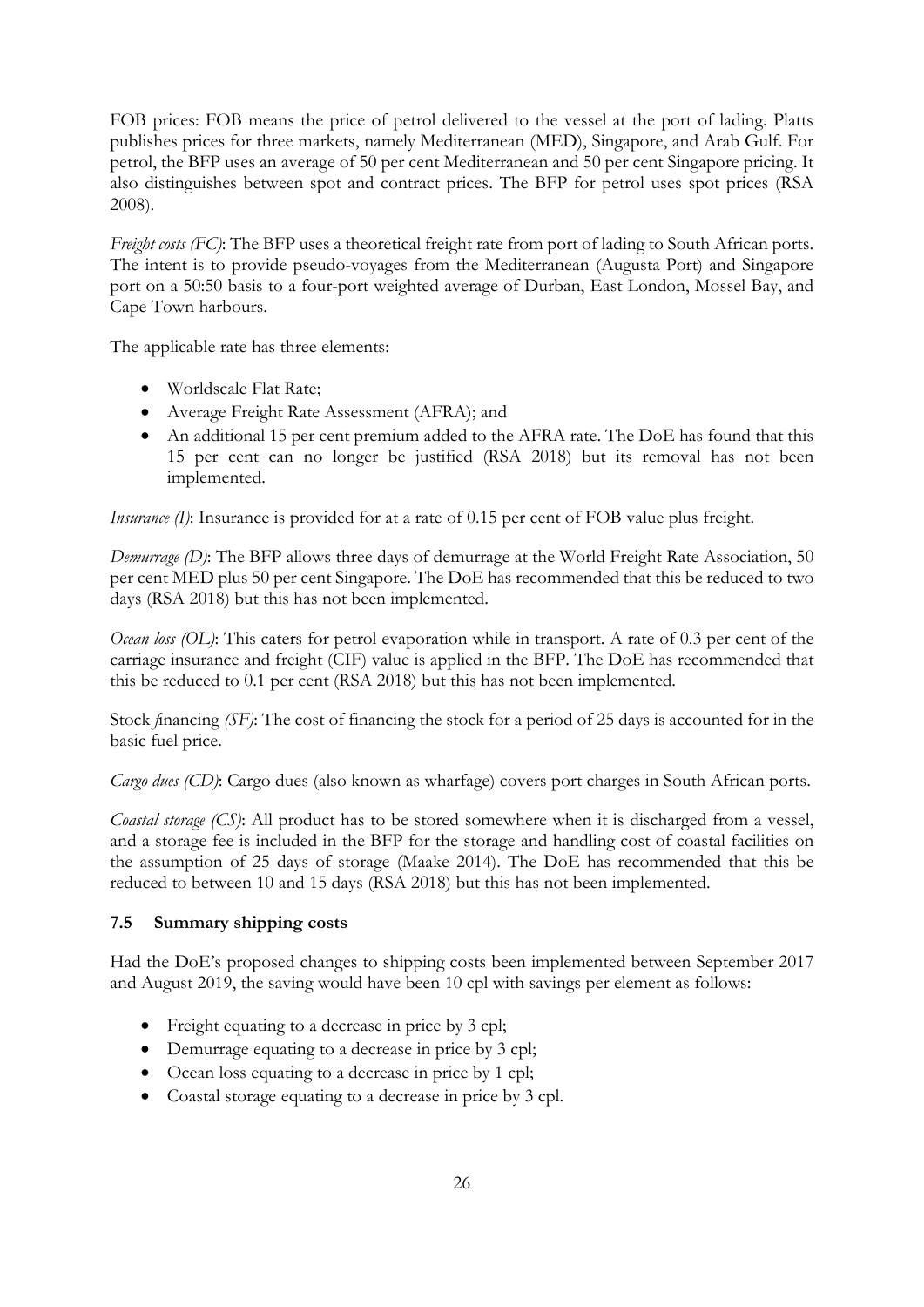### **7.6 Review of global considerations**

The global oil market is continuously evolving as new oil fields are discovered and refineries opened and closed, and as demand shifts for technological, environmental, and a host of other reasons. Ideally, the BFP should be revised regularly to take account of these market shifts. It is not.

Changes in global refining capacity are reflected in [Table 5.](#page-28-0)

|                         |                     | 2000     |                              | 2005     |                                                           | 2010     |       | 2017     |
|-------------------------|---------------------|----------|------------------------------|----------|-----------------------------------------------------------|----------|-------|----------|
|                         | Refineries<br>(no.) | (kbbl/d) | Capacity Refineries<br>(no.) | (kbbI/d) | Capacity Refineries Capacity Refineries Capacity<br>(no.) | (kbbl/d) | (no.) | (kbbl/d) |
| Europe*                 | 148                 | 17,058   | 137                          | 17,476   | 128                                                       | 16,807   | 111   | 15,295   |
| Russia and Central Asia | 58                  | 8,133    | 61                           | 7,448    | 67                                                        | 7,619    | 73    | 8,445    |
| Middle East             | 46                  | 6,527    | 47                           | 7,324    | 57                                                        | 8,006    | 60    | 9,736    |
| Africa                  | 47                  | 2,837    | 46                           | 3,154    | 46                                                        | 3,191    | 49    | 3,296    |
| Asia                    | 235                 | 22,369   | 260                          | 24,724   | 298                                                       | 29,720   | 331   | 33,868   |
| North America           | 182                 | 19,947   | 175                          | 20,696   | 167                                                       | 20,676   | 164   | 21,866   |
| South America           | 74                  | 6,325    | 78                           | 6,488    | 75                                                        | 6,399    | 75    | 6,188    |
| World                   | 790                 | 83,196   | 804                          | 87,310   | 838                                                       | 92,418   | 863   | 98,694   |

<span id="page-28-0"></span>Table 5: Global oil refining capacity

Note: kbbl/d = 1,000 barrels per day; Belarus and Ukraine are not include in Europe but in Russia and Central Asia.

Source: authors' calculations based on data from Eni Spa (2018: 72).

Growing investment in refining capacity in the Middle East and Asia looks set to continue into the next decade (Billing and Fitzgibbon 2019). This was not recognized by the DoE in 2018 in its discussion document on the BFP.

To take account of some of these shifts in the location of refining capacity, the BFP was remodelled based on two supply locations:

- Mediterranean (MED) and Arab Gulf (AG) (instead of Singapore)
- Arab Gulf only

# **7.7 Mediterranean and Arab Gulf pricing model**

The standard BFP methodology was used except for the difference explained above. The spot price quotes used are:

- 50 per cent Mediterranean spot quote for premium unleaded petrol;
- 50 Arab Gulf (Fujairah Port) spot quote for 95 octane unleaded petrol.

The freight cost is based on two ports (Mediterranean and Arab Gulf) on a 50:50 cost basis to South Africa (consistent with BFP four-port weighted average methodology).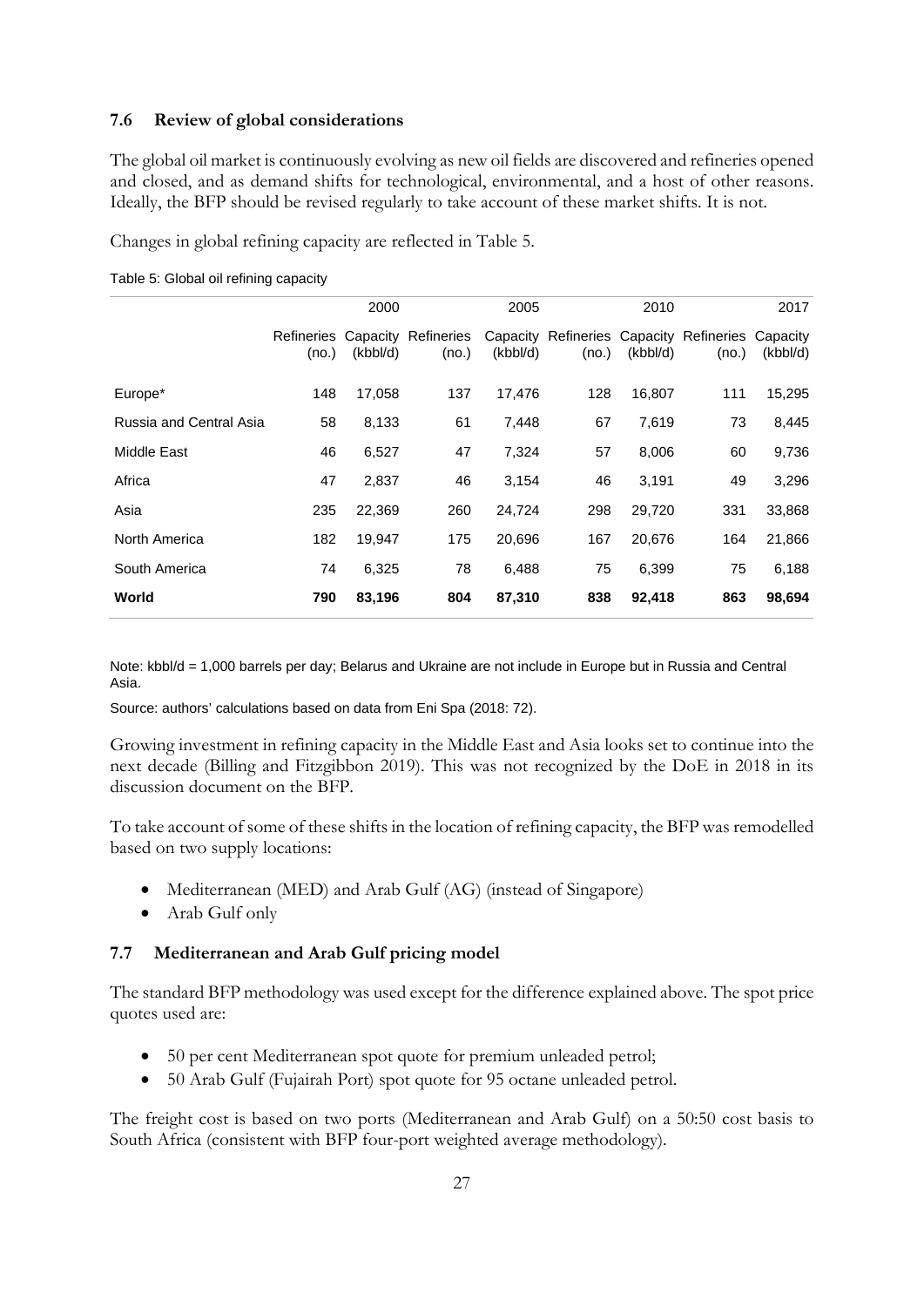The freight cost compromises:

- Worldscale Flat Rate;
- AFRA;
- An additional 15 per cent premium added to the AFRA rate.

All additional costs were aligned to BFP methodology.

# **7.8 Arab Gulf pricing model**

The standard BFP methodology was used except only one source market—AG—is used. The price basis is spot for 95 Octane unleaded petrol. The freight calculation is based on one AG to South Africa. Platts calculates a daily price for the route on a medium-range (MR) (35,000 mt) vessel. All additional costs were aligned to BFP methodology.

# **7.9 Results**

The results are as follows. The MED and AG price averaged approximately 2 cpl above the current regulated price for the period 1 August 2018 to 31 August 2019 and/or the period 1 October 2018 to 31 December 2019—see [Figure 5.](#page-29-0)



<span id="page-29-0"></span>Figure 5: Delta price of MED AG pricing model versus petrol BFP

Note: amounts in ZAR cpl.

Source: authors' construction based on Sing (2020).

The Arab Gulf pricing model averaged 3 cpl above the current regulated price for the period 1 August 2018 to 31 August 2019. The polynomial curve is downward for the AG pricing model. Narrowing the dataset to 1 April 2019 to 31 August 2019, the average price is approximately 12 cpl below the current price—see [Figure 6.](#page-30-0)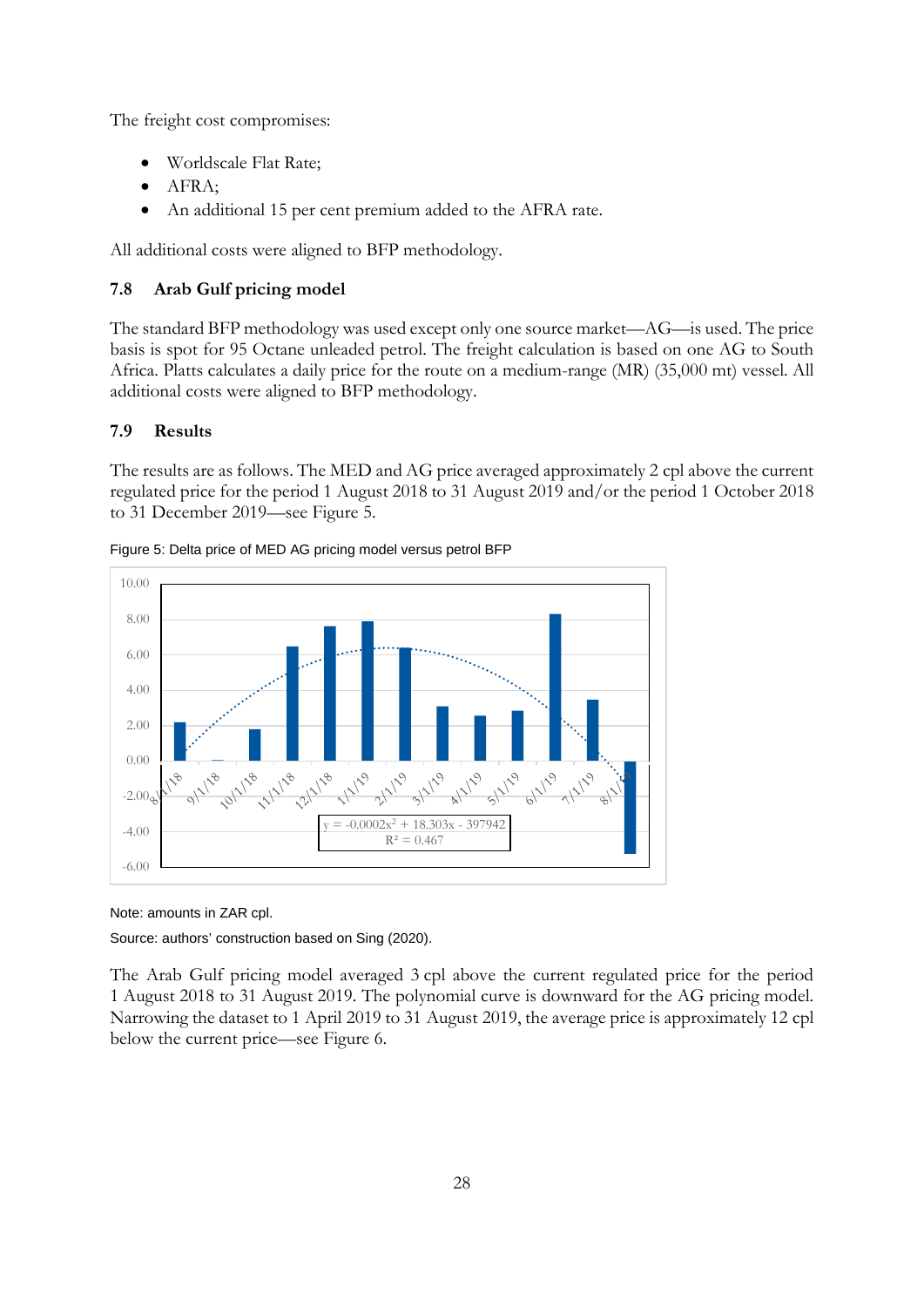

<span id="page-30-0"></span>Figure 6: Delta price of AG pricing model versus petrol BFP

Source: authors' construction based on Sing (2020).

The R squared for the AG pricing model is 0.59, showing that this model can represent the data significantly. When one compares the R squared values for the AG pricing model with those of the MED AG pricing model, one can see that the AG model has a higher R squared and is therefore a better model.. The standard deviation for the series from 1 August 2018 to 31 August 2019 was 86 cpl for the AG pricing model, in comparison with the current BFP model, which came out at 90 cpl.

#### **7.10 Conclusions**

It is not possible to draw specific conclusions given the limited data used in this preliminary examination. Longer-term comparisons between the BFP and actual import data, together with various other models, are needed to reveal if the BFP is accurately reflecting a true import parity price.

It is recommended to continue evaluating the AG pricing model so as to determine if this model may be more appropriate to use as an IPP indicator in a regulated environment.

#### **8 The regulatory accounting system**

The RAS is the system and procedures used by DoE to determine petrol margins for secondary storage/handling, secondary distribution, and wholesale and retail (BSS) activities on an annual basis, and for the timeous adjustments thereof into fuel price structures. It was introduced on 4 December 2013, replacing the wholesale margin, the service differential, and the retail margin. The RAS incorporates four margins; a wholesale margin, a secondary storage margin, a secondary distribution margin, and a Benchmark Service Station retail margin (BSS) (RSA undated).

Detailed information about the RAS is kept secret by the DoE, notwithstanding policy promising increased transparency. This is extraordinary for a number of reasons. Economic regulation is

Note: amounts in ZAR cpl.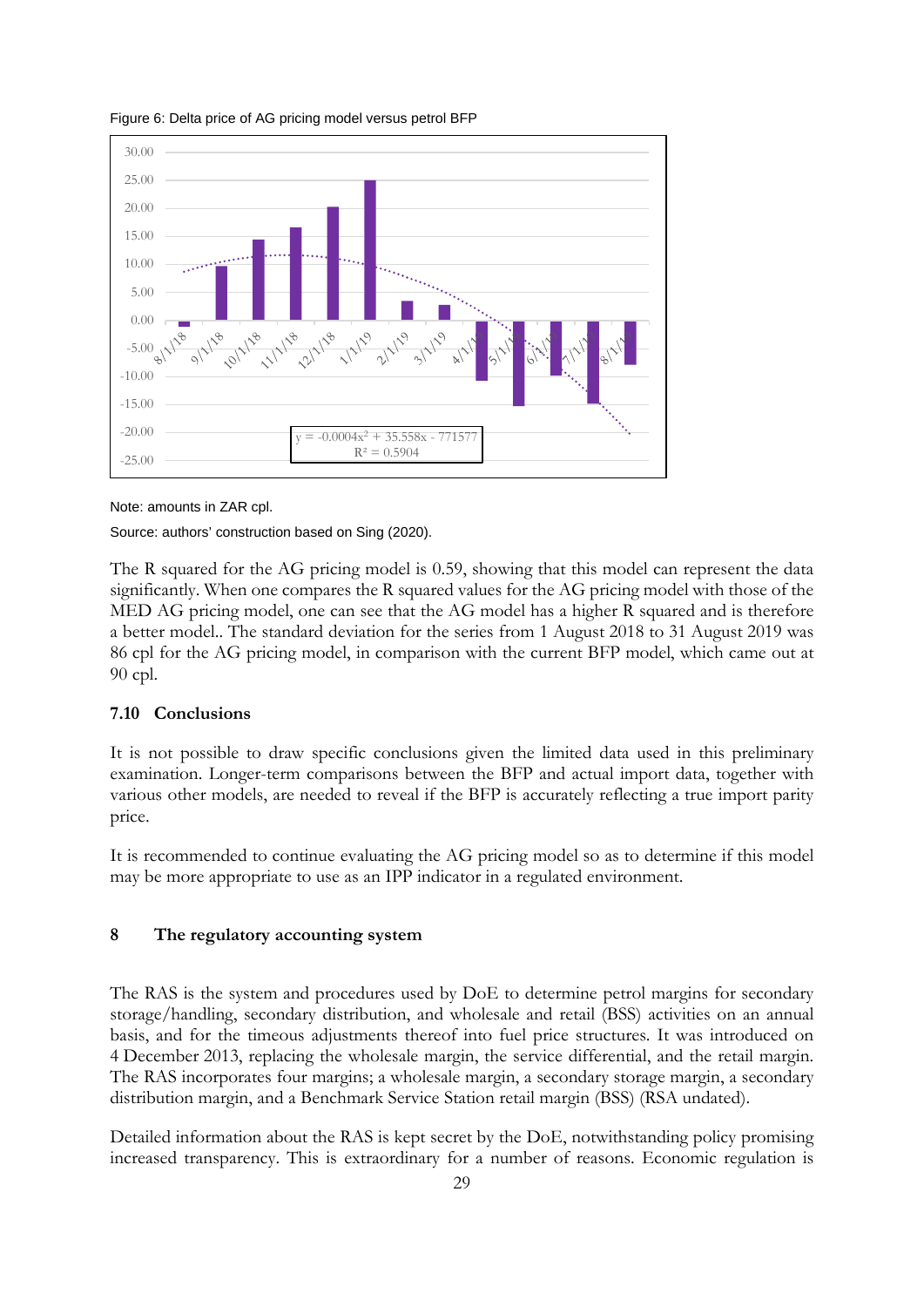supposed to be in the public interest. Liquid fuels are, by retail value, by far the largest contributor to energy prices in the economy. For example, electricity sales are estimated to be only 60 per cent of the value of liquid fuels sales. And yet there has been no public outcry. This may be a longstanding hang-over from the apartheid era, which shrouded the industry in a cloak of secrecy.

Despite the existence of the Promotion of Administrative Justice Act (Act No. 3 of 2000) and Promotion of Access to Information Act (Act No. 2 of 2000), the inner workings of the RAS methodology remain secret in contrast to the more transparent BFP.

In the light of the paucity of information in the public domain, this paper has had to rely on data obtained from other sources which we nevertheless believe to be reliable and in any event are the best available at this time.

The impact of the margins that today form part of the RAS methodology have increased from 42.8 cpl in 2000 to 91.4 cpl in 2020, a 113.6 per cent increase in real terms—see [Figure 7.](#page-31-0) The reasons for this require further research. The RAS costs represent the costs of delivering petrol from the refinery gate to the final consumer that are paid for by petrol consumers. This is a massive shift in resources from petrol consumers to oil companies, wholesalers, road transporters, and retailers, and a massive increase in the costs in South Africa of supplying petrol to consumers. Pipeline costs are excluded from the RAS margin. It is no wonder that the government has called for 'administered prices' to be reviewed.



<span id="page-31-0"></span>Figure 7: RAS regulated margin for petrol 93 ULP, real (2000 cpl)

Source: authors' calculations based on data fro[m http://www.energy.gov.za/files/esources/petroleum/](http://www.energy.gov.za/files/esources/petroleum/%0bpetroleum_arch.html) [petroleum\\_arch.html](http://www.energy.gov.za/files/esources/petroleum/%0bpetroleum_arch.html) (accessed 25 February 2020).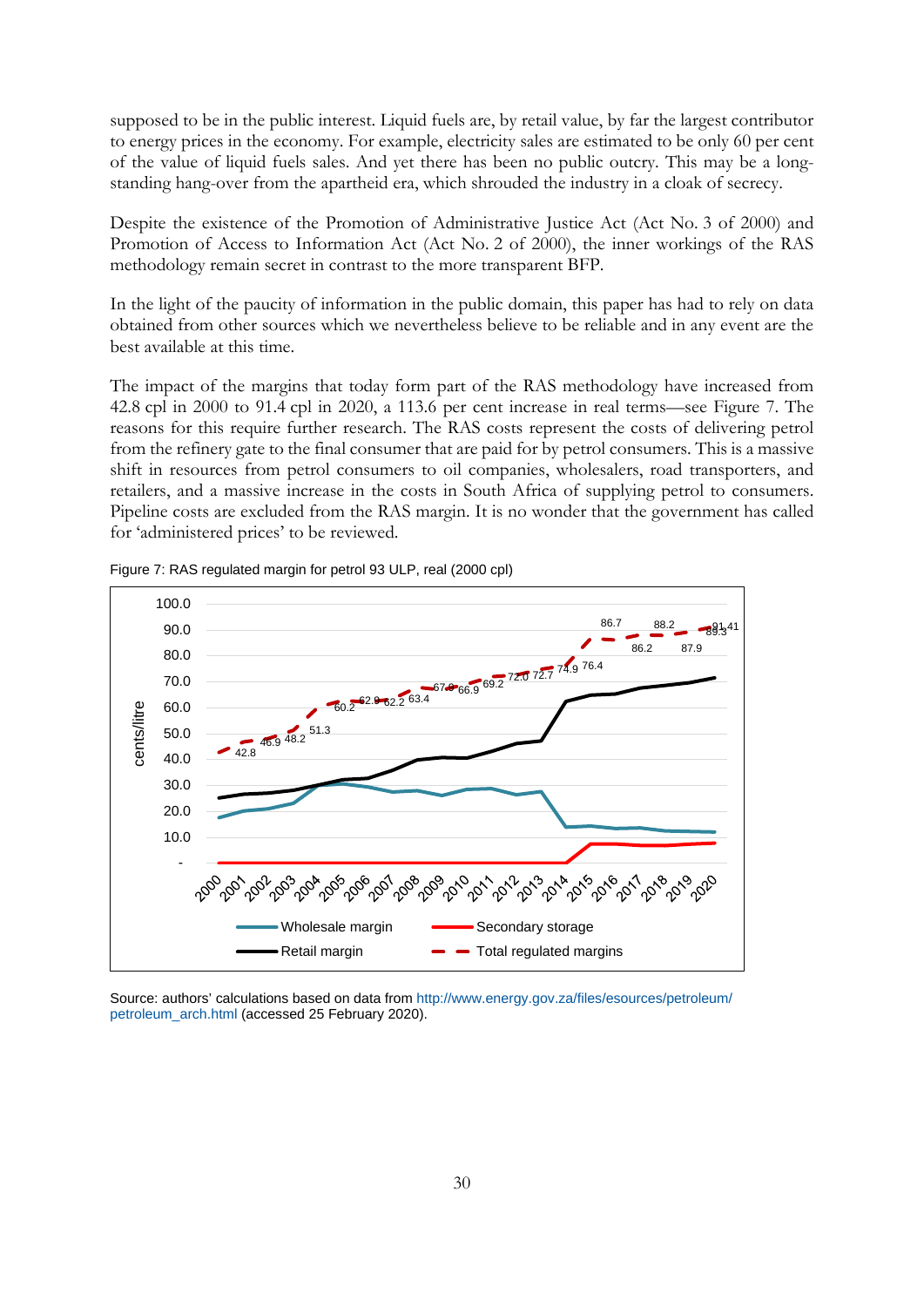The objectives of this section are to:

- 1. Identify and analyse the biggest cost contributor/s to the RAS;
- 2. Analyse the weighted average cost of capital (WACC) used in the RAS methodology and suggest a better alternative;
- 3. Comment on certain of the operational cost items used in the RAS calculation;
- 4. Compare the current flawed RAS to two alternative RAS methodologies, one using 50 per cent debt funding and the second using 70 per cent debt funding.

# **8.1 Petrol retail margin and the BSS**

The components of the February 2020 petrol price are shown in Appendix Table A2. The total RAS margin accounts for 17.8 per cent and 18.2 per cent of the retail price of petrols, 95 and 93 octanes respectively. Within the RAS margin the biggest component is the retail margin, which is analysed in further detail below.

The wholesale, secondary storage, and secondary distribution margins are of lesser consequence, but we believe the 'flaws' identified in the retail margin will also be found to be applicable in the other margins within the RAS margin.

The elements used by DoE to calculate these margins are the asset base (Capex), the operational expenditure (Opex), and the WACC.

Using the elements in the DoE RAS price determination model, the pro forma income statement of such a BSS is modelled in Appendix Table A3. This simplistic pro forma income statement and balance sheet demonstrates that the return on assets (ROA) is 27.47 per cent and the return on equity (ROE) is 22.88 per cent for the first year. The ROE will increase as the effect of inflating the BSS asset base produces higher margins.

# **8.2 BSS asset base**

Within the retail margin, one of the elements that has a significant impact in this type of ROA methodology is the asset under consideration. In South Africa, service stations are often categorized by the volume of their sales or volume throughput. Measured by volume throughput, there are 'small' and 'large' service stations. Because service stations are a low-margin high-volume type of business and because a retailer receives a margin for each litre of fuel sold, it is obvious that the more litres sold, the higher the revenue. And because all the other costs are fixed costs, the higher the throughput, the more profitable the service station.

The challenge confronting the regulator has been how to provide a reasonable return to both 'small' and 'large' (by volume) service stations from a single regulated retail petrol price. The solution adopted by the DoE has been to construct a theoretical BSS to represent all the service stations in the country (RSA undated).

This BSS is based on the following elements:

- A 2009 survey undertaken by the Small Business Advisory Bureau of the University of North West was used as a basis for determining the volume range for the BSS asset base.
- A fuel volume range of 2,789,851 litres/year was used in 2009 to develop a concept BSS. An architect developed detailed plans that were used by a quantity surveyor to determine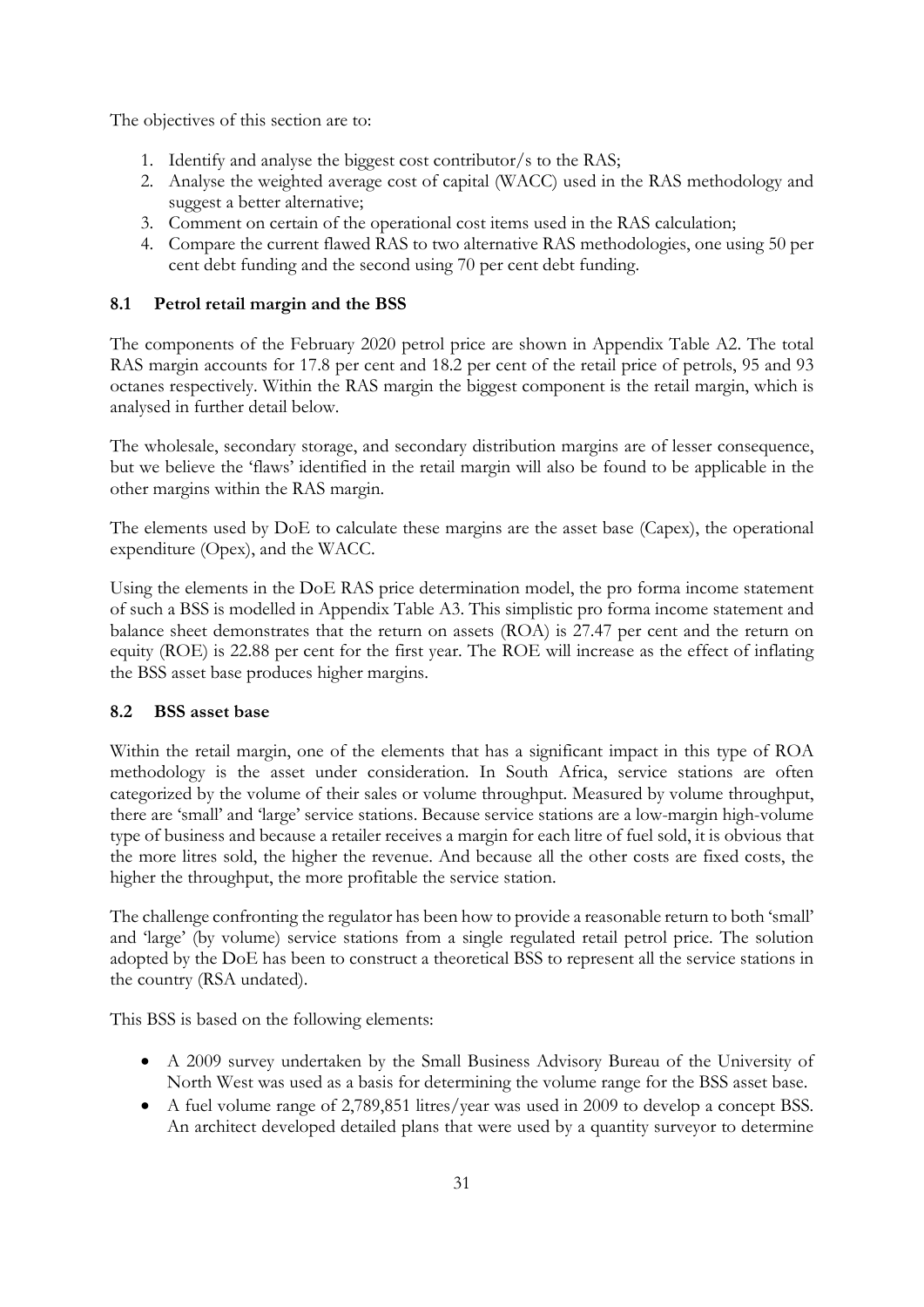the replacement cost of the BSS. The DoE undertook to review the fuel volume range on a three-yearly basis.

- The cost of replacing the retail petrol portion of the BSS asset base in 2009 was ZAR5.825 million (including land). The asset base consists of the fixed assets as determined by the physical design plus the working capital. The working capital is made up of the physical stock (as determined by the survey) multiplied by the average wholesale list price for all grades of petrol for the particular calendar year.
- The BSS asset base is supposed to be adjusted on an annual basis through:
	- (i) adjusted on an annual basis through re-evaluation of the asset value of the BSS; or
	- (ii) inflated by the average Producer Price Index for the year under construction.

Information on adjustments made to the BSS asset base value since 2009 is kept secret by DoE.

If the original 2009 value of ZAR5,825 million is inflated by 6 per cent per year, the value by 2019 is ZAR10,432 million. Informal discussions with industry experts suggest that the value used by the DoE in its calculations is ZAR9,352 million. That value is used for the purposes of this exercise—see Appendix Tables A3, A4, and A5.

Anecdotally, we have been told that a service station used in the original study does not exist, as it is a small basic layout. Although this might be true, it is our opinion that using this as a base point to set and regulate prices would not negatively affect the larger service stations, as the 'economies of scale principle' would reduce unit costs and benefit the larger retailer. The BSS assumptions therefore protect small-throughput service stations. If they were reliant only upon petrol margins (most are not) then market forces might have excluded them from the market were they not sheltered by DoE regulation. Market forces would have yielded a more efficient industry and price outcome, to the benefit of the consumer.

# **8.3 Conclusions on the BSS**

The BSS asset base is not reviewed regularly and does not reflect recent market developments.

It protects service stations with a smaller throughput volume. It discourages efficiency and capital productivity. All other things being equal, it imposes a cost on the economy that is higher than a market outcome is likely to yield.

Notwithstanding the flaws pointed out above, in the further analysis conducted below, the BSS asset value of ZAR9,352 million is used. The implication of this is that the estimates that follow are conservative, as they are based on this conservative value estimate. Where data are not available, other values have been 'reverse calculated', with the consequent conservative bias.

# **8.4 RAS weighted average cost of capital**

In the previous subsection the asset value was reviewed. In its calculation, the DoE multiplies the asset value by the WACC in order to estimate the return on capital for the investor in a service station. In this subsection, the WACC is reviewed.

The DoE keeps its WACC calculation secret. Informal sources say that the WACC used by the DoE is 18.77 per cent.

The normal formula (PWD 2012: 122, 123) for calculating the WACC (assuming only debt and equity capital) is: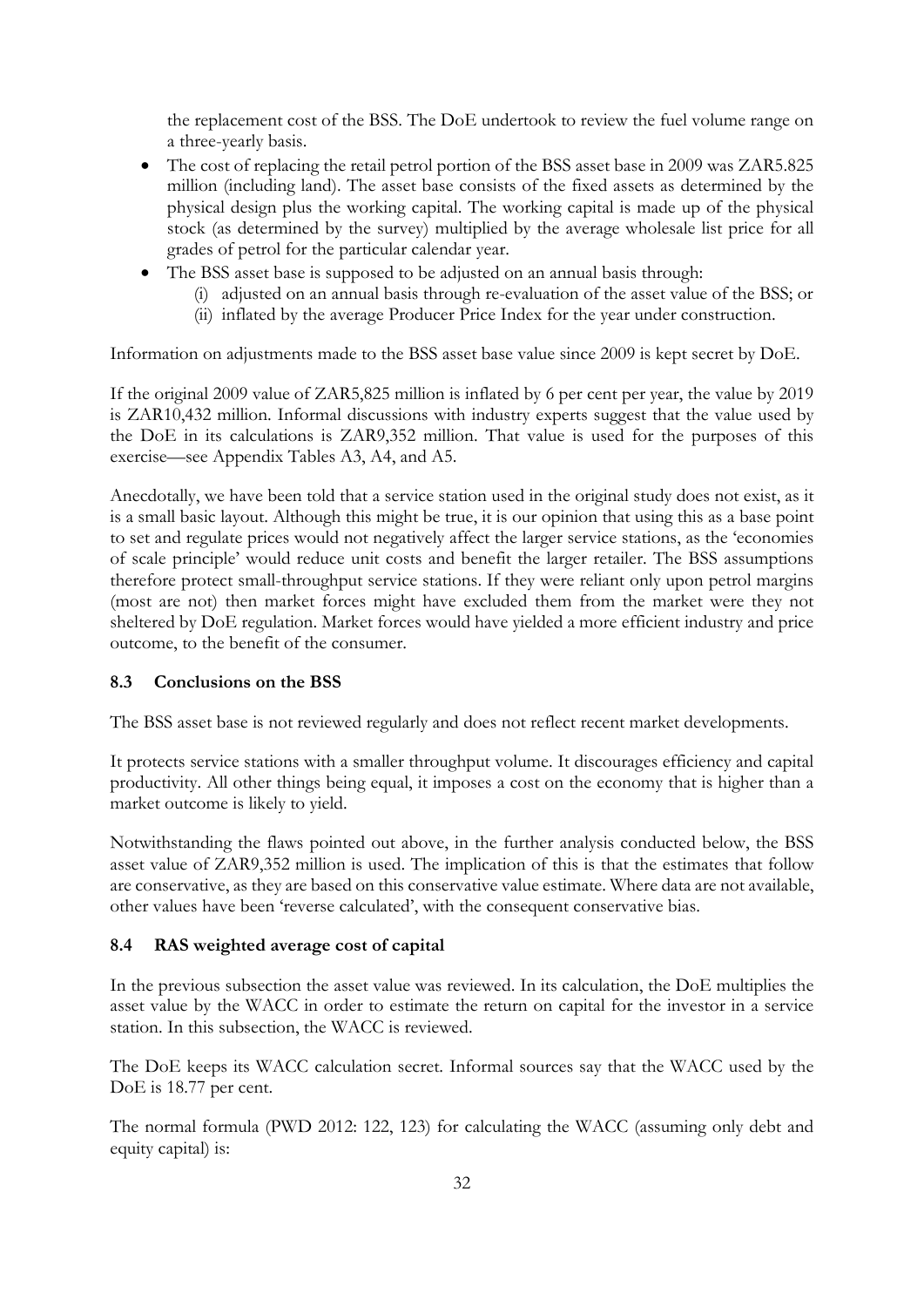# $WACC = kd x (d\%) + ke x (e\%)$

where  $WACC =$  weighted average rate of return on invested capital,  $kd =$  after-tax rate of return on debt capital,  $d\%$  = debt capital as a percentage of the sum of the debt and ordinary equity capital (total invested capital),  $ke =$  rate of return on ordinary equity capital, and  $e% =$  ordinary equity capital as a percentage of the total invested capital

The normal formula for calculating the Capital Asset Pricing Model (CAPM) is:

$$
E(Re) = Rf + \beta x \, MRP
$$

where  $E(Re)$  = expected rate of ROE capital,  $Rf$  = risk-free rate of return,  $\beta$  = beta or systematic risk, and  $MRP = \text{Market Risk premium.}^{10}$  $MRP = \text{Market Risk premium.}^{10}$  $MRP = \text{Market Risk premium.}^{10}$ 

Our information is that the DoE uses the data i[n Table 6](#page-35-0) to determine a WACC. This is not official information, as that is kept secret. This is the best available information.

Within the WACC formula, one of the most controversial elements is the cost of equity (Ke), which is dealt with in the next subsection.

#### **8.5 Discussion on cost of equity**

The accepted economic valuation theory is that if the value of the asset base is in nominal values (inflated to current value), then a real (after inflation) WACC should be used when calculating the ROA.

The formula used by the DoE appears to be a combination of both real and nominal values. The risk-free (Rf) rate is nominal inclusive of taxation (pre-tax), as these rates are quoted before taxation. The Market Risk Premium (MRP) is real excluding taxation (post-tax), as the market investors receive their return after corporate taxes. The cost of debt (Kd) is nominal pre-tax.

When CAPM and WACC calculations are performed, it is paramount that the various elements in the calculations should be consistent regarding real or nominal values, and that the taxation treatment should also be consistent. In [Table 6,](#page-35-0) the DoE RAS elements are converted to real pretax rates.

Based on these calculations, we conclude that the WACC as calculated by the DoE RAS methodology is 2.56 per cent higher than it should be due to the DoE's inconsistent treatment of nominal and real values and pre- and post-taxation of the elements in the CAPM and WACC calculations. This in itself converts to 8.57 cpl in the retail margin.

<span id="page-34-0"></span><sup>&</sup>lt;sup>10</sup> 'MRP' is substituted for 'E(Rp)' in PWC (2012) as MRP is the terminology used by the DoE.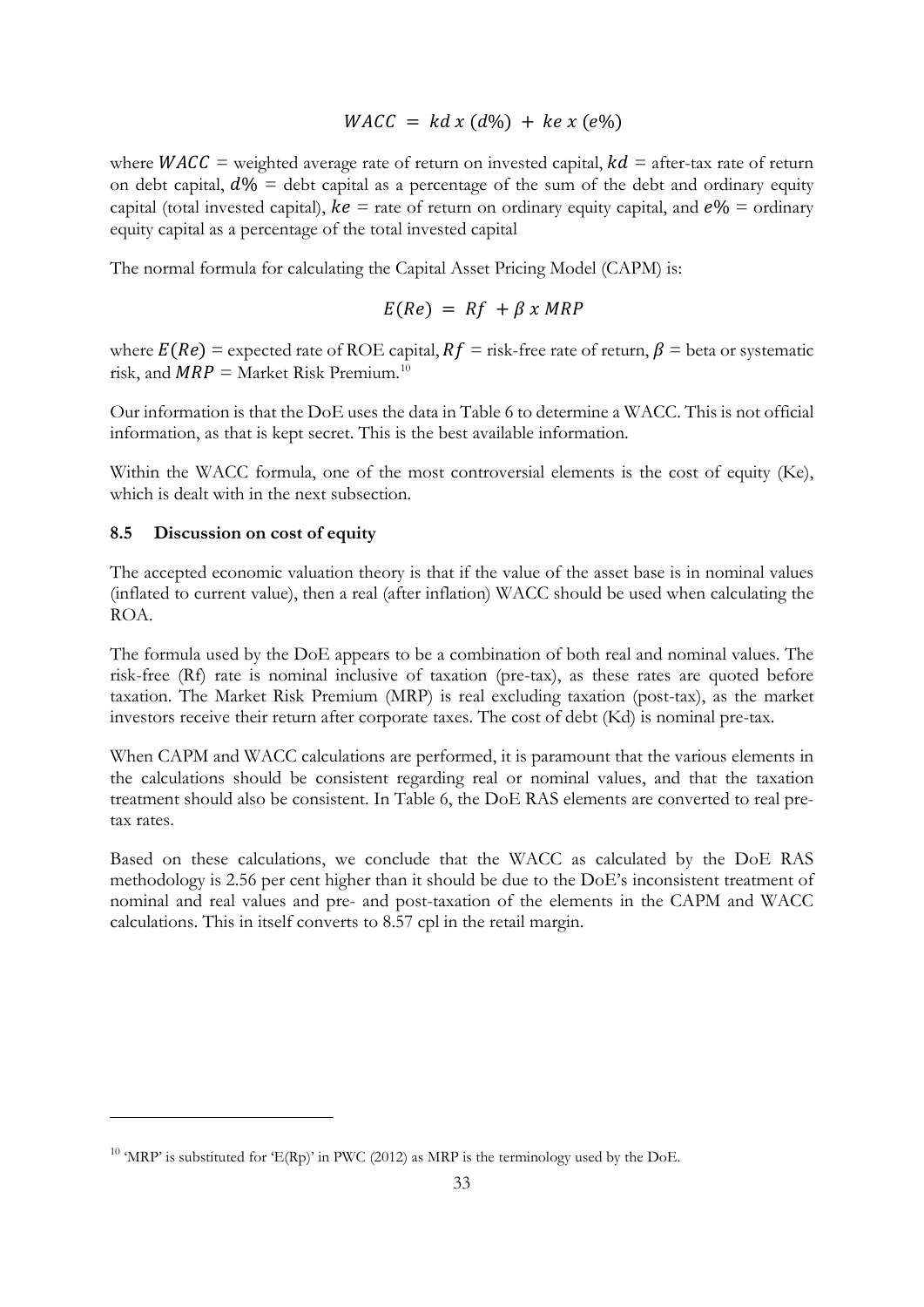|                            | Formula                                           | <b>DoE</b><br><b>RAS</b> | DoE RAS;<br>convert all<br>elements to<br>nominal | DoE RAS; convert<br>all nominal<br>elements to pre-<br>tax | DoE RAS; convert<br>all nominal pre-tax<br>to real pre-tax |
|----------------------------|---------------------------------------------------|--------------------------|---------------------------------------------------|------------------------------------------------------------|------------------------------------------------------------|
| <b>CAPM</b>                |                                                   |                          |                                                   |                                                            |                                                            |
| Risk-free rate             | Rf                                                | 9.04%                    | 9.04%                                             | 9.04%                                                      | 2.87%                                                      |
| Equity MRP (real post-tax) | <b>MRP</b>                                        | 5.50%                    | 11.83%                                            | 16.43%                                                     | 9.84%                                                      |
| <b>Beta</b>                | В                                                 | 0.94                     | 0.94                                              | 0.94                                                       | 0.94                                                       |
| Small stock premium        | <b>SSP</b>                                        | 5%                       | 5%                                                | 5%                                                         | 5%                                                         |
| Marketability adjustment   | М                                                 | 12.50%                   | 12.50%                                            | 12.50%                                                     | 12.50%                                                     |
| Cost of equity pre-tax     | $Ke = (Rf +$<br>$(MRP * \beta) +$<br>SSP) * (1+M) | 21.61% 28.31%            |                                                   | 33.17%                                                     | 19.26%                                                     |
| <b>WACC</b>                |                                                   |                          |                                                   |                                                            |                                                            |
| Proportion of equity       | E                                                 | 80.00% 80.00%            |                                                   | 80.00%                                                     | 80.00%                                                     |
| Proportion of debt         | D                                                 | 20.00% 20.00%            |                                                   | 20.00%                                                     | 20.00%                                                     |
| Cost of debt (nominal)     | Kd nom                                            | 7.38%                    | 7.38%                                             | 10.25%                                                     | 4.01%                                                      |
| Tax rate                   | Tax                                               | 28.00% 28.00%            |                                                   | 28.00%                                                     | 28.00%                                                     |
| <b>CPI</b>                 | <b>CPI</b>                                        | 6.00%                    | 6.00%                                             | 6.00%                                                      | 6.00%                                                      |
| WACC (real)                | $WACC = Ke^*$<br>$E + Kd * D$                     | 18.77% 24.12%            |                                                   | 28.59%                                                     | 16.21%                                                     |
| <b>Difference</b>          |                                                   |                          |                                                   |                                                            | $-2.56%$                                                   |

<span id="page-35-0"></span>Table 6: Comparison of DoE RAS calculation with proper treatment of tax, nominal and real

Source: authors' calculations based on data provided by industry expert.

#### **8.6 Debt/equity ratio**

The cost of debt represents the interest paid on debt funding. Interest is a tax-deductible 'expense'. Valuation theory therefore uses the post-tax cost of debt, as this is the actual cost of debt. The DoE does not adjust the cost of debt for taxation.

The proportions of equity and debt represent the capital structure of an enterprise and how the enterprise is funded. The DoE assumes that equity accounts for 80 per cent and debt just 20 per cent of the funding. This is extraordinary: there are very few businesses that are structured in this way. The impact of this assumption is that returns to the investor are inflated. This is because the cost of equity is usually higher than the cost of debt. That is why so many businesses gear their capital structure to take advantage of the lower cost of debt. Our, albeit limited, interviews with retailers suggest that most businesses are geared to and have a greater proportion of debt than equity, and that this almost certainly applies to new entrants.

If economic regulators wished to promote economic efficiency (which most claim to) then they would look to capital productivity and the efficient use of capital. They would then use an 'efficient' gearing and use an appropriate 'target' or 'optimal' debt ratio. A 50 per cent ratio would probably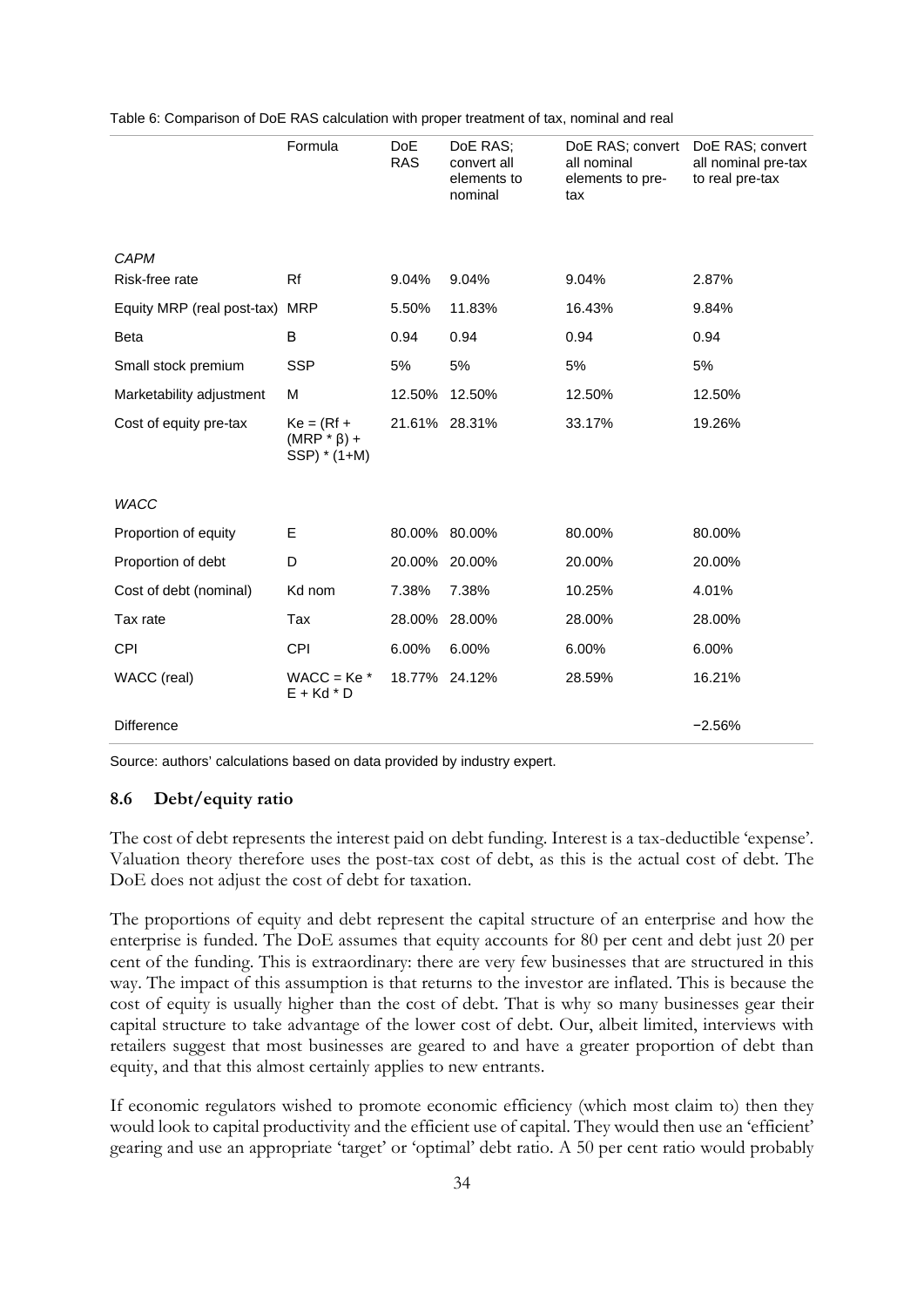be more appropriate, as a new operation would probably be 70–80 per cent debt-funded and as it runs through its life cycle would average out at about 50 per cent.

In real life, retail investors will use gearing to enhance their returns. The use of cheaper debt funding will enhance the equity investor's yield substantially.

Anecdotal information suggests that a 70 per cent debt structure is typically used when new stations are built. This effect of this assumption is demonstrated in a simplistic discounted cash flow model in Appendix Tables A4 and A5, which demonstrate the substantially enhanced ROE.

In Appendix Table A4, a debt equity ratio of 50:50 is assumed. Note that in year 1 the intended ROE of 32.2 per cent is achieved. The reason for this is that the asset base is inflated and the WACC has elements of nominal values in it, and this rewards the investor for inflation both in the asset value and in the WACC rate. In this case, the equity internal rate of return (IRR) is 39.3 per cent.

In Appendix Table A5, a debt equity ratio of 70:30 is assumed, which is believed to be a more realistic market-related assumption. Note that when using this assumption, the equity returns increase to 48.7 per cent in the first year and continue to increase thereafter. In this case, the equity IRR is a massive 56.5 per cent.

#### **8.7 Small stock premium and marketability adjustment**

In the literature there is sometimes confusion on these two adjustments. Some commentators combine the two elements, and some evaluate them separately.

In the RAS methodology used by the DoE, a 5 per cent small stock premium (SSP) is factored in by the addition of 5 per cent and a 12.5 per cent marketability adjustment is factored in by using a multiplier of 1.125: Ke =  $(Rf + |MRP * \beta] + SSP$   $*(1 + M)$ .

Certainly, the type of business represented by the BSS is a small business and would warrant a SSP adjustment; in our judgement, 5 per cent is a reasonable assumption based on [Table 7.](#page-36-0)

| Company<br>size in<br><b>R'000s</b> | $0 - 250$ | $251 - 500$ | $501 - 1.000$ | $1,001 -$<br>1.500 | $1.501 -$<br>2.000 | $2.001 +$ |
|-------------------------------------|-----------|-------------|---------------|--------------------|--------------------|-----------|
| 2012                                | 6.7%      | 4.4%        | 2.8%          | 1.7%               | 0.9%               | 0.1%      |
| 2010                                | 4.9%      | 3.7%        | 2.8%          | 1.3%               | 0.7%               | 0.1%      |
| 2007                                | 5.2%      | 4.0%        | 2.7%          | 1.7%               | 1.3%               | $0.4\%$   |

<span id="page-36-0"></span>Table 7: Average small stock premium – adding

Note: R refers to ZAR.

Source: reproduced with permission from PwC (2012: 48).

The products sold (fuels) are widely used, which reduces the risk. On the other hand, the location of a service station is a critical factor in determining its prosperity. The sales that can be extracted from the area surrounding a service station can vary over time as changes in property values or roads and other infrastructure shift, which has the effect of increasing the risk. In an unregulated market, larger-volume service stations would have a lower SSP. But in the current regulated market the price is based on the BSS. Consequently, larger-volume service stations benefit from the regulator classifying them as smaller service stations. Thus, the regulator is building in an inefficiency at the expense of the consumer.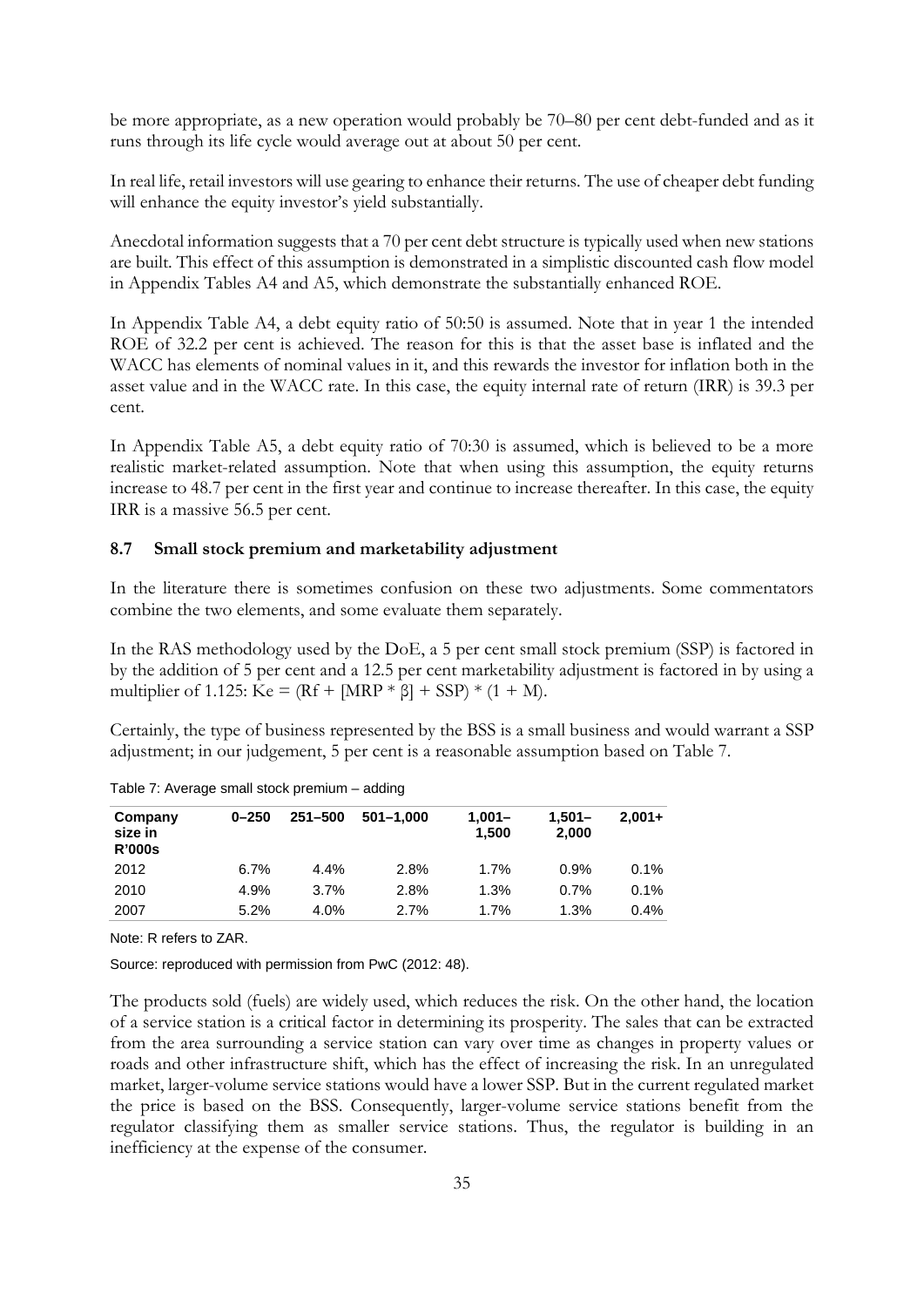The marketability adjustment is intended to reflect the ability of a service station to be sold. The lower the ability of a service station to be sold, the more the investor should be rewarded, and vice versa. This is a valid and normal adjustment to make to a cost of equity. In South Africa, many service stations are covered by franchise agreements which bind them to sell the particular brand it has contracted. A service station can only convert to another brand at the expiry of its current franchise agreement, and then only with investment in branding at the site, as well as other possible costs such as tanks, pumps, and bowsers, depending upon the nature of the franchise agreement. This increases marketability risk.

In the BSS case, it is a small business that would in all probability be 100 per cent owned by one owner. One also has to consider whether there is a market for the sale of the asset and how active the market is. The chances of selling the asset, a service station in South Africa, seem fairly regular and would not warrant a large adjustment. If the operator is part of the franchise, this would enhance the marketability.

The DoE assumes a 12.5 per cent marketability adjustment. In its 2012 valuation methodology survey, PwC reports the results reflected in [Table 8.](#page-37-0)

<span id="page-37-0"></span>Table 8: Size of discount applied

| Size of interest  | $1 - 24%$  | $25 - 49%$ |     | $50 - 74\%$ 75-100% |
|-------------------|------------|------------|-----|---------------------|
| Average 2012      | 15%        | 13%        | 10% | 8%                  |
| 2012 2nd quartile | 15%        | 15%        | 10% | 8%                  |
| 2012 3rd quartile | <b>20%</b> | 15%        | 15% | 10%                 |

Source: reproduced with permission from PwC (2012: 76).

When compared to the values in [Table 8,](#page-37-0) it appears that the 12.5 per cent assumed by the DoE is on the high side and that an 8 per cent assumption would be more appropriate.

#### **8.8 Entrepreneurial compensation**

The RAS model also allows an 'entrepreneurial compensation' amount (of 29.20 cpl) effectively which is an enhancement of the yield to the retailer over and above the WACC of 18.77 per cent already assumed. It adds 8.71 per cent to the WACC of 18.77 per cent yield—a total of 27.50 (rounded) per cent.

It seems that the regulatory history of the entrepreneurial compensation was as an 'owners salary'. In the operational cost, the line item 'owners remuneration' is valued at ZAR436,797 per year, which translates to 15.66 cpl in the petrol price build-up.

WACC has already rewarded the owner for risking their capital by giving a return on the capital invested. Why would the owner be entitled to a salary in addition to that? It is not clear. It could be that the DoE assumes a passive owner that employs a manager to manage the service station. If so, is that a fair assumption? The owner is rewarded by receiving a return on their capital. Why wouldn't the owner of a small business operate it themselves?

In our view, this is a luxurious assumption and a duplication in costs. This entrepreneurial compensation is unfair on consumers and should be scrapped. The RAS model allows an 'entrepreneurial compensation' amount (of 29.20 cpl) which is effectively an enhancement of the yield to the retailer over and above the WACC of 18.77 per cent already assumed. It adds 8.71 per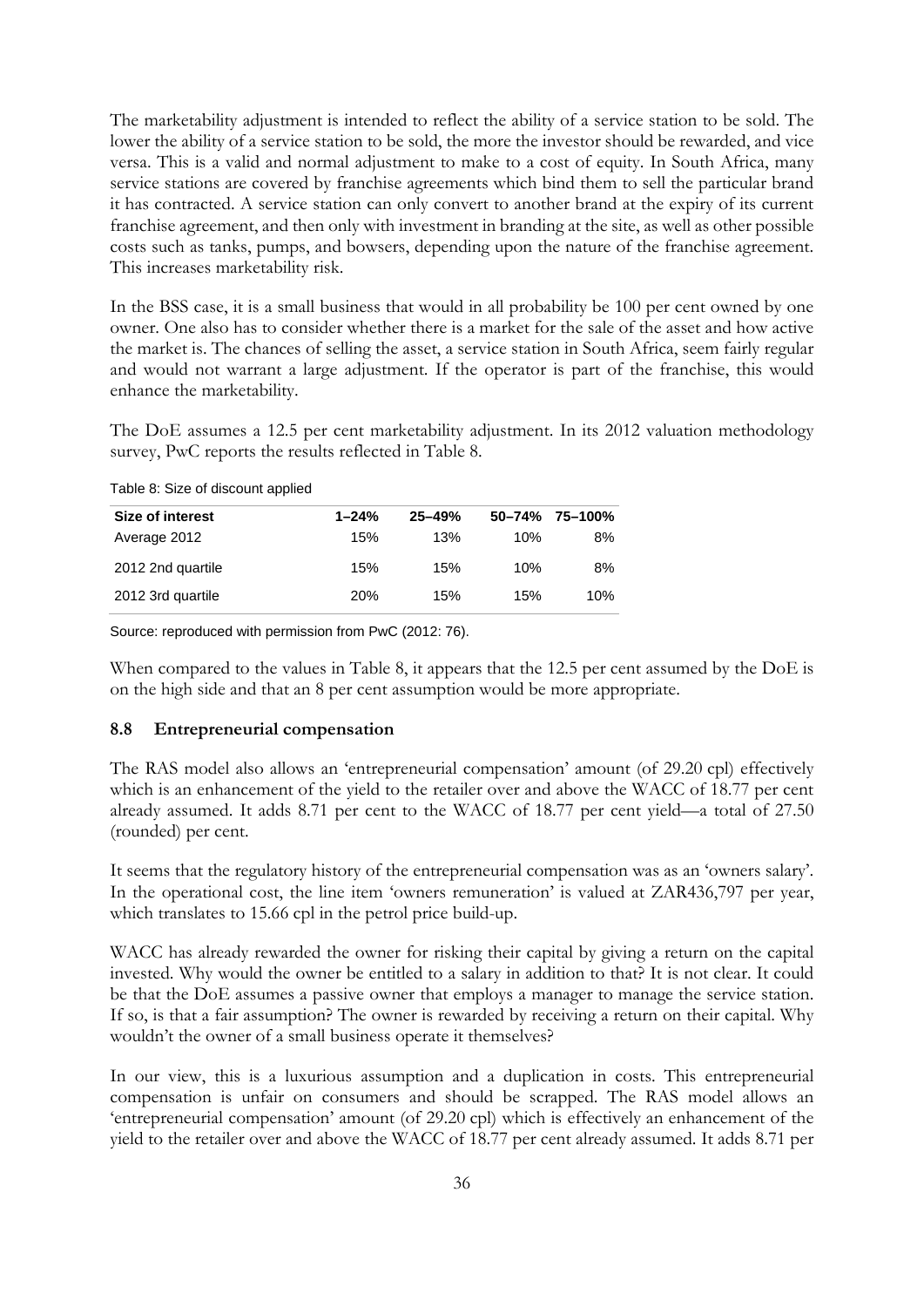cent to the WACC of 18.77 per cent to yield—a total of 27.47 (rounded) per cent (see Appendix Table A3 for calculations).

### **8.9 A more appropriate WACC**

In the light of the foregoing critique of the BSS methodology and its assumptions, what would be a more appropriate WACC? This question is answered in [Table 9,](#page-38-0) which suggests a more appropriate WACC for the BSS.

| <b>CAPM</b>                | <b>Formula</b>                                     | <b>DoE RAS</b> | <b>DoE RAS</b><br>'corrected'<br>real Pre-tax appropriate | <b>Real Pre-tax to</b><br><b>More</b><br><b>WACC</b> |
|----------------------------|----------------------------------------------------|----------------|-----------------------------------------------------------|------------------------------------------------------|
| Risk-free rate             | Rf                                                 | 9.04%          | 2.87%                                                     | 2.87%                                                |
| Equity MRP (real post-tax) | <b>MRP</b>                                         | 5.50%          | 9.84%                                                     | 9.84%                                                |
| <b>Beta</b>                | B                                                  | 0.94           | 0.94                                                      | 0.94                                                 |
| Small stock premium        | <b>SSP</b>                                         | 5%             | 5%                                                        | 5%                                                   |
| Marketability adjustment   | М                                                  | 12.50%         | 12.50%                                                    | 8.00%                                                |
| Cost of equity pre-tax     | $Ke = (Rf + (MRP^*)$<br>$\beta$ ) + SSP) * (1 + M) | 21.61%         | 19.26%                                                    | 18.49%                                               |
| <b>WACC</b>                |                                                    |                |                                                           |                                                      |
| Proportion of equity       | E                                                  | 80.00%         | 80.00%                                                    | 50.00%                                               |
| Proportion of debt         | D                                                  | 20.00%         | 20.00%                                                    | 50.00%                                               |
| Cost of debt (nominal)     | Kd nom                                             | 7.38%          | 4.01%                                                     | 10.25%                                               |
| Tax rate                   | Tax                                                | 28.00%         | 28.00%                                                    | 28.00%                                               |
| <b>CPI</b>                 | <b>CPI</b>                                         | 6.00%          | 6.00%                                                     | 6.00%                                                |
| WACC (real)                | $WACC = Ke * E +$<br>Kd * D                        | 18.77%         | 16.21%                                                    | 14.37%                                               |
| <b>Difference</b>          |                                                    |                | $-2.56%$                                                  | $-4.40%$                                             |

<span id="page-38-0"></span>Table 9: A more appropriate WACC

Source: authors' calculations based on data from RSA (undated).

Based on [Table 9,](#page-38-0) we conclude that:

- WACC as calculated by the DoE RAS methodology is 2.56 per cent higher than it should be due to the inconsistent treatment of nominal and real values and pre- and post-taxation of the elements in the CAPM and WACC calculations;
- The 20 per cent debt ratio assumed by the DoE is not an appropriate or efficient ratio and should be changed to a more market-related capital structure;
- The entrepreneurial compensation should be removed, as it is a duplication.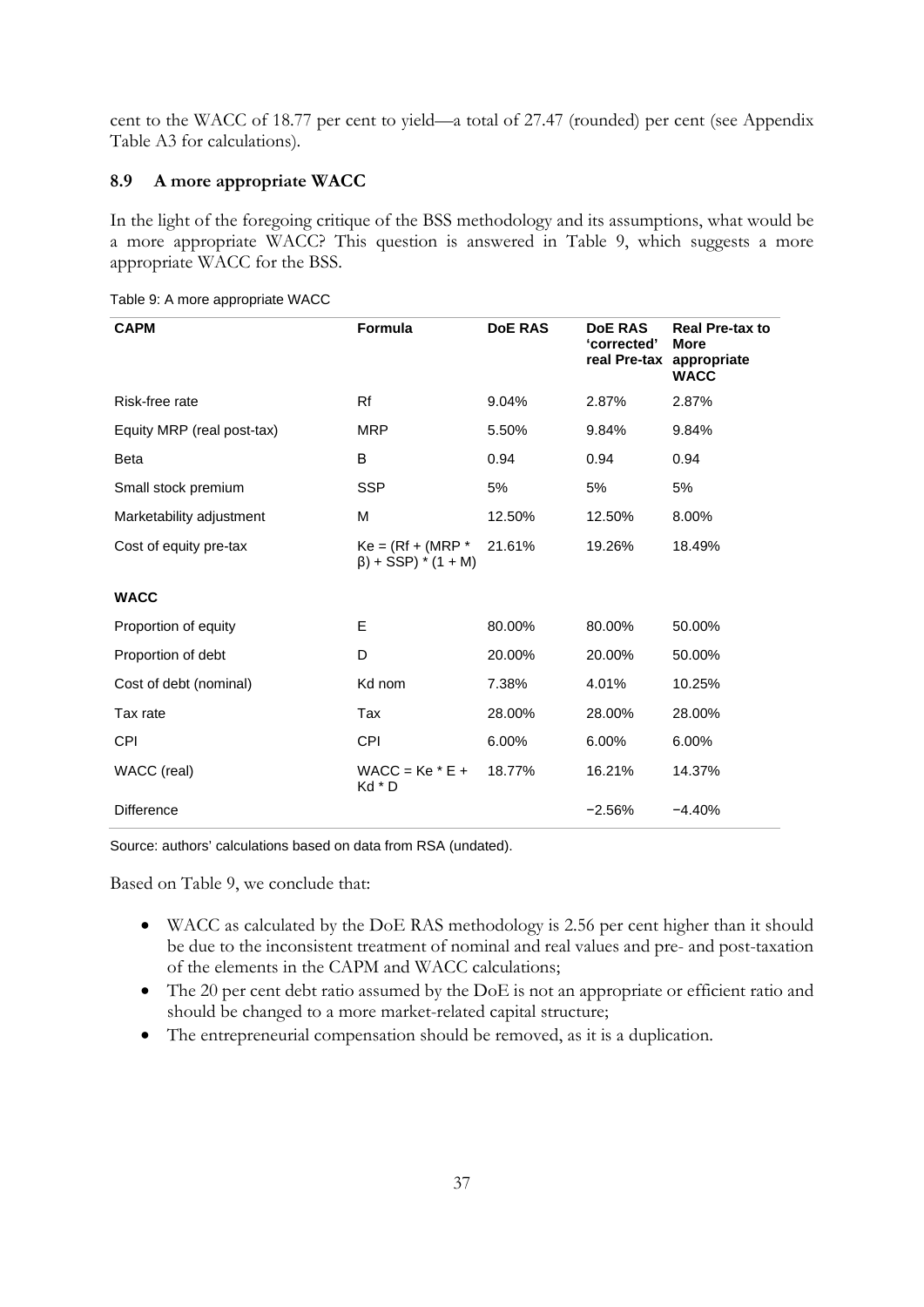#### **8.10 BSS operating costs**

The BSS methodology includes certain operating costs, which is reasonable. These operating costs were based on a 2009 survey conducted by the Small Business Advisory Bureau of the University of North West (RSA undated: 32).

Cost elements such as oil company rates and taxes and oil company repairs and maintenance are extracted from the wholesale data templates and added to the BSS operating costs.

According to the RAS Working Rules,<sup>[11](#page-39-0)</sup> the BSS cost base is to be adjusted on an annual basis through:

- (i) A survey of the actual operating costs of 100 service stations; or
- (ii) Adjustment of the operating expenses in line with the following:

| 1. | Staff related costs                              | Annual increase in line with MIBCO agreement                                                                                                                                                             |
|----|--------------------------------------------------|----------------------------------------------------------------------------------------------------------------------------------------------------------------------------------------------------------|
| 2. | Rates and Taxes                                  | $CPI*$                                                                                                                                                                                                   |
| 3. | Utilities and Communications                     | Based on the latest NERSA approved electricity tariff<br>increase (e.g. approved April 2020 electricity tariff<br>applied in 2020 operating expenses update)                                             |
| 4. | Repairs and Maintenance                          | $CPI*$                                                                                                                                                                                                   |
| 5. | Other physical operations                        | $CPI*$                                                                                                                                                                                                   |
| 6. | Insurance, Bank charges                          | $CPI*$                                                                                                                                                                                                   |
| 7. | Professional Fees                                | $CPI*$                                                                                                                                                                                                   |
| 8. | Other cash costs                                 | $CPI*$                                                                                                                                                                                                   |
| 9. | Rates and Taxes-Oilcos                           | Collective amount of Rates and Taxes as recorded by<br>RAS participants divided by collective number of<br>service stations × petrol retail share of total petrol,<br>diesel and IP sales                |
|    | 10. Repairs and Maintenance—Oilcos               | Collective amount of Repairs and Maintenance as<br>recorded by RAS participants divided by collective<br>number of service stations × petrol retail share of<br>total retail petrol, diesel and IP sales |
|    | 11. Evaporation allowance (0.25%)                | Average annual coastal (zone 1A) and inland (Zone<br>9C) wholesale list prices (Rands) $\times$ BSS annual petrol<br>volumes $(2,789,851 \text{ litres}) \times 0.25\%$ .                                |
|    | 12. Operational gains & losses allowance (0.25%) | Average annual coastal (zone 1A) and inland (Zone<br>9C) wholesale list prices (Rands) × BSS annual petrol<br>volumes (2,789,851 litres) $\times$ 0.25%.                                                 |
|    |                                                  | Notes: * for mercin adjustment on first Wednesday of December 2020, adjust by excreçes                                                                                                                   |

Notes: \* for margin adjustment on first Wednesday of December 2020, adjust by average annual CPI in 2019/average annual CPI in 2018  $\times$  100.

Since the DoE keeps the workings of the RAS system secret, we are not sure if these annual adjustments are made at the intended intervals or not.

<span id="page-39-0"></span> $11$  RSA (undated: 33); table reproduced with permission.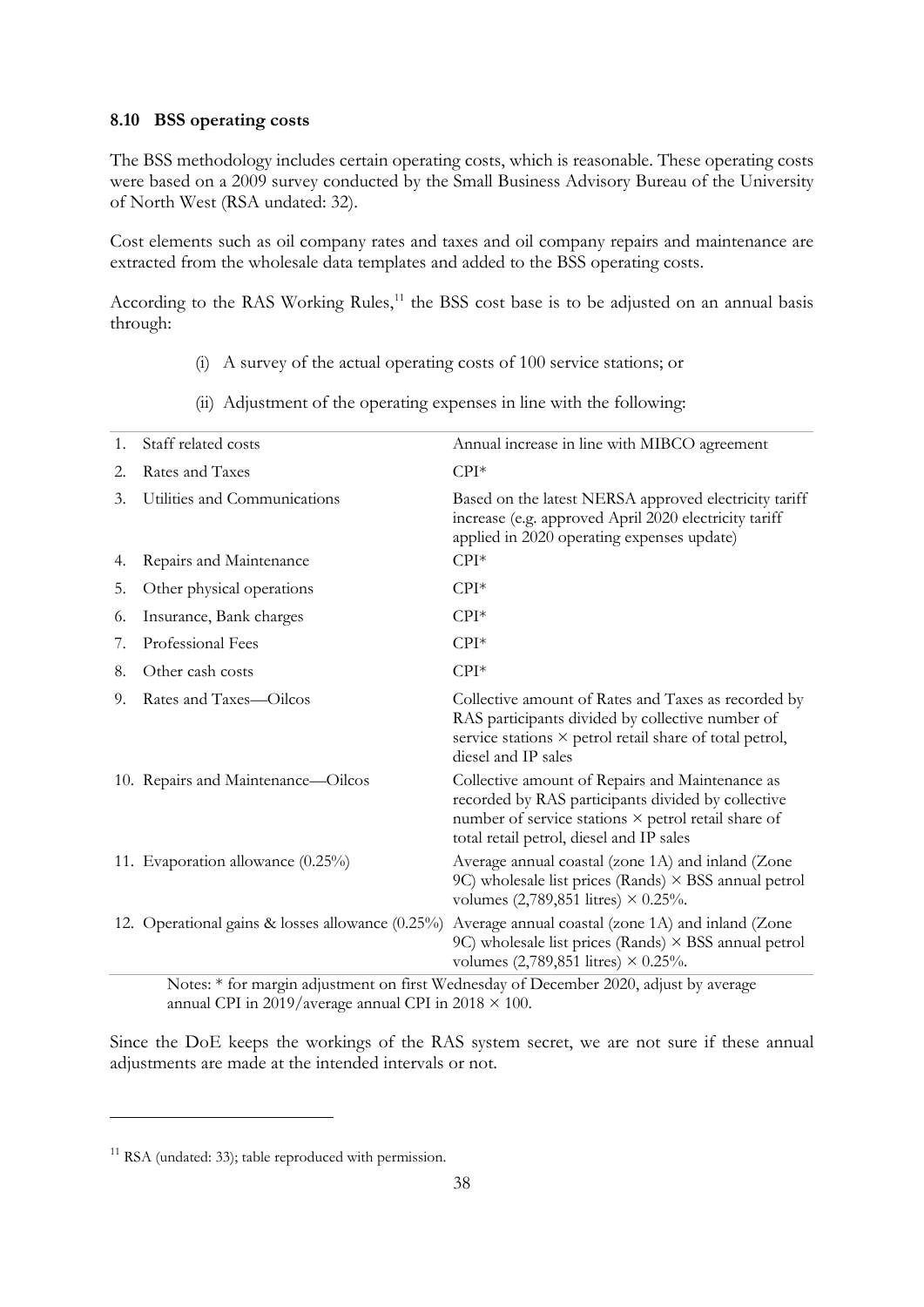We have not conducted a comprehensive review of the schedule of operating costs used in the RAS Working Rules. Instead, we have used the data currently used by the DoE—see Appendix Table A6. However, we have identified certain line items which appear to be questionable, as reflected in Table A6 together with our reasons for regarding them as questionable. These questionable items together add 6.35 cpl to the price of petrol.

#### **8.11 Overall impact of revised RAS on the petrol price**

Based on the preceding discussion on the RAS methodology, we have generated two scenarios of adjusted RAS elements and compared them with the February 2020 RAS constituent elements see [Table 10.](#page-40-0)

| RAS retail margin                 | RAS Feb<br>2020 | Corrected<br><b>WACC</b><br>calculation | More appropriate<br>margin (50% debt) | More appropriate<br>margin (debt 70%) |
|-----------------------------------|-----------------|-----------------------------------------|---------------------------------------|---------------------------------------|
| Operational expenditure           | 119.04          | 119.04                                  | 112.69                                | 112.69                                |
| Total RAS yield retail margin     | 92.11           | 83.54                                   | 48.17                                 | 42.65                                 |
| Yield (BSS Capex * WACC)          | 62.91           | 54.34                                   | 48.17                                 | 42.65                                 |
| Entrepreneurial compensation      | 29.20           | 29.20                                   | $\mathbf 0$                           | $\Omega$                              |
| Total RAS retail margin           | 211.15          | 202.58                                  | 160.86                                | 155.34                                |
| Difference cpl                    |                 | $-8.57$                                 | $-50.29$                              | $-55.82$                              |
| WACC (real pre-tax)               | 18.77%          | 16.21%                                  | 14.37%                                | 12.72%                                |
| Debt ratio                        | 20.0%           | 20.0%                                   | 50.0%                                 | 70.0%                                 |
| Cost of equity (post-tax nominal) | 22.5%           | 20.7%                                   | 20.1%                                 | 20.1%                                 |
| Nominal equity IRR (40 years)     | 39.3%           | 27.0%                                   | 21.3%                                 | 23.6%                                 |

<span id="page-40-0"></span>Table 10: Overall impact of revised RAS on the petrol price (cpl)

Source: authors' calculations based on data from RSA (2020b).

These calculations show that with a 50 per cent gearing, together with the other recommended adjustments, the petrol price could be lowered by 50.29 cpl. Using a 70 per cent gearing, the petrol price could be lowered by 55.82 cpl. If the possible saving of 30 cpl in staffing costs is included then there is a possible 80 cpl reduction in petrol prices.

Note that the equity IRR achieved with a 50 per cent gearing is 21.3 per cent, which is higher than the nominal cost of equity (post-tax) concluded above, and that with 70 per cent gearing it is 23.6 per cent, which we regard as generous.

#### **9 Further research**

We are not aware of a body of theory that can adequately explain the phenomenon of petrol price regulation in South Africa. What would be of considerable benefit would be a more detailed analysis of the industry utilizing a modified type of 'Political Economy Analysis of Climate Change Policies' methodology, customized for the unique dynamics of the liquid fuels sector (Schmitz 2012). Such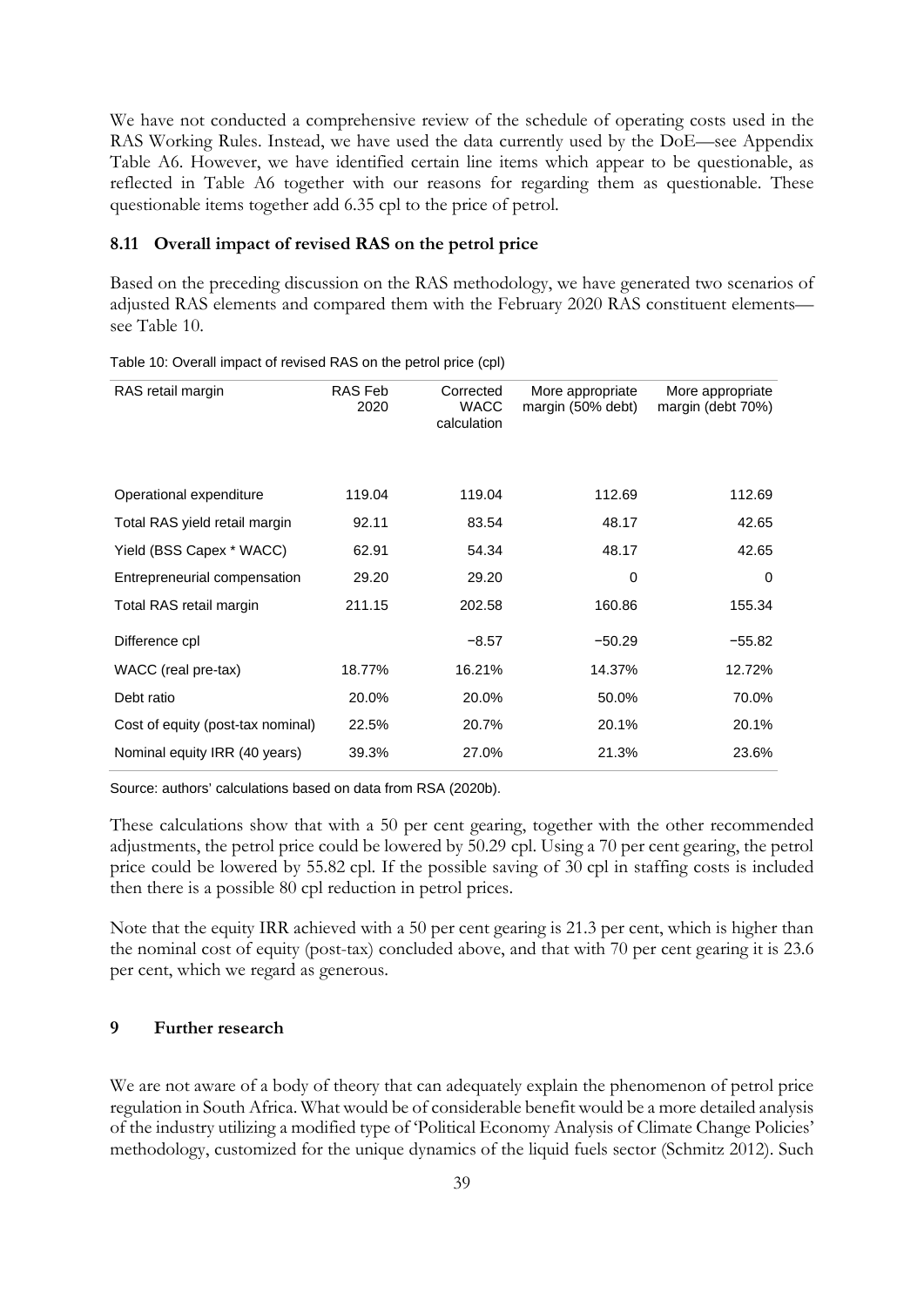a methodology could be further modified to include an analysis of the drivers of the value chain dynamics, the constraints faced by actors at different levels in the value chain, and the struggles between the different actors in the value chain. A structural periodization would introduce historical dynamism into the analysis, as the changing power of the actors, groups, and institutions through history have influenced the historical trajectory. Such an analysis would provide a clearer picture of forces determining where the industry is today and where the best prospects for reform might lie. The impact of unintended consequences and the spaces that they open up, how those spaces have been exploited, and by whom, historically, may assist in revealing spaces that are now open and what opportunities they may present.

#### **10 Conclusions**

Government policy in the petrol market over about 90 years appears to have been consistently driven by import substitution industrialization objectives and the desire to support profitability for investors along the downstream value chain rather than the protection of consumers against excessive pricing. These policies have been successful. There has been investment in refining capacity historically, but in recent decades refinery capacity has fallen behind domestic demand. There has also been investment in other infrastructure, no refineries have closed, and there has been a proliferation of service stations. New entrants, many of them large multinational companies, have entered the industry in recent years despite South Africa's flagging economic growth.

South Africa shifted from being a net exporter of refined products to being a net importer in 2006. This shift calls into question the appropriateness of continuing an import substitution policy approach, partly because it is a blunt instrument which appears to be inflating petrol prices across the economy without, since 2006, achieving the intended policy objective of expanding refinery capacity in line with domestic demand. It is also wasteful in that it provides benefits to all refiners, including those that do not need protection. In addition, such cost-benefit analysis as exists indicates that import growth is preferable to refinery investment, at least in the short to medium term. The advent of EVs risks refinery investments becoming stranded assets.

Alternatives to IPP exist. If South African refineries were exposed to market forces and if a refinery was as a result no longer financially viable, a cost-benefit analysis could reveal a clearer picture. If it was deemed advisable to keep that refinery afloat, more refined, targeted, and cost-effective instruments than economy-wide IPP could be used to do so. The cost to society would be precisely known. The same approach could be adopted for any proposed new refinery.

The White Paper on Energy Policy (1998) set the objective of market-related pricing. However, increases in regulated margins, taxes, and levies, in real terms, have contributed to significant increases in the price of petrol, unrelated to market price trends, over the past 20 years and lend urgency to the need to implement the policy objective of market-related pricing. The one attempt by government since 1998 to move regulation in the direction of market-related pricing, in 2018, was still-born in the face of opposition from industry players.

There are worrying signs that a practice of regulation by consent has emerged. The reasons for this probably lie in the institutional design of the regulator. The regulator is a politician, the minister of energy, who is both policy-maker and regulator, an undesirable combination by modern standards. The international literature suggests that politicians are susceptible to political pressures that independent regulators are sheltered from.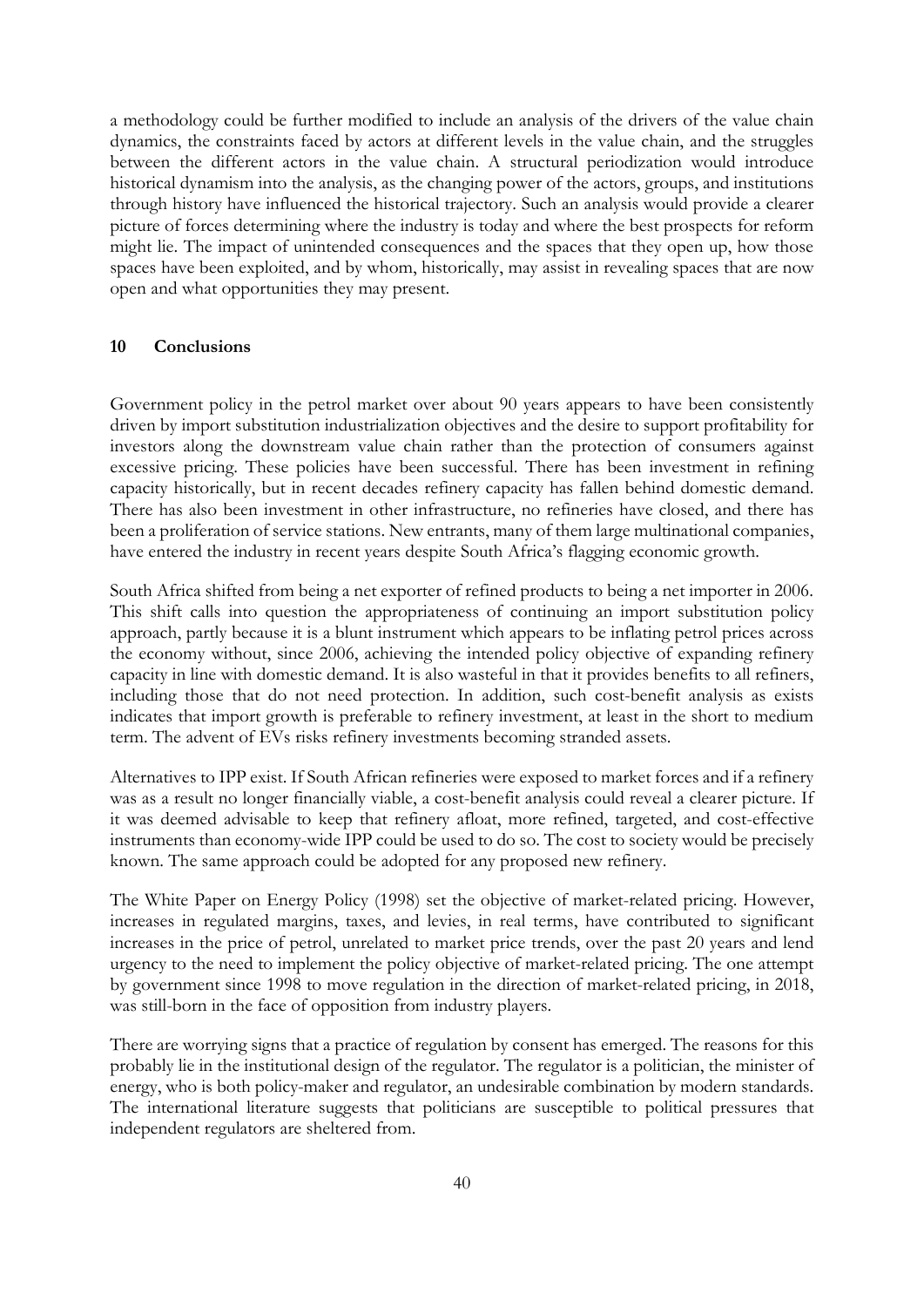The BFP has not been regularly reviewed as global markets have shifted. There is some evidence to suggest that it does not yield a true import parity price. There are indications from our limited research that suggest that to switch sourcing to the Arabian Gulf would lower prices, but more data is required to confirm this. If the DoE's proposed changes to the shipping and handling charges in the BFP had been implemented, there would have been a price reduction of 10 cpl.

The RAS fails to deliver market-related pricing, as it contains methodological errors, apparent double counting in places, and apparently over-generous margins. The corrections modelled suggest that petrol prices could be lower by about 70–80 cpl. Including the modifications to the shipping and handling charges to the BFP proposed by the DoE in 2018 would increase this to 80–90 cpl. The lack of reliable data in the public domain, in such a heavily regulated sector, is evidence of poor regulation and makes more precise estimates impossible.

Government social policy interventions, primarily focused on jobs, small business promotion, and Black economic empowerment, have become entangled in the regulated petrol price over a long period. A move to competitive market pricing will require these social policy elements to be untangled to some extent, which may be politically challenging given that the minister of energy is the regulator. An institutional reform that would assist in remedying this would be the creation of an independent regulatory body separate from the Ministry of Energy, or the shifting of responsibility for regulation to NERSA, as originally intended.

Regulatory errors are incentivizing the misallocation of capital. Excessive regulated margins in retailing are attracting over-investment, leading to an inefficient allocation of capital to a service sector in an economy that is short of investment capital. Petrol is the main fuel used to propel the minibus taxis that transport the majority of workers to and from work. Transport costs are an important element in the cost of living in lower-income families and an important cost driver in a spatial geography in which the legacy of apartheid is still very evident.

In the pursuit of welfare, there is a policy trade-off between the economic benefit from fuel intermediate inputs at market-related prices on the one hand and, on the other hand, the benefits flowing from industrial and social policy interventions. This paper has gone some way in quantifying the possible reductions in petrol pricing that could lower the prices of fuel intermediate inputs.

#### **References**

- Albouy, Y. (1999). *Regulation for Infrastructure Sectors: How to Adapt It to Country Institutions*. Washington, DC: World Bank.
- Australian Competition and Consumer Commission (ACCC) (2007). *Petrol Prices and Australian Consumers: Report of the ACCC Inquiry into the Price of Unleaded Petrol*. Canberra: ACCC. Available at: <https://www.accc.gov.au/system/files/Petrol%20prices%20and%20Australian%20consumers.pdf> (accessed 28 February 2020).
- Baumol, W. (1982). 'Productivity Incentive Clauses and Rate Adjustment for Inflation'. *Public Utilities Fortnightly*, 22 July: 11–18.
- Bhattacharyya, S.C. (2019). 'Regulation of Energy Industries'. In S.C. Bhattacharyya, *Energy Economics: Concepts, Issues, Markets and Governance*. London: Springer. [https://doi.org/10.1007/978-1-4471-7468-](https://doi.org/10.1007/978-1-4471-7468-4_28) [4\\_28](https://doi.org/10.1007/978-1-4471-7468-4_28)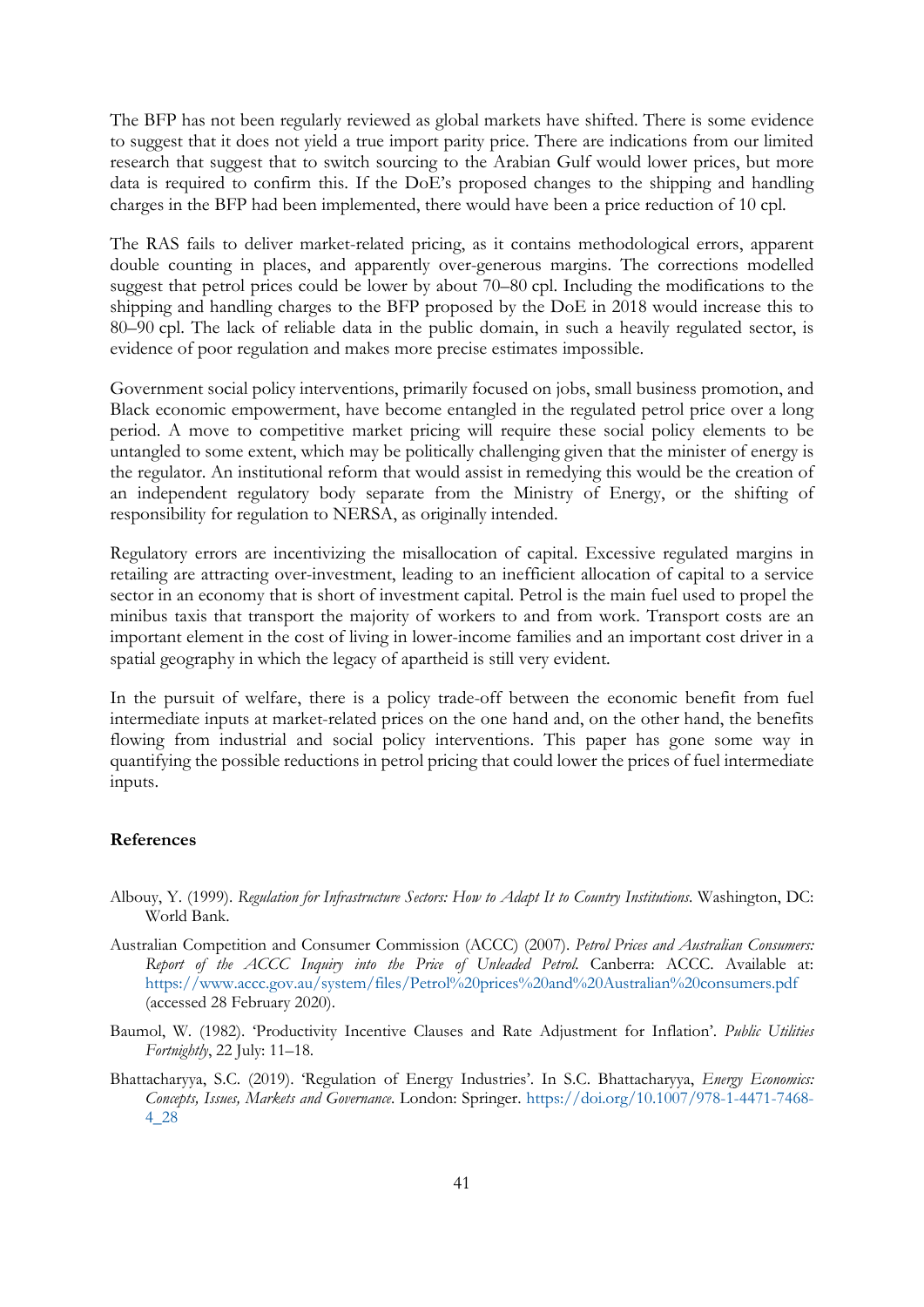- Biggar, D. (2011). 'The Fifty Most Important Papers in the Economics of Regulation'. Working Paper 3. Canberra: ACCC.
- Billing, E., and T. Fitzgibbon (2019). 'Global Refining: Profiting in a Downstream Downturn'. McKinsey & Company, 6 September. Available at: [https://www.mckinsey.com/industries/oil-and-gas/our](https://www.mckinsey.com/industries/oil-and-gas/our-insights/global-refining-profiting-in-a-downstream-downturn)[insights/global-refining-profiting-in-a-downstream-downturn](https://www.mckinsey.com/industries/oil-and-gas/our-insights/global-refining-profiting-in-a-downstream-downturn) (accessed October 2019).
- Black, J., N. Hashimzade, and G. Myles (2009). *Oxford Dictionary of Economics*, 3rd edition. Available at: [https://www.oxfordreference.com/search?source=%2F10.1093%2Facref%2F9780199237043.001.0](https://www.oxfordreference.com/search?source=%2F10.1093%2Facref%2F9780199237043.001.0001%2Facref-9780199237043&q=market+failure) [001%2Facref-9780199237043&q=market+failure](https://www.oxfordreference.com/search?source=%2F10.1093%2Facref%2F9780199237043.001.0001%2Facref-9780199237043&q=market+failure) (accessed 28 February 2020).
- Bloomberg. (2020). 'Hydrogen to Fuel Giant Mining Trucks in Green Shift by Anglo'. 1 July. Available at: [https://www.miningweekly.com/article/hydrogen-to-fuel-giant-mining-trucks-in-green-shift-by](https://www.miningweekly.com/article/hydrogen-to-fuel-giant-mining-trucks-in-green-shift-by-anglo-2020-07-01)[anglo-2020-07-01](https://www.miningweekly.com/article/hydrogen-to-fuel-giant-mining-trucks-in-green-shift-by-anglo-2020-07-01) (accessed 4 July 2020).
- Bowker, T. (2019). 'Nissan, BMW in Talks to Pull SA into Electric Car Era'. fin24, 23 August. Available at: [https://www.fin24.com/Companies/Industrial/nissan-bmw-in-talks-to-pull-sa-into-electric-car-era-](https://www.fin24.com/Companies/Industrial/nissan-bmw-in-talks-to-pull-sa-into-electric-car-era-20190812)[20190812](https://www.fin24.com/Companies/Industrial/nissan-bmw-in-talks-to-pull-sa-into-electric-car-era-20190812) (accessed 13 January 2020).
- Brown, C.A., J. Stern, B. Tenenbaum, and D. Gencer (2006). *Handbook for Evaluating Infrastructure Regulatory Systems*. Washington, DC: World Bank.
- Bulbulia, T. (2019). 'Construction Gets Under Way at New Ngqura Liquid Bulk Terminal'. Engineering News, 22 February. Available at: [http://www.engineeringnews.co.za/article/construction-gets-under](http://www.engineeringnews.co.za/article/construction-gets-under-way-at-new-ngqura-liquid-bulk-terminal-2019-02-22/rep_id:4136)[way-at-new-ngqura-liquid-bulk-terminal-2019-02-22/rep\\_id:4136](http://www.engineeringnews.co.za/article/construction-gets-under-way-at-new-ngqura-liquid-bulk-terminal-2019-02-22/rep_id:4136) (accessed 25 February 2020).
- BusinessTech (2018). 'Here's How Much Petrol Attendants and Cashiers Earn in South Africa'. BusinessTech, 17 August. Available at: [https://businesstech.co.za/news/business/265665/heres](https://businesstech.co.za/news/business/265665/heres-how-much-petrol-attendants-and-cashiers-earn-in-south-africa/)[how-much-petrol-attendants-and-cashiers-earn-in-south-africa](https://businesstech.co.za/news/business/265665/heres-how-much-petrol-attendants-and-cashiers-earn-in-south-africa/) (accessed 29 February 2020)
- Competition Tribunal (2006). Case No. 101/LM/Dec04. In the large merger between: Sasol Limited, Engen Limited, Petronas International Corporation Limited (Primary Acquiring Firms) and Sasol Oil (Pty) Ltd, Engen Ltd (Primary Target Firms). South Africa.
- Corinaldi, V. (2019). 'An Overview of the Petroleum Retailing Industry in South Africa'. December. Unpublished.
- De Villiers, J. (2019). 'We Compared Fuel Rewards Programmes—and One Saves You up to R7 Per Litre of Petrol'. Business Insider SA, January 11. Available at: [https://www.businessinsider.co.za/best-fuel](https://www.businessinsider.co.za/best-fuel-rewards-programs-south-africa-petrol-2019-1)[rewards-programs-south-africa-petrol-2019-1](https://www.businessinsider.co.za/best-fuel-rewards-programs-south-africa-petrol-2019-1) (accessed 25 February 2020)
- Delpachitra, S. (2002). 'Price Rigidity in the Downstream Petroleum Industry in New Zealand: Where Does It Happen?' *Energy Economics*, 24(6): 597–613. [https://doi.org/10.1016/S0140-9883\(02\)00021-X](https://doi.org/10.1016/S0140-9883(02)00021-X)
- Demsetz, H. (1968). 'Why Regulate Utilities?' *Journal of Law and Economics*, 11(1): 55–65. <https://doi.org/10.1086/466643>
- Droppa, D. (2018). 'Is It Time to Deregulate South Africa's Fuel Industry?' IOL, 26 July. Available at: [https://www.iol.co.za/motoring/industry-news/is-it-time-to-deregulate-south-africas-fuel-industry-](https://www.iol.co.za/motoring/industry-news/is-it-time-to-deregulate-south-africas-fuel-industry-16242078)[16242078](https://www.iol.co.za/motoring/industry-news/is-it-time-to-deregulate-south-africas-fuel-industry-16242078) (accessed on 6 July 2020).
- Dudley, B. (2017). 'BP Statistical Review of World Energy'. Paper presented at the World Petroleum Congress, London.
- Engineering News (2018). 'PetroSA's GTL Refinery Could Run Out Of Natural Gas in Two Years'. Engineering News, 12 June. Available at: [http://www.engineeringnews.co.za/article/petrosas-gtl](http://www.engineeringnews.co.za/article/petrosas-gtl-refinery-could-run-out-of-natural-gas-in-two-years-2018-06-12)[refinery-could-run-out-of-natural-gas-in-two-years-2018-06-12](http://www.engineeringnews.co.za/article/petrosas-gtl-refinery-could-run-out-of-natural-gas-in-two-years-2018-06-12) (accessed 12 June 2018).
- Eni Spa (2018). *World Oil Review 2018, Volume 1*. Rome: Eni Spa. Available at: [https://www.eni.com/docs/](https://www.eni.com/docs/it_IT/eni-com/azienda/fuel-cafe/WORLD-OIL-REVIEW-2018-Volume-1.pdf) [it\\_IT/eni-com/azienda/fuel-cafe/WORLD-OIL-REVIEW-2018-Volume-1.pdf](https://www.eni.com/docs/it_IT/eni-com/azienda/fuel-cafe/WORLD-OIL-REVIEW-2018-Volume-1.pdf) (accessed 23 October 2019).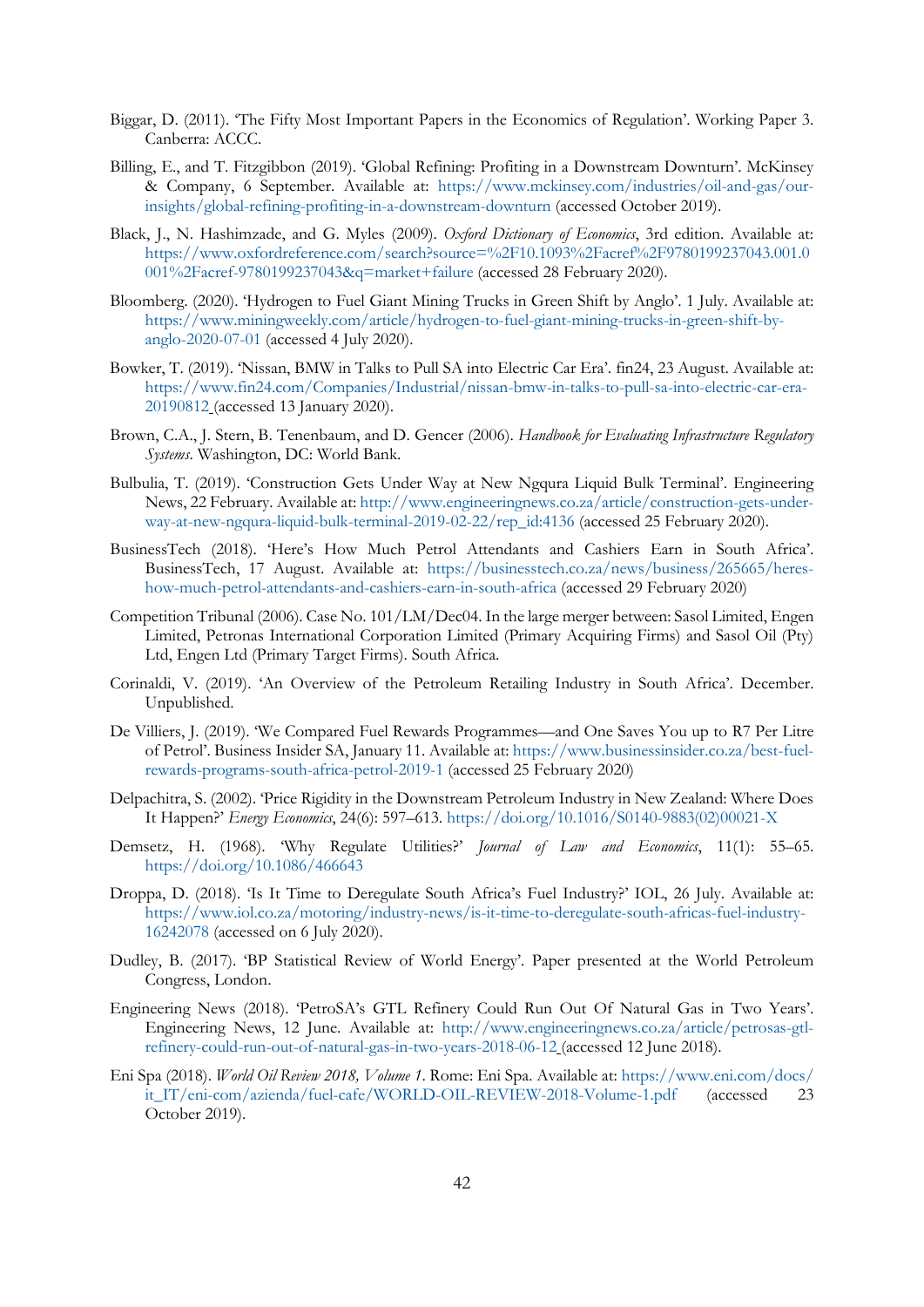- Esterhuizen, I. (2011). 'Retail Fuel Sector Changing Dramatically'. Engineering News, 6 May. Available at: <https://www.engineeringnews.co.za/article/dramatic-change-in-retail-sector-2011-04-18> (accessed 2 August 2020).
- Freund, B. (2019). *Twentieth-Century South Africa: A Developmental History*. Cambridge: Cambridge University Press.
- Gargett, D. (2010). 'Petrol Prices in Australia'. Australasian Transport Research Forum 2010 Proceedings. Canberra: Bureau of Infrastructure, Transport and Regional Economics.
- Heistein, P. (2013). 'Self-Service Pumps Will Benefit Few, Harm Many'. IOL (Independent Online), 12 September. Available at: [https://www.iol.co.za/business-report/opinion/self-service-pumps-will](https://www.iol.co.za/business-report/opinion/self-service-pumps-will-benefit-few-harm-many-1576333#.UzQ2IdIW3DU)[benefit-few-harm-many-1576333#.UzQ2IdIW3DU](https://www.iol.co.za/business-report/opinion/self-service-pumps-will-benefit-few-harm-many-1576333#.UzQ2IdIW3DU) (accessed 24 April 2020.)
- Holden, M. (2005). 'The Economics of Import Parity Pricing: A Pedagogical Note'. *South African Journal of Economics*, 73(3): 357–62. https://doi.org/10.1111/j.1813-6982.2005.00023.x
- ISPR (Institute for Policy and Social Research) (2009). 'Final Report: Benchmark Service Station PROJECT: ME—686'. Unpublished presentation.
- Jamison, M.A., S.V. Berg, F. Gasmi, and J.I. Távara (2004). *Annotated Reading List for a Body of Knowledge on the Regulation of Utility Infrastructure and Services*. Washington, DC: World Bank. Available at: [http://documents1.worldbank.org/curated/pt/397981468319747524/text/375570Infrastr1eading0li](http://documents1.worldbank.org/curated/pt/397981468319747524/text/375570Infrastr1eading0list01PUBLIC1.txt) [st01PUBLIC1.txt](http://documents1.worldbank.org/curated/pt/397981468319747524/text/375570Infrastr1eading0list01PUBLIC1.txt) (accessed 23 February 2019).
- Maake, R., (2014). 'Presentation to the Parliamentary Portfolio Committee on Energy on Fuel Pricing'. Pretoria: Department of Energy.
- Majaja, L. (2017). *Petroleum Compliance Monitoring And Enforcement*. Pretoria: Department of Energy. 23 November. Available at: [http://www.energy.gov.za/files/PPA-Campaigns/gauteng/Nov2017/](http://www.energy.gov.za/files/PPA-Campaigns/gauteng/Nov2017/Petroleum-Compliance-Monitoring-and-Enforcement-DoE.pdf) [Petroleum-Compliance-Monitoring-and-Enforcement-DoE.pdf](http://www.energy.gov.za/files/PPA-Campaigns/gauteng/Nov2017/Petroleum-Compliance-Monitoring-and-Enforcement-DoE.pdf) (accessed February 2020).
- Malikane, C., S. Roberts, and S. Ndiadivha (2000). 'Competition and Market Structure in the Plastics Sector: A Preliminary Analysis'. Working Paper 1-2000. Pretoria: Trade and Industry Policy Straetgies (TIPS).
- Marks, R. (1981). 'Macro-Economic Effects of the Import Parity Pricing of Oil'. New South Wales: Australian Graduate School of Management, University of New South Wales.
- Marquard, A. (2006). 'The Origins and Development of South African Energy Policy'. PhD thesis. Cape Town: University of Cape Town.
- MIBCO (Motor Industry Bargaining Council) (2020). 'Circular 2020.01'. Randberg: MIBCO. Available at: [https://www.mibco.org.za](https://www.mibco.org.za/) (accessed 29 February 2020).
- Misra, N., R. Chawla, L. Srivastava, and R.K. Pachauri (2005). *Petroleum Pricing in India: Balancing Efficiency and Equity*. New Delhi: The Energy and Resources Institute.
- OECD. (2016). *Being an Independent Regulator*. Paris: OECD Publishing. <https://doi.org/10.1787/9789264255401-en>
- Parr, G. (2005). 'Import Parity Pricing: A Competitive Constraint or a Source of Market Power?' Paper presented to the TIPS Annual Forum 2005, Trade and Uneven Development: Opportunities and Challenges.
- Priest G.L. (1993). 'The Origins of Utility Regulation and the "Theories of Regulation" Debate'. *The Journal of Law & Economics*, 36(1): Part 2 , 289–323. <https://doi.org/10.1086/467276>
- PwC (2012). 'An African Perspective Valuation Methodology Survey'. Available at: <https://www.pwc.co.za/en/assets/pdf/valuation-methodology-survey-2012.pdf> (accessed 18 February 2020).
- Roberts, S., and N. Zalk (2004). 'Addressing Market Power in a Small, Isolated, Resource-Based Economy: The Case of Steel in South Africa'. CRC 3rd International Conference, 7–9 September.
- Rodrik, D. (2016) 'The Elusive Promise of Structural Reform'. *Milken Institute Review*, 18(2): 26–35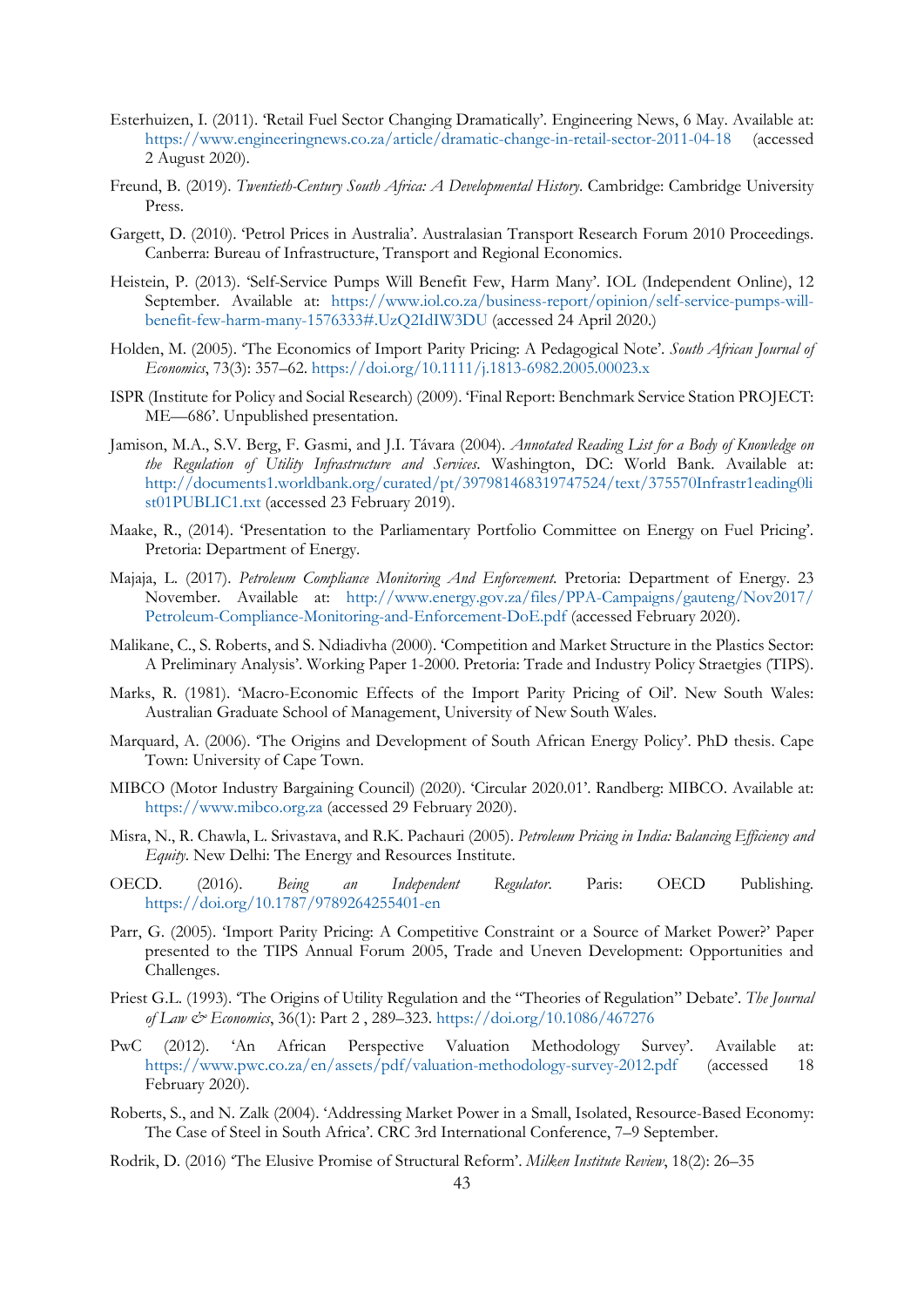- RSA (Republic of South Africa) (1998). *White Paper on the Energy Policy of the Republic of South Africa*. Pretoria: Department of Minerals and Energy.
- RSA (2006). 'Guidelines governing the Recommendations by the Department of Minerals and Energy to the International Trade Administration Commission in respect of the Importation and Exportation of Crude Oil, Petroleum Products and Blending Components'. Government Gazette 29328 (3 November). Pretoria: Department of Energy.
- RSA (2008). 'Working Rules to Administer the Basic Fuels Price (BFP) Methodology'. Pretoria: Department of Mineral Resources and Energy. Available at: [http://www.energy.gov.za/files/esources/pdfs/](http://www.energy.gov.za/files/esources/pdfs/energy/liquidfuels/Working%20Rules%20BFP.pdf) [energy/liquidfuels/Working%20Rules%20BFP.pdf](http://www.energy.gov.za/files/esources/pdfs/energy/liquidfuels/Working%20Rules%20BFP.pdf) (accessed 22 February 2020).
- RSA (2012). *National Development Plan 2030*. Pretoria: National Planning Commission, The Presidency.
- RSA (2018). 'Discussion Document on the Review of the Basic Fuel Price (BFP) Structures for Petrol, Diesel and Illuminating Paraffin for Public Comment'. Government Gazette 42053 (23 November). Pretoria: Department of Mineral Resources and Energy.
- RSA (2019a). 'Economic Transformation, Inclusive Growth, and Competitiveness: A Contribution towards a Growth Agenda for the South African Economy'. Pretoria: Economic Policy Division, National Treasury. Available at: [http://www.treasury.gov.za/comm\\_media/press/2019/Towards](http://www.treasury.gov.za/comm_media/press/2019/Towards%20a%20Growth%20Agenda%20for%20SA.pdf) [%20a%20Growth%20Agenda%20for%20SA.pdfhttp://www.treasury.gov.za/comm\\_media/press/2](http://www.treasury.gov.za/comm_media/press/2019/Towards%20a%20Growth%20Agenda%20for%20SA.pdf) [019/Towards%20a%20Growth%20Agenda%20for%20SA.pdf](http://www.treasury.gov.za/comm_media/press/2019/Towards%20a%20Growth%20Agenda%20for%20SA.pdf) (accessed 22 July 2020).
- RSA (2019b). 'NPC Economy Series: Energy'. Pretoria: National Planning Commission, The Presidency.
- RSA (2019c). 'RAS BSS Matrix as at 04 December 2019, Benchmark Service Station'. Unpublished. Pretoria: Department of Mineral Resources and Energy.
- RSA (2020a). 'New to Industry—Site and Retail. For Region: All. For Date Range: 2016/06/01 to 2020/02/07'. Pretoria: Department of Mineral Resources and Energy. Available at: [http://www.energy.gov.za/files/esources/petroleum/New-To-Industry-Site-and-Retail-](http://www.energy.gov.za/files/esources/petroleum/New-To-Industry-Site-and-Retail-Applications.pdf)[Applications.pdf](http://www.energy.gov.za/files/esources/petroleum/New-To-Industry-Site-and-Retail-Applications.pdf) (accessed 22 February 2020).
- RSA (2020b). 'RSA BSS Opex January 2020'. Unpublished. Pretoria: Department of Mineral Resources and Energy.
- RSA (undated). 'Regulatory Accounts Margins Determination Working Rules (RAS Working Rules)'. Unofficial version. Pretoria: Department of Energy.
- Rustomjee, Z., R. Crompton, A. Maule, B. Mehlomakulu, and G. Steyn (2006). 'Possible Reforms to the Fiscal Regime Applicable to Windfall Profits in South Africa's Liquid Fuel Energy Sector, with Particular Reference to the Synthetic Fuel Industry: A Discussion Document for Public Comment'. Pretoria: National Treasury.
- SAPIA (2019). 'Annual Report 2018'. Johannesburg: SAPIA.
- SAPIA (2020). 'South African Fuel Industry'. Johannesburg: SAPIA. Available at: <https://www.sapia.org.za/Overview/South-African-fuel-industry> (accessed 16 March 2020).
- Sartorius, K., J. Hart, and C. Eitzen (2007). 'An Examination of the Variables Influencing the Fuel Retail Industry'. *Professional Accountant*, 7(1): 218–35. <https://doi.org/10.4102/ac.v7i1.33>
- Schmitz, H. (2012). 'PEACH—Methodology'. Brighton: Institute of Development Studies.
- Sing, M. (2020). 'An Evaluation of the Pricing Methodology for Petroleum Products in South Africa'. Unpublished master's consultancy report. Johannesburg, University of the Witwatersrand.
- Steyn, L., (2018). 'Capping Price of 93 Octane Petrol Will Cost Jobs' Warn Fuel Retailers'. *Sunday Times*, 2 November.
- Steyn, L. (2019). 'Glencore's Chevron deal is done and dusted'. Business Day, 9 April. Available at: [https://www.businesslive.co.za/bd/companies/energy/2019-04-09-glencores-chevron-deal-is-done](https://www.businesslive.co.za/bd/companies/energy/2019-04-09-glencores-chevron-deal-is-done-and-dusted/)[and-dusted](https://www.businesslive.co.za/bd/companies/energy/2019-04-09-glencores-chevron-deal-is-done-and-dusted/) (accessed February 2020).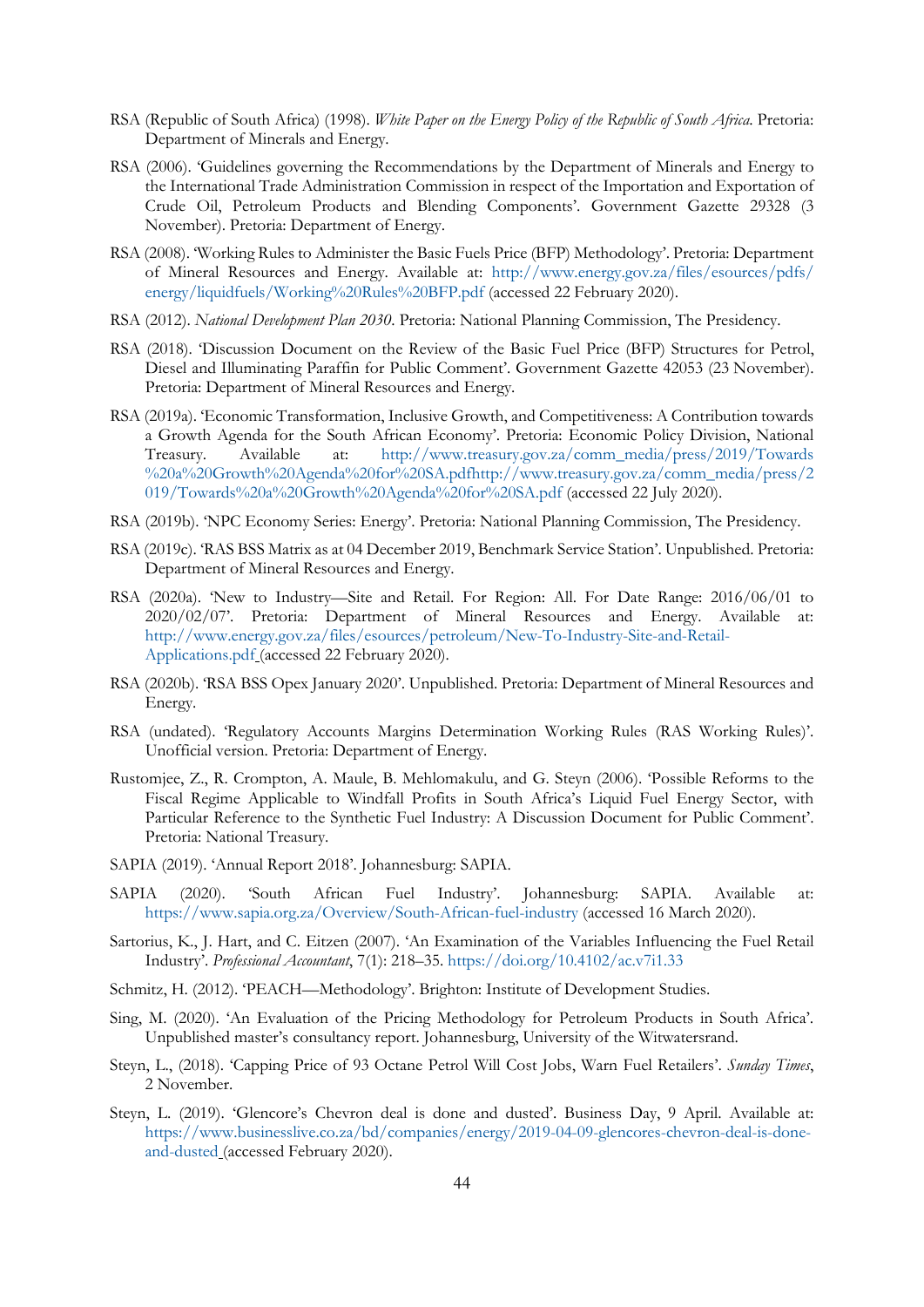- Stigler, G. (1971). 'The Theory of Economic Regulation'. *Bell Journal of Economics and Management Science*, 2(1): 3–21.
- Tyilo, M. (2019). 'How Geared Up Is South Africa for Electric Vehicles?' *Daily Maverick*, 28 October. Available at: [https://www.dailymaverick.co.za/article/2019-10-28-how-geared-up-is-south-africa](https://www.dailymaverick.co.za/article/2019-10-28-how-geared-up-is-south-africa-for-electric-vehicles)[for-electric-vehicles](https://www.dailymaverick.co.za/article/2019-10-28-how-geared-up-is-south-africa-for-electric-vehicles) (accessed 22 February 2020).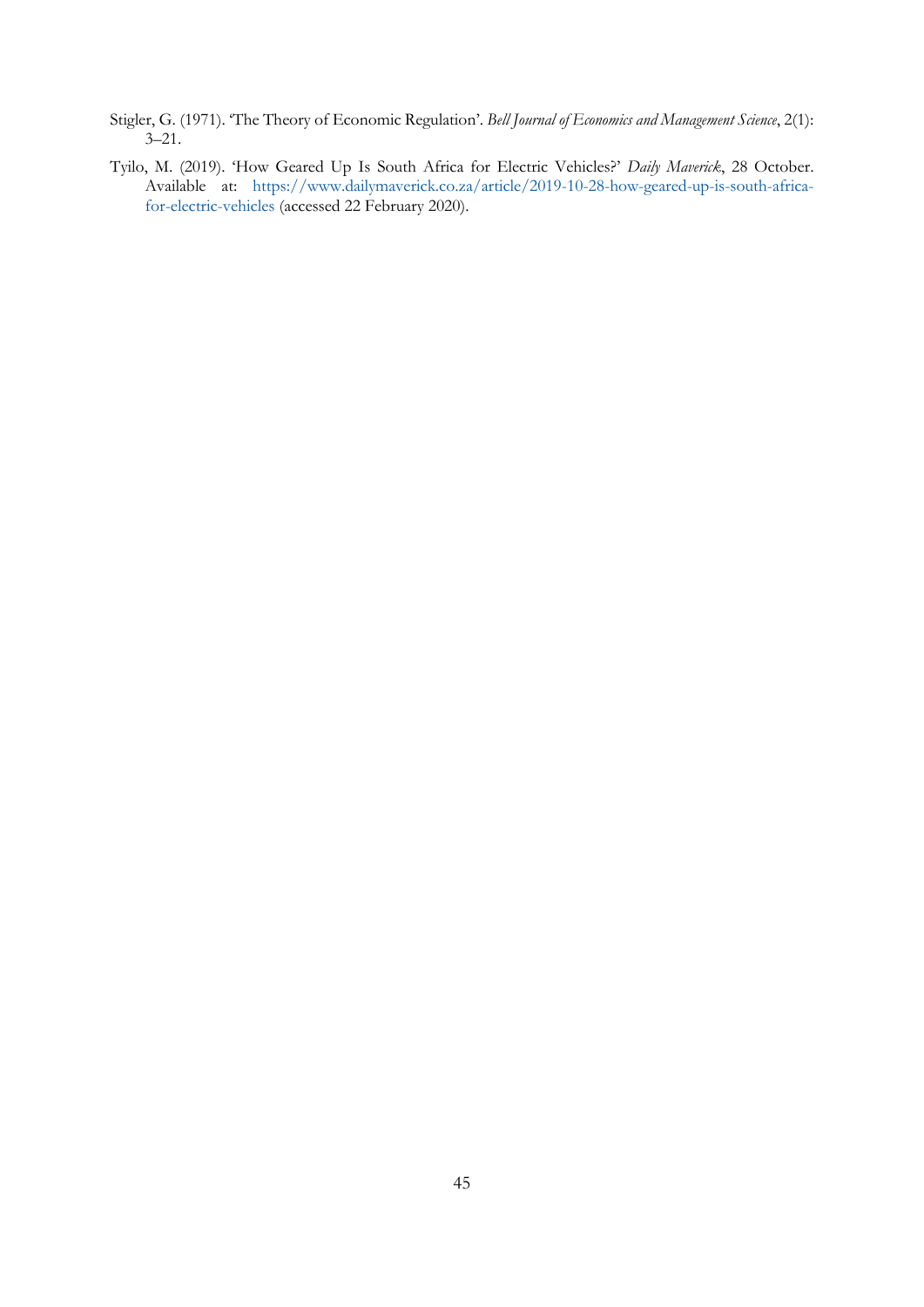# **Acronyms used in the paper**

| <b>BFP</b>     | basic fuel price                                                                                                    |
|----------------|---------------------------------------------------------------------------------------------------------------------|
| <b>BSS</b>     | <b>Benchmark Service Station</b>                                                                                    |
| <b>CPI</b>     | Consumer Price Index                                                                                                |
| cpl            | cents per litre (ZAR)                                                                                               |
| CAGR           | compound annual growth rate                                                                                         |
| <b>CAPM</b>    | Capital Asset Pricing Model                                                                                         |
| DoE            | Department of Energy, Department of Minerals and Energy,<br><b>or</b><br>Department of Mineral Resources and Energy |
| <b>IBLC</b>    | In Bond Landed Cost                                                                                                 |
| <b>IPP</b>     | import parity pricing                                                                                               |
| <b>ITAC</b>    | International Trade Administration Commission                                                                       |
| LPG            | liquefied petroleum gas                                                                                             |
| MPAR           | Marketing Petroleum Activities Return                                                                               |
| <b>NERSA</b>   | National Energy Regulator of South Africa                                                                           |
| <b>RAS</b>     | regulatory accounting system                                                                                        |
| <b>RATPLAN</b> | Retail Rationalization Plan                                                                                         |
| <b>RSA</b>     | Republic of South Africa                                                                                            |
| SAPIA          | South African Petroleum Industry Association                                                                        |
| <b>WACC</b>    | weighted average cost of capital                                                                                    |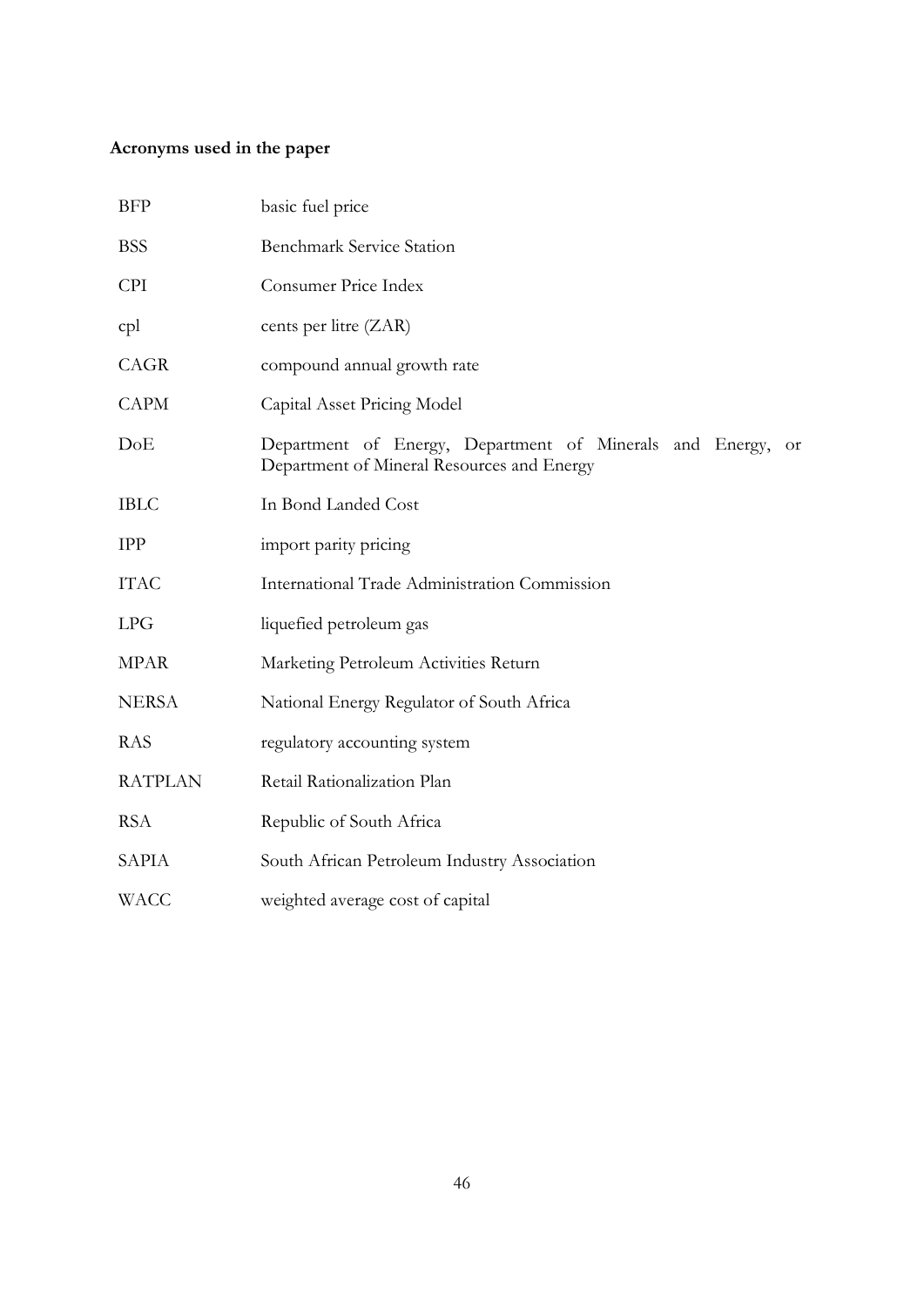# **Appendixes**

Table A1: Estimates of number of forecourt staff

| Petrol ULP 93 Inland<br>February 2020 |                 |                                      |
|---------------------------------------|-----------------|--------------------------------------|
| Using BSS assumptions                 |                 | Source                               |
| <b>BSS</b> litres /annum              |                 | 2,789,851 RAS assumption             |
| Total attendant wages<br>ZAR/litre    |                 | 0.4133 DoE BSS Matrix 1 January 2020 |
| Cashier Wage ZAR/litre                |                 | 0.0975 DoE BSS Matrix 1 January 2020 |
| Admin Salaries ZAR/litre              |                 | 0.0812 DoE BSS Matrix 1 January 2020 |
| Staff uniforms ZAR/litre              |                 | 0.0044 DoE BSS Matrix 1 January 2020 |
| Staff welfare ZAR/litre               |                 | 0.0083 DoE BSS Matrix 1 January 2020 |
| Total staff costs R/I                 | 0.6047          |                                      |
| Forecourt salary costs per<br>year    | ZAR1,687,022.90 |                                      |
| Forecourt salary costs per<br>month   | ZAR140,585.24   |                                      |

|                                                    | Per week             | Per<br>month     | No. of<br>staff | <b>Cost to Source</b><br>company |                                                    |
|----------------------------------------------------|----------------------|------------------|-----------------|----------------------------------|----------------------------------------------------|
| Forecourt attendant wage                           | ZAR1,418.85 ZAR6,147 | .88              | 17              | ZAR104,513.9 MIBCO (2020)        |                                                    |
| Cashier wage (ZAR)                                 | ZAR1,493.10 ZAR6,469 | .60              | 1               |                                  | ZAR6,469.60 MIBCO (2020)                           |
| Char wage (ZAR)                                    | ZAR1,123.20 ZAR4,866 | .83              | 2               |                                  | ZAR9,733.65 MIBCO (2020)                           |
| Administration                                     |                      | ZAR18,87<br>7.99 | 1               |                                  | ZAR18,877.99 Admin salaries $\times$<br>volumes pm |
| Subtotal                                           |                      |                  | 21              | ZAR139,595.1<br>6                |                                                    |
| Available forecourt salary<br>costs                |                      |                  |                 | ZAR140,585.2<br>4                |                                                    |
| <b>Difference</b>                                  |                      |                  |                 | ZAR990.09                        |                                                    |
|                                                    |                      |                  | No. of<br>staff | No. of staff                     |                                                    |
| Number of forecourt employees per BSS<br>forecourt |                      |                  | 21              | 21                               |                                                    |
| Estimate number of service stations in RSA         |                      |                  | 7,000           |                                  | Corinaldi (2019)                                   |
| Estimate number of service stations in RSA         |                      |                  |                 |                                  | 4,600 SAPIA (2020)                                 |
| Number of BSS forecourt employees in RSA           |                      |                  | 147,000         | 96,600                           |                                                    |

Source: authors' calculations based on data from Corinaldi (2019), MIBCO (2020), and SAPIA (2020).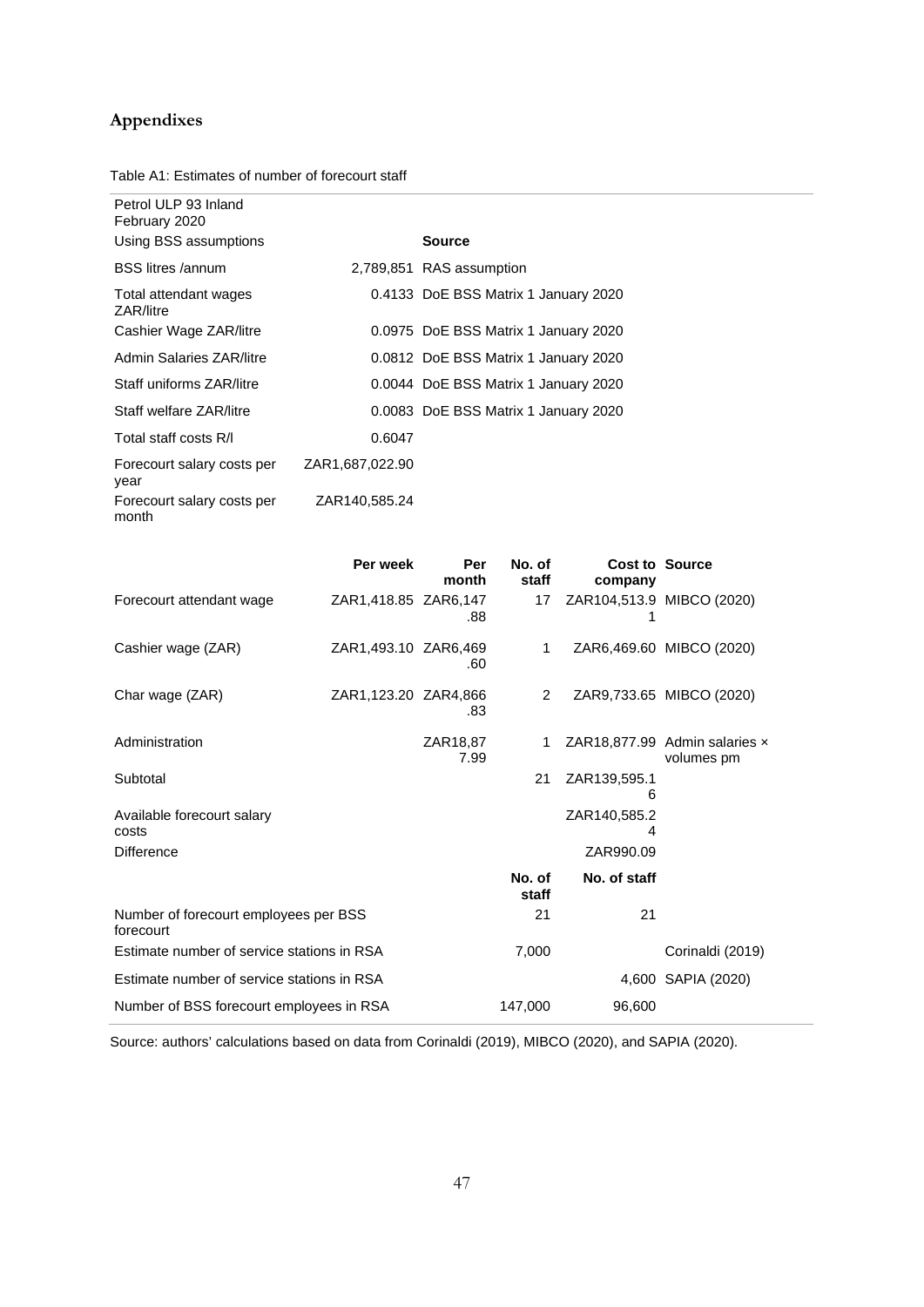Table A2: Gauteng petrol price components at 5 February 2020

| Petrol 93 ULP cpl | %      | <b>Petrol price elements</b> |
|-------------------|--------|------------------------------|
|                   |        |                              |
| 665.0             | 42.3%  | 60.5%                        |
| 35.7              | 2.3%   |                              |
| 23.0              | 1.5%   |                              |
| 15.2              | 1.0%   |                              |
| 211.6             | 13.5%  |                              |
|                   |        | <b>Taxes and levies</b>      |
| 57.4              | 3.7%   | 39.5%                        |
| 361.0             | 23.0%  |                              |
| 4.0               | 0.3%   |                              |
| 198.0             | 12.6%  |                              |
| 0.3               | 0.0%   |                              |
| $-0.2$            | 0.0%   |                              |
| 1,571.0           | 100.0% | 100.0%                       |
|                   |        |                              |

Source: authors' calculations based on data fro[m http://www.energy.gov.za/files/media/fuelprice/2020/Fuel-](http://www.energy.gov.za/files/media/fuelprice/2020/Fuel-Adjustment-February-2020.pdf)[Adjustment-February-2020.pdf](http://www.energy.gov.za/files/media/fuelprice/2020/Fuel-Adjustment-February-2020.pdf) (accessed 4 February 2020).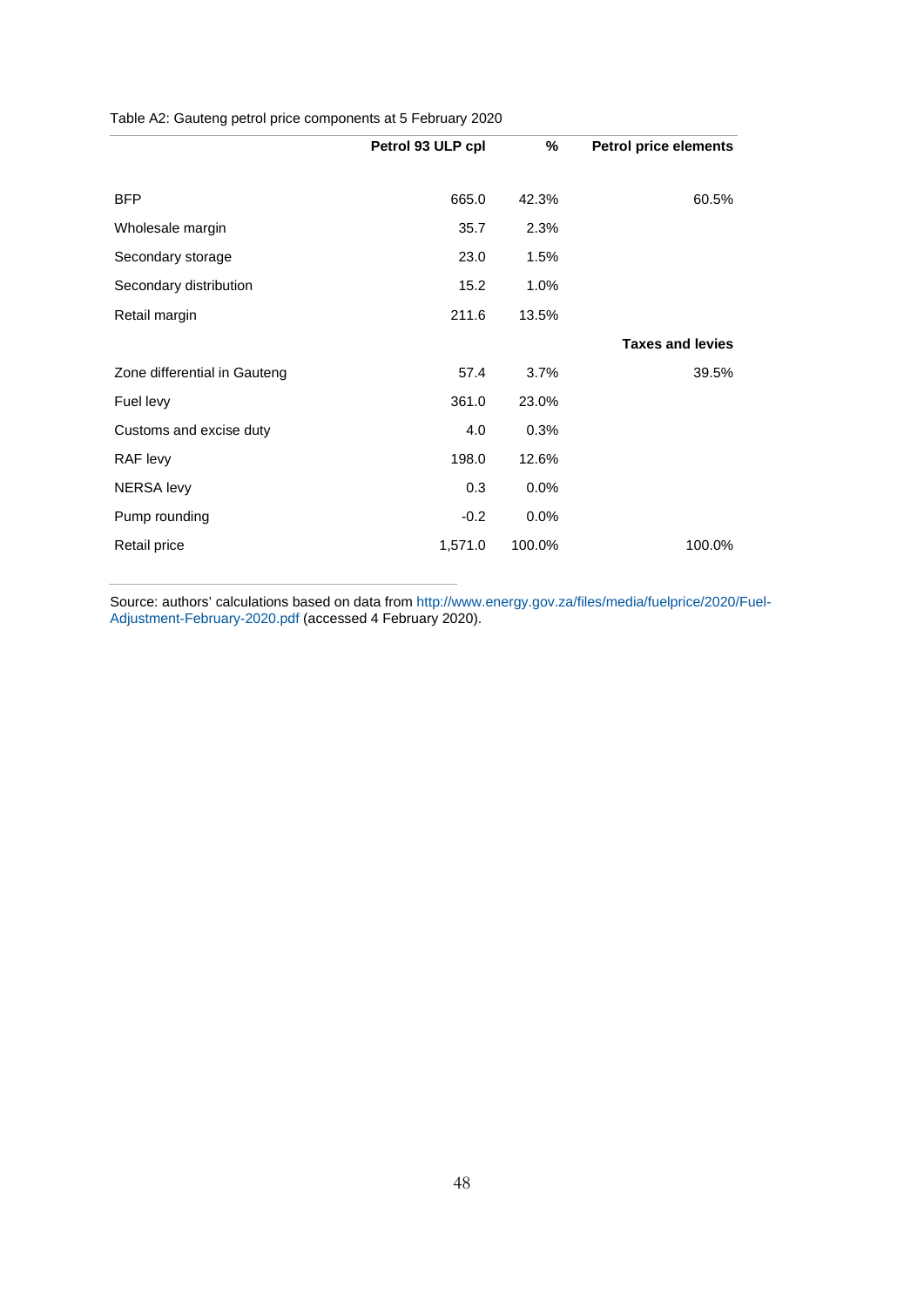| <b>BSS Pro forma income statement</b> |                 |           | Feb 2020 cpl Revenue flow WACC |       |
|---------------------------------------|-----------------|-----------|--------------------------------|-------|
| Volume (litres)                       | a               | 2,789,851 |                                |       |
| Capex                                 | b               | 9,352,959 |                                |       |
| Debt ratio                            | b1              | 80%       |                                |       |
| Equity ratio                          | b2              | 20%       |                                |       |
| Operational expenditure               | C               | 119.04    | 3,321,095                      |       |
| Total effective yield                 | $d = e + f$     | 92.11     | 2,569,719 27.47%               |       |
| Yield (BSS Capex * WACC)              | e               | 62.91     | 1,755,083 18.77%               |       |
| Entrepreneurial compensation          | f               | 29.20     | 814,636                        | 8.71% |
| <b>Total RAS</b>                      | $q = c + d$     | 211.15    | 5,890,815                      |       |
|                                       |                 |           |                                |       |
| Operational expenditure               | $-c$            | (119.04)  | (3,321,095)                    |       |
| <b>EBITDA</b>                         | $h = g - c$     | 92.11     | 2,569,719 27.47%               |       |
| Depreciation                          | Ť               |           |                                |       |
| EBIT (ROA)                            | $j = h - i$     | 92.11     | 2,569,719 27.47%               |       |
| Interest                              | k               | (6.87)    | (191, 736)                     |       |
| Taxation                              | $\mathbf{I}$    | (25.79)   | (665, 835)                     |       |
| EAT (ROE)                             | $m = j - k - l$ | 59.45     | 1,712,148                      | 18.3% |
| <b>BSS pro forma balance sheet</b>    |                 |           |                                |       |
| Asset BSS                             | $n = b - i$     |           | 9,352,959                      |       |
| Bank balance                          | о               |           | 1,712,148                      |       |
|                                       |                 |           | 11,065,107                     |       |
| Equity injected (80%)                 | $p = b * b1$    |           | 7,482,367                      |       |
| Retained earnings                     | m               |           | 1,712,148                      |       |
| Debt                                  | $q = b * b2$    |           | 1,870,592                      |       |
|                                       |                 |           | 11,065,107                     |       |
|                                       |                 |           |                                |       |
| <b>ROA</b>                            | $r = j/n$       |           | 27.47%                         |       |
| <b>ROE</b>                            | $s = m/p$       |           | 22.88%                         |       |

Table A3: Pro forma income statement and balance sheet—BSS

Note: EBITDA = earnings before interest, taxes, depreciation, and amortization; EBIT = earnings before interest and taxes; EAT = earnings after taxes.

Source: authors' calculations based on data from RSA (2019a, b, c, 2020b) and ISPR (2009).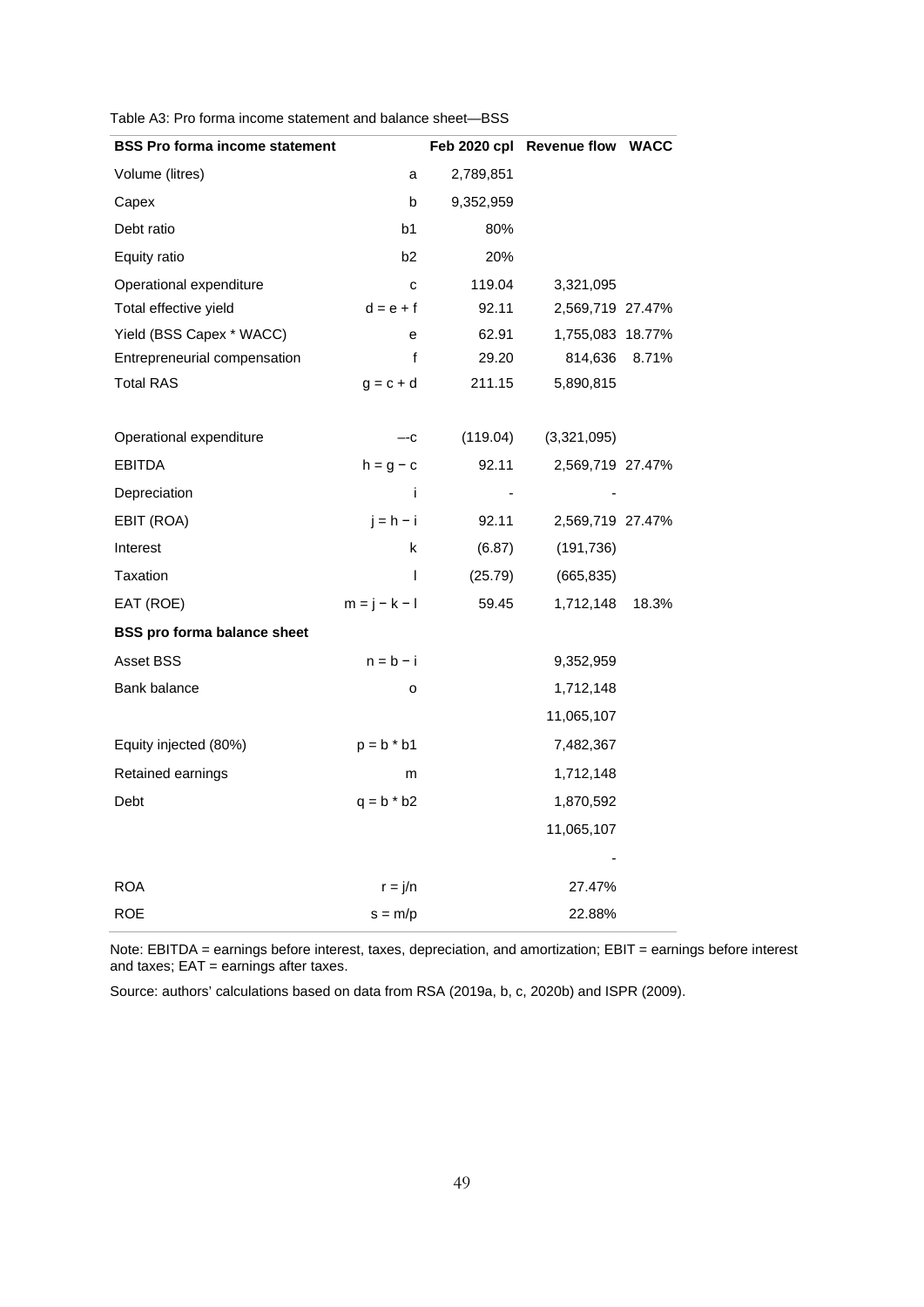#### Table A4: Discounted cash flow (DCF) model for BSS at DoE WACC 50% debt ratio

| <b>Valuation DCF model</b>         | Year 0                   | Year 1      | Year <sub>2</sub> | Year 3      | Year 4      | Year 5        | Year 38        | Year 39        | Year 40        |
|------------------------------------|--------------------------|-------------|-------------------|-------------|-------------|---------------|----------------|----------------|----------------|
| <b>CPI</b>                         |                          | 6%          | 6%                | 6%          | 6%          | 6%            | 6%             | 6%             | 6%             |
| Original Capex (BSS inflated)      |                          | 9,352,959   | 9,914,136         | 10,508,985  | 11,139,524  | 11,807,895    | 80,772,967     | 85,619,345     | 90,756,506     |
| Opex                               |                          | (3,321,095) | (3,520,361)       | (3,731,583) | (3,955,478) | (4, 192, 806) | (28, 681, 269) | (30, 402, 145) | (32, 226, 273) |
| Opex cpl                           |                          | 119.04      | 126.18            | 133.76      | 141.78      | 150.29        | 1,028.06       | 1,089.74       | 1,155.13       |
| Volume per annum                   |                          | 2,789,851   | 2,789,851         | 2,789,851   | 2,789,851   | 2,789,851     | 2,789,851      | 2,789,851      | 2,789,851      |
| <b>WACC</b>                        |                          | 18.77%      | 18.77%            | 18.77%      | 18.77%      | 18.77%        | 18.77%         | 18.77%         | 18.77%         |
| Entrepreneurial compensation (cpl) | On                       | 29.20       | 30.95             | 32.81       | 34.78       | 36.86         | 252.17         | 267.30         | 283.34         |
| Yield (BSS Capex * WACC) (cpl)     |                          | 62.91       | 66.68             | 70.69       | 74.93       | 79.42         | 543.29         | 575.89         | 610.44         |
| <b>Taxation rate</b>               |                          | 28%         |                   |             |             |               |                |                |                |
| Debt                               |                          | 50%         |                   |             |             |               |                |                |                |
| Cost of debt                       |                          | 10.25%      |                   |             |             |               |                |                |                |
| <b>Discounted cash flow BSS</b>    | Year 0                   | Year 1      | Year 2            | Year 3      | Year 4      | Year 5        | Year 38        | Year 39        | Year 40        |
| Capital expenditure                | (9,352,959)              |             |                   |             |             |               |                |                |                |
| Loan capital received              | 4,676,479                |             |                   |             |             |               |                |                |                |
| RAS revenue                        | $\overline{\phantom{0}}$ | 5,890,815   | 6,244,263         | 6,618,919   | 7,016,054   | 7,437,018     | 50,873,588     | 53,926,003     | 57, 161, 563   |
| Yield (BSS * WACC)                 |                          | 1,755,083   | 1,860,388         | 1,972,011   | 2,090,332   | 2,215,751     | 15, 157, 047   | 16,066,470     | 17,030,458     |
| Entrepreneurial compensation       |                          | 814,636     | 863,515           | 915,326     | 970,245     | 1,028,460     | 7,035,272      | 7,457,388      | 7,904,831      |
| Opex                               |                          | 3,321,095   | 3,520,361         | 3,731,583   | 3,955,478   | 4,192,806     | 28,681,269     | 30,402,145     | 32,226,273     |
| Opex                               |                          | (3,321,095) | (3,520,361)       | (3,731,583) | (3,955,478) | (4, 192, 806) | (28,681,269)   | (30, 402, 145) | (32, 226, 273) |
| Interest on loan                   |                          | (479, 339)  | (479, 339)        | (479, 339)  | (479, 339)  | (479, 339)    | (479, 339)     | (479, 339)     | (479, 339)     |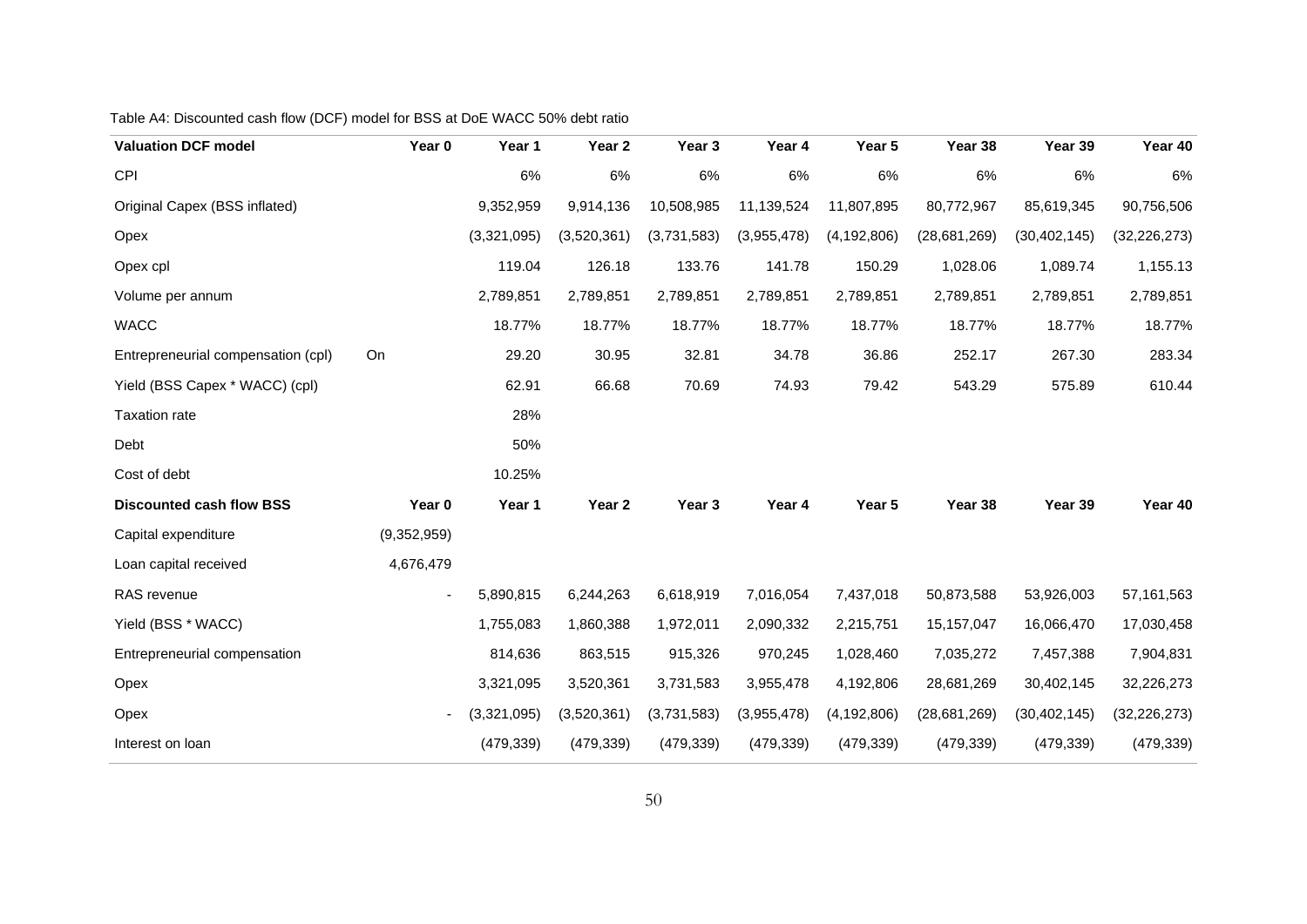| Taxation          |             | (585, 306) | (628, 478) | (674, 239) | (722, 747) | (774, 164) | (6,079,634) | (6,452,465) | (6,847,666) |
|-------------------|-------------|------------|------------|------------|------------|------------|-------------|-------------|-------------|
| Net cash flow     | (4,676,479) | .505,074   | 1.616.086  | 1,733,758  | .858,491   | 1.990.708  | 15.633.345  | 16.592.054  | 7,608,284   |
| <b>Equity IRR</b> | 39.3%       |            |            |            |            |            |             |             |             |
| <b>ROE</b>        |             | 32.2%      | 34.6%      | 37.1%      | 39.7%      | 42.6%      | 334.3%      | 354.8%      | 376.5%      |

Source: authors' calculations based on data from RSA (2019a) and RSA (2020b) and from industry experts.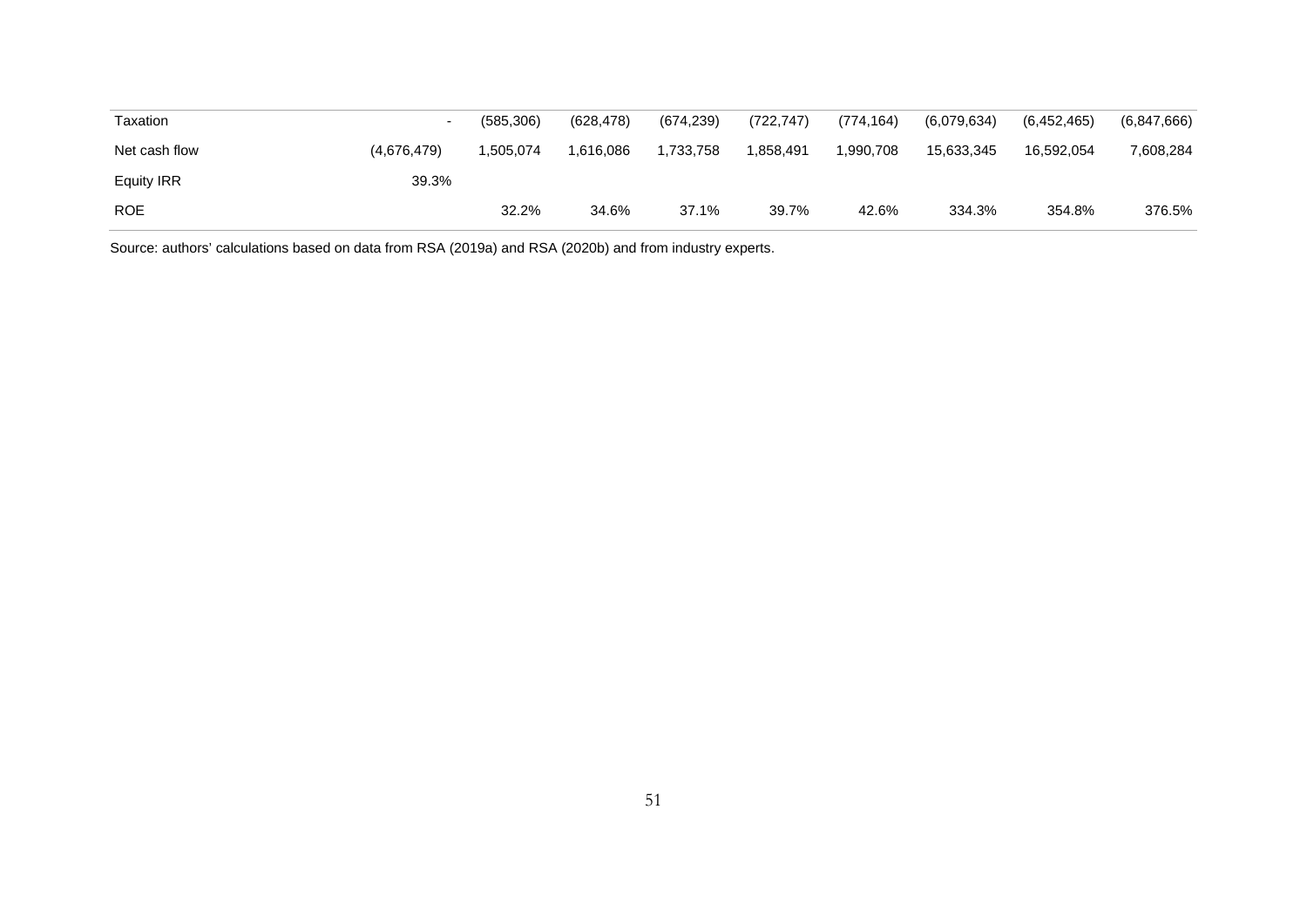#### Table A5: DCF model for BSS at DoE WACC 70% debt ratio

| RAS model                          |                |             |             |                   |             |               |              |                |                |
|------------------------------------|----------------|-------------|-------------|-------------------|-------------|---------------|--------------|----------------|----------------|
| <b>Valuation DCM model</b>         | Year 0         | Year 1      | Year 2      | Year <sub>3</sub> | Year 4      | Year 5        | Year 38      | Year 39        | Year 40        |
| CPI                                |                | 6%          | 6%          | 6%                | 6%          | 6%            | 6%           | 6%             | 6%             |
| Original Capex (BSS inflated)      |                | 9,352,959   | 9,914,136   | 10,508,985        | 11,139,524  | 11,807,895    | 80,772,967   | 85,619,345     | 90,756,506     |
| Opex                               |                | (3,321,095) | (3,520,361) | (3,731,583)       | (3,955,478) | (4, 192, 806) | (28,681,269) | (30, 402, 145) | (32, 226, 273) |
| Opex cpl                           |                | 119.04      | 126.18      | 133.76            | 141.78      | 150.29        | 1 028.06     | 1 089.74       | 1 155.13       |
| Volume per annum                   |                | 2,789,851   | 2,789,851   | 2,789,851         | 2,789,851   | 2,789,851     | 2,789,851    | 2,789,851      | 2,789,851      |
| <b>WACC</b>                        |                | 18.77%      | 18.77%      | 18.77%            | 18.77%      | 18.77%        | 18.77%       | 18.77%         | 18.77%         |
| Entrepreneurial compensation (cpl) | On             | 29.20       | 30.95       | 32.81             | 34.78       | 36.86         | 252.17       | 267.30         | 283.34         |
| Yield (BSS Capex * WACC) (cpl)     |                | 62.91       | 66.68       | 70.69             | 74.93       | 79.42         | 543.29       | 575.89         | 610.44         |
| <b>Taxation rate</b>               |                | 28%         |             |                   |             |               |              |                |                |
| Debt                               |                | 70%         |             |                   |             |               |              |                |                |
| Cost of debt                       |                | 10.25%      |             |                   |             |               |              |                |                |
| <b>Discounted cash flow BSS</b>    | Year 0         | Year 1      | Year 2      | Year <sub>3</sub> | Year 4      | Year 5        | Year 38      | Year 39        | Year 40        |
| Capital expenditure                | (9,352,959)    |             |             |                   |             |               |              |                |                |
| Loan capital received              | 6,547,071      |             |             |                   |             |               |              |                |                |
| RAS revenue                        | $\blacksquare$ | 5,890,815   | 6,244,263   | 6,618,919         | 7,016,054   | 7,437,018     | 50,873,588   | 53,926,003     | 57, 161, 563   |
| Yield (BSS * WACC)                 |                | 1,755,083   | 1,860,388   | 1,972,011         | 2,090,332   | 2,215,751     | 15, 157, 047 | 16,066,470     | 17,030,458     |
| Entrepreneurial compensation       |                | 814,636     | 863,515     | 915,326           | 970,245     | 1,028,460     | 7,035,272    | 7,457,388      | 7,904,831      |
| Opex                               |                | 3,321,095   | 3,520,361   | 3,731,583         | 3,955,478   | 4,192,806     | 28,681,269   | 30,402,145     | 32,226,273     |
| Interest on loan                   |                | (671, 075)  | (671, 075)  | (671, 075)        | (671, 075)  | (671, 075)    | (671, 075)   | (671, 075)     | (671, 075)     |
| Taxation                           |                | (531, 620)  | (574, 792)  | (620, 553)        | (669,061)   | (720, 478)    | (6,025,948)  | (6,398,779)    | (6,793,980)    |
| Net cash flow                      | (2,805,888)    | 1,367,024   | 1,478,036   | 1,595,708         | 1,720,441   | 1,852,658     | 15,495,296   | 16,454,004     | 17,470,235     |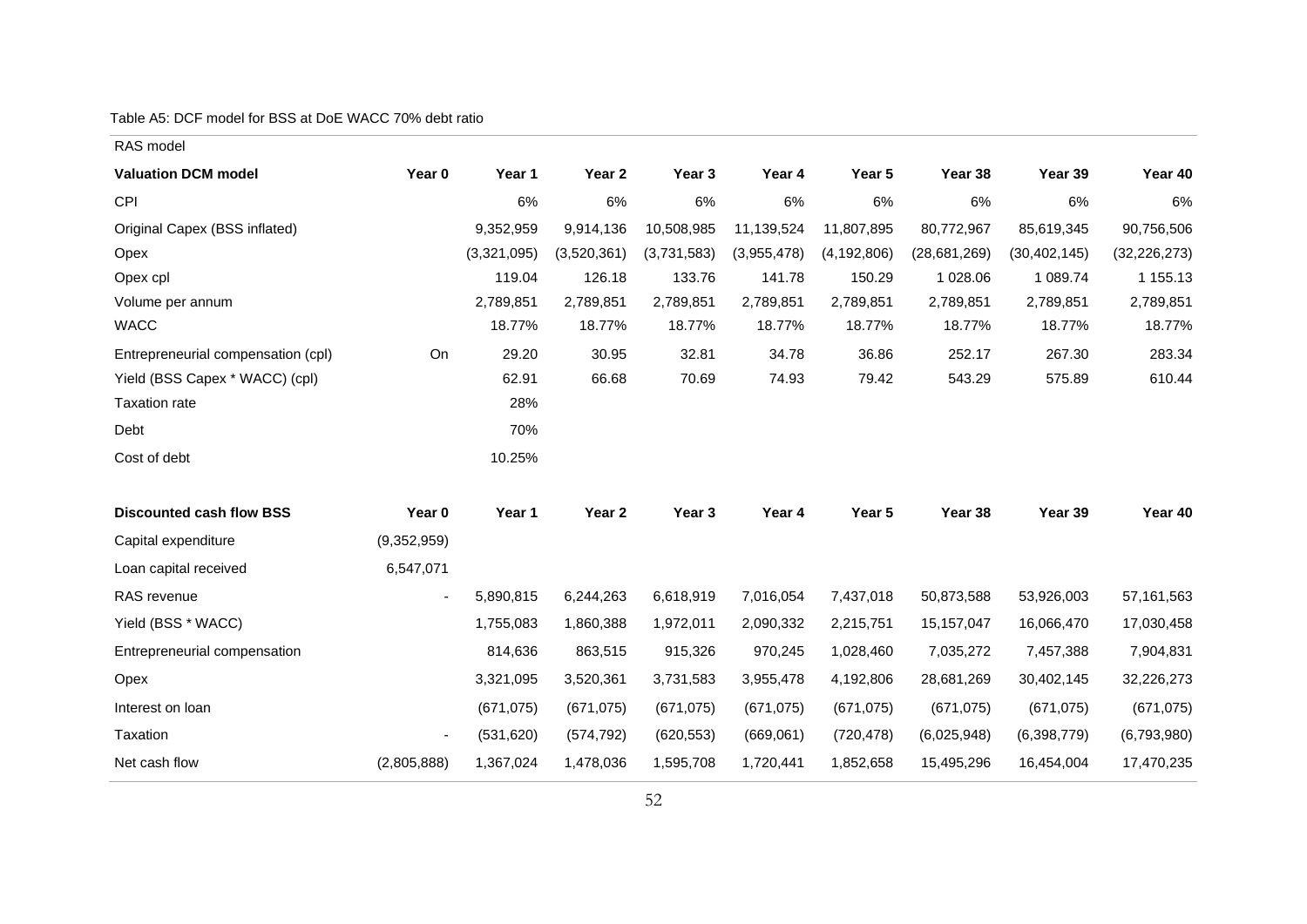| Equity IRR | 56.5% |       |       |       |       |       |        |        |        |
|------------|-------|-------|-------|-------|-------|-------|--------|--------|--------|
| <b>ROE</b> |       | 48.7% | 52.7% | 56.9% | 61.3% | 66.0% | 552.2% | 586.4% | 622.6% |

Source: authors' calculations based on data from RSA (2019a) and RSA (2020a) and from industry experts.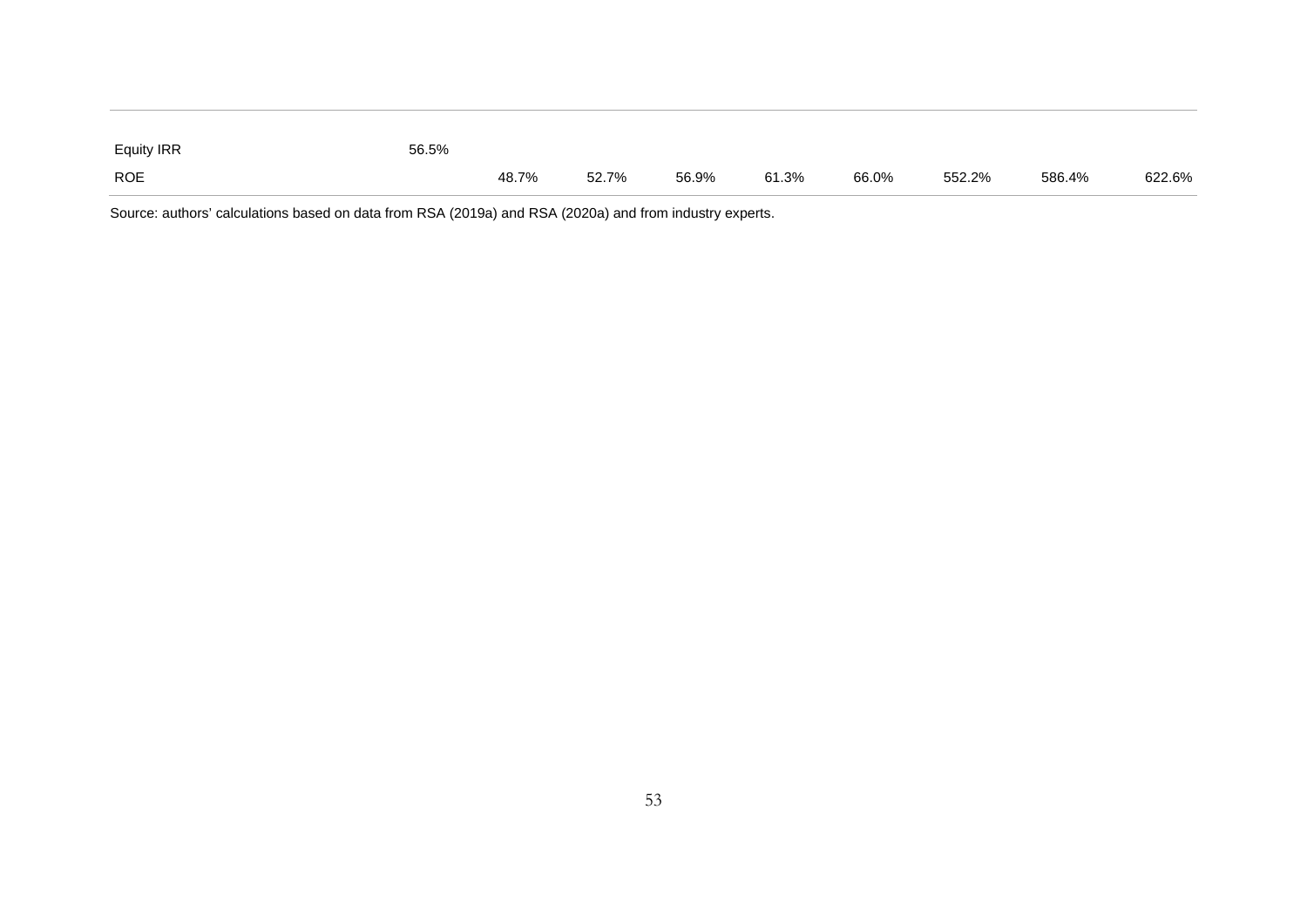#### Table A6: BSS operational cost

| <b>RAS matrix</b>                      | <b>ZAR</b> |       | <b>February Questionable</b><br>2020 cpl expense items | <b>Comments</b>                                                               |
|----------------------------------------|------------|-------|--------------------------------------------------------|-------------------------------------------------------------------------------|
| <b>BSS Opex/volume</b>                 | 2,789,851  |       |                                                        |                                                                               |
| Staff-related costs                    | 2,123,796  | 76.13 |                                                        |                                                                               |
| Owners' remuneration                   | 436,797    | 15.66 |                                                        | This is 'duplication' on entrepreneurial<br>compensation; propose to scrap EC |
| Staff welfare                          | 23,293     | 0.83  |                                                        |                                                                               |
| Total attendants' wages 1,153,055      |            | 41.33 |                                                        |                                                                               |
| Staff uniforms                         | 12,139     | 0.44  |                                                        |                                                                               |
| Total cashiers' wages                  | 272,113    | 9.75  |                                                        |                                                                               |
| Total admin salaries                   | 226,398    | 8.12  |                                                        |                                                                               |
| <b>Utilities and</b><br>communications | 285,387    | 10.23 |                                                        |                                                                               |
| Electricity and water                  | 203,342    | 7.29  |                                                        |                                                                               |
| Internet costs                         | 7,553      | 0.27  |                                                        |                                                                               |
| Telephone and fax                      | 74,492     | 2.67  |                                                        |                                                                               |
| Repairs and maintenance                | 50,529     | 1.81  |                                                        |                                                                               |
| Other physical operations              | 101,836    | 3.65  |                                                        |                                                                               |
| Computer expenses                      | 7,057      | 0.25  |                                                        |                                                                               |
| Cleaning materials                     | 17,663     | 0.63  |                                                        |                                                                               |
| Stationery                             | 14,760     | 0.53  |                                                        |                                                                               |
| Security                               | 24,227     | 0.87  |                                                        |                                                                               |
| Travel and<br>accommodation            | 9,356      | 0.34  |                                                        |                                                                               |
| Motor vehicle expenses                 | 28,774     | 1.03  |                                                        |                                                                               |
| Insurance and bank<br>charges          | 212,061    | 7.60  |                                                        |                                                                               |
| Bank charges                           | 99,110     | 3.55  |                                                        |                                                                               |
| Credit card<br>commissions             | 4,737      | 0.17  |                                                        |                                                                               |
| Credit card losses                     | 2,580      | 0.09  |                                                        |                                                                               |
| Credit card swipe<br>machine           | 4,222      | 0.15  |                                                        |                                                                               |
| Cash collection fees                   | 40,158     | 1.44  |                                                        |                                                                               |
| Insurance                              | 61,256     | 2.20  |                                                        |                                                                               |
| Professional fees                      | 33,190     | 1.19  |                                                        |                                                                               |
| Audit fees                             | 19,481     | 0.70  |                                                        |                                                                               |
| Legal costs                            | 2,778      | 0.10  |                                                        |                                                                               |
| Membership fees                        | 2,704      | 0.10  |                                                        |                                                                               |
| Subscriptions                          | 4,984      | 0.18  |                                                        |                                                                               |
| Professional fees                      | 3,243      | 0.12  |                                                        |                                                                               |
| Other cash costs                       | 122,597    | 4.39  |                                                        |                                                                               |
| Entertainment                          | 12,941     | 0.46  |                                                        | 0.46 Would this be an allowable expense?                                      |